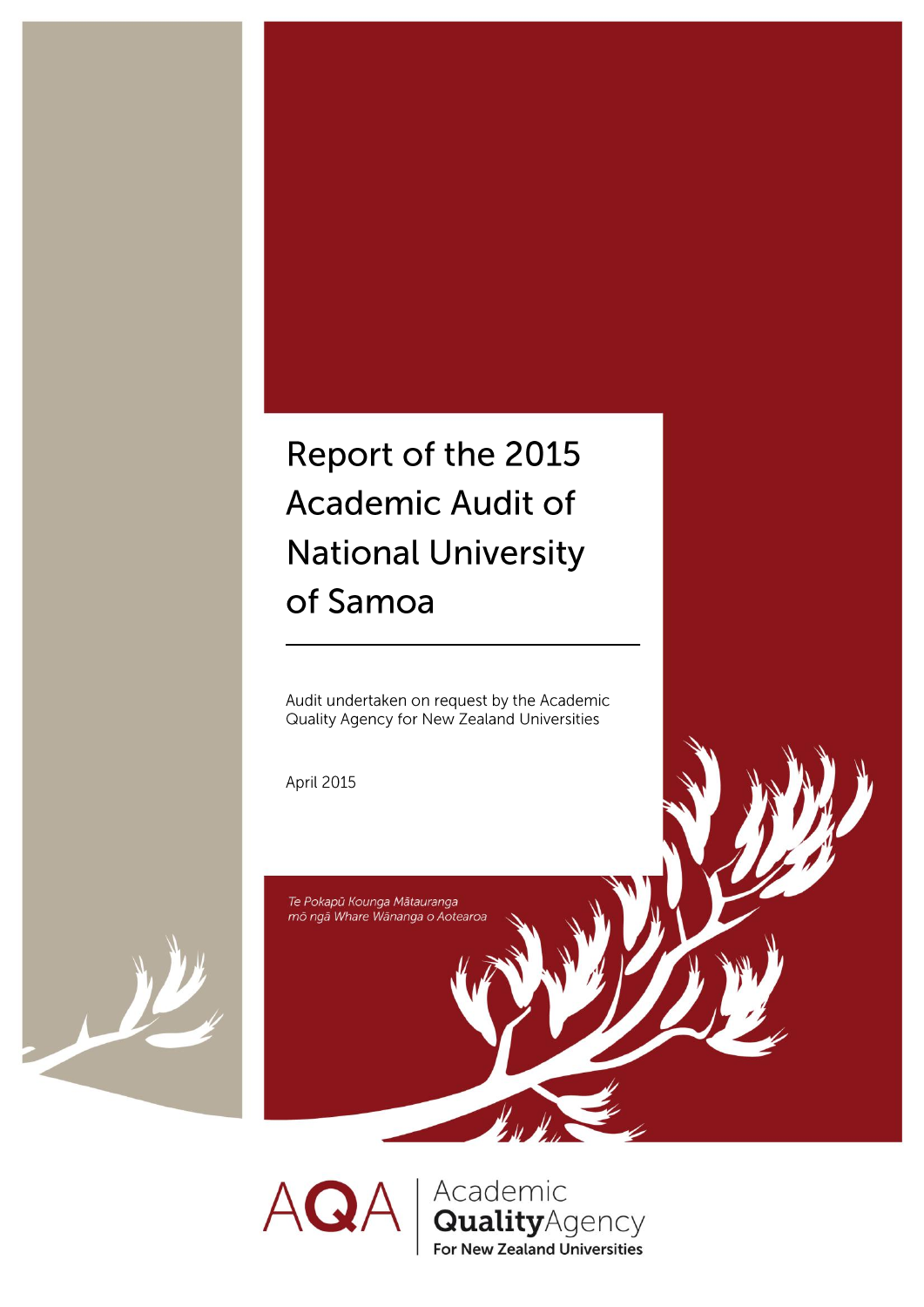# **Report of the 2015 Academic Audit of National University of Samoa**

Audit undertaken on request by the Academic Quality Agency for New Zealand Universities

April 2015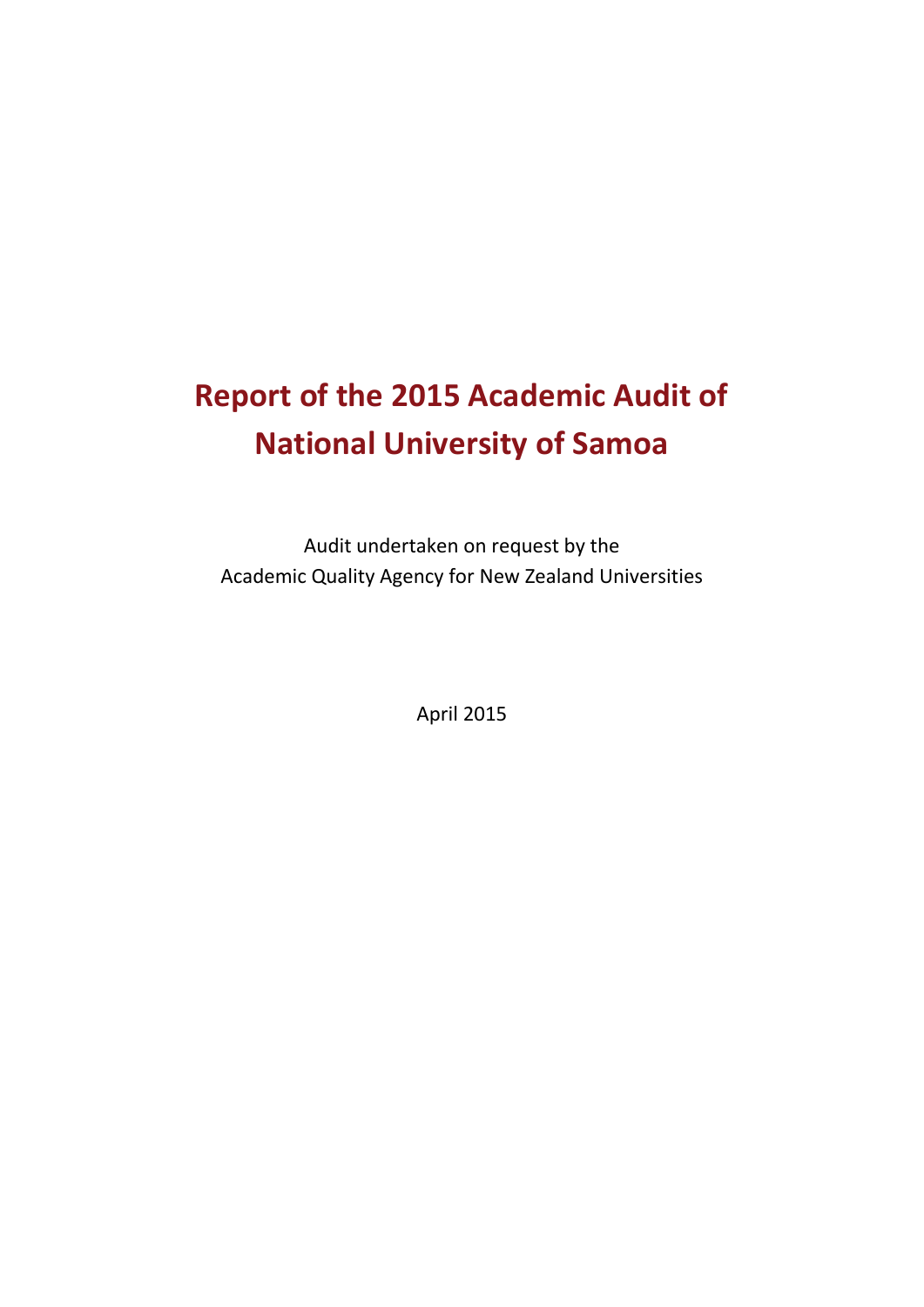This audit report was prepared by the Academic Quality Agency for New Zealand Universities at the request of the National University of Samoa. The audit used a modified version of the Cycle 5 Academic Audit Framework adopted for the New Zealand universities for the period 2013 – 2016. Cycle 5 academic audits are framed around academic activities related to teaching and learning and student support.

> *Postal address* P O Box 5787 Lambton Quay Wellington 6145 New Zealand

*Location* Level 9 142 Lambton Quay Wellington 6011 New Zealand

*Website* [www.aqa.ac.nz](http://www.aqa.ac.nz/)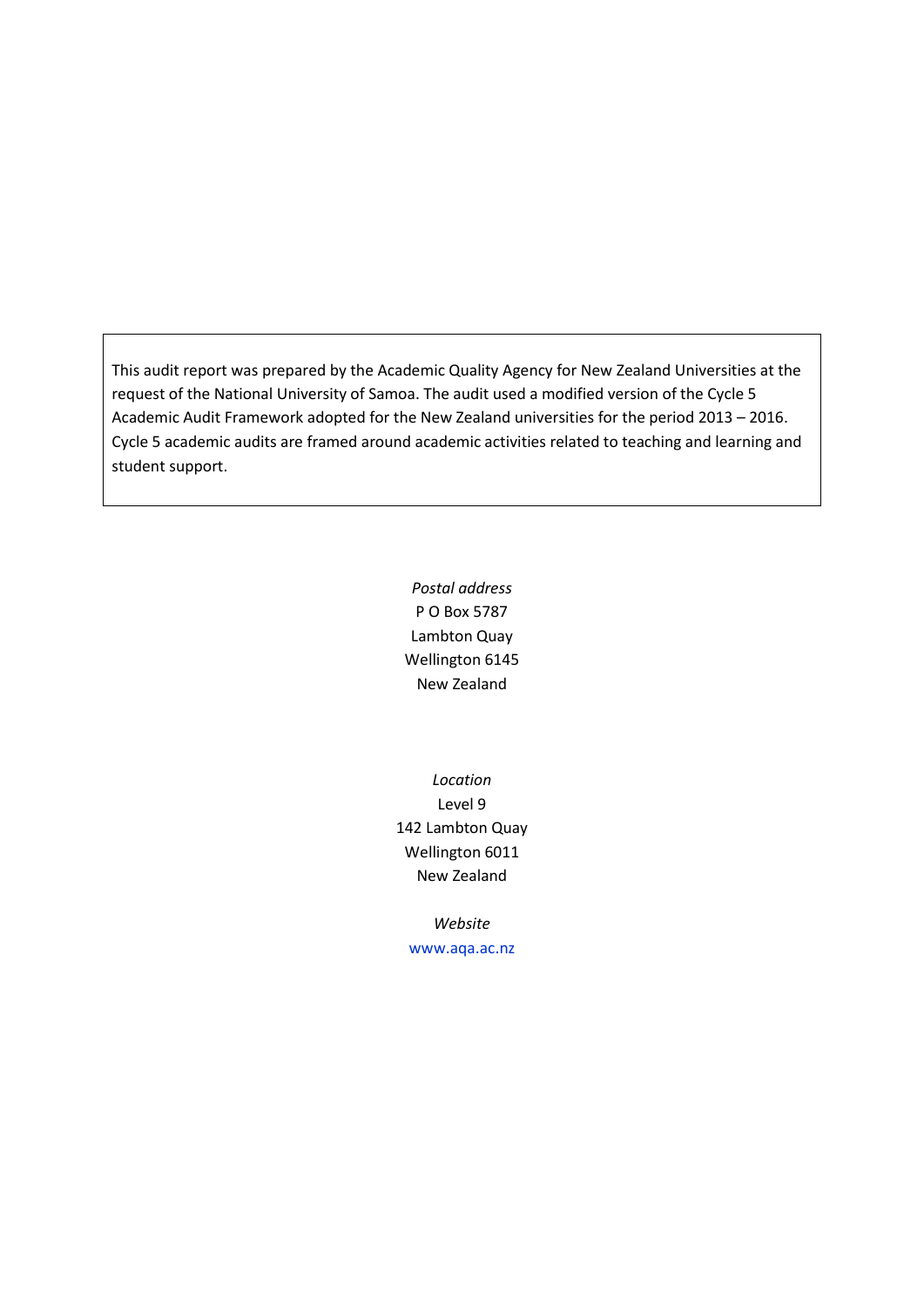## <span id="page-3-0"></span>**Foreword**

**.** 

In 2013 the National University of Samoa (NUS) approached the Academic Quality Agency for New Zealand Universities (AQA) with a proposal for AQA to carry out an academic audit of the University. This would be the first such audit undertaken by the University since its establishment in 1984. The arrangement was confirmed by both parties via the signing of a Memorandum of Agreement in 2014.

It is important to note that the methodology and audit framework adopted for the audit of NUS is similar to that used for New Zealand universities in the fifth cycle of New Zealand academic audits. The New Zealand universities have long-standing and mature academic processes which have benefitted from regular scrutiny over twenty years. The National University of Samoa is a relatively young university and it could be expected that many of its academic processes might still be in a developmental stage given the structural evolution of the institution.

The focus of this audit of NUS is on teaching and learning and student support. The methodology is founded on a framework of 23 Guideline Statements which were developed after extensive discussion with New Zealand university stakeholders, including Vice-Chancellors, staff, students and auditors. The Guideline Statements are informed by comparable frameworks in other jurisdictions, in particular the QAA (UK). They are expressions of the qualities or standards which a contemporary university of good standing internationally might be expected to demonstrate.<sup>1</sup>

The University's Self-review Portfolio, including a report and key supporting documentation, followed the general guidelines for self-review provided by AQA for New Zealand audits.<sup>2</sup> The Selfreview Report included references to a number of policy documents and reports. Further documents were provided on request as needed.

The Chair of the audit Panel and the AQA Director visited the University for a pre-audit planning meeting in December 2014. In addition to reviewing the logistics of the site visit, the planning visit provided opportunity for the Chair of the Panel to meet with some members of the Senior Management Team. The audit site visit commenced on 24 February 2015.

Audit analysis is based on the documentation provided by the University and available on its public website, and on the information gained during interviews on site. While this audit does not include any evaluation of leadership, management or socio-political context, auditors have been mindful of the impact of these matters on academic quality and the areas which have been evaluated. Where relevant to the University's ability to meet its teaching and learning objectives, reference is made to these aspects of the University's experience.

The AQA's audits are not accreditation or compliance audits but are intended to assist universities with their own objectives towards enhancement of academic activities and outcomes. The AQA's

<sup>&</sup>lt;sup>1</sup> The New Zealand version of the framework has 40 Guideline Statements. The NUS audit did not include some areas which are included in the New Zealand audits, in particular those related to management and leadership and a more extensive review of postgraduate research.

<sup>2</sup> Academic Audit Handbook: The National University of Samoa. AQA, 2013.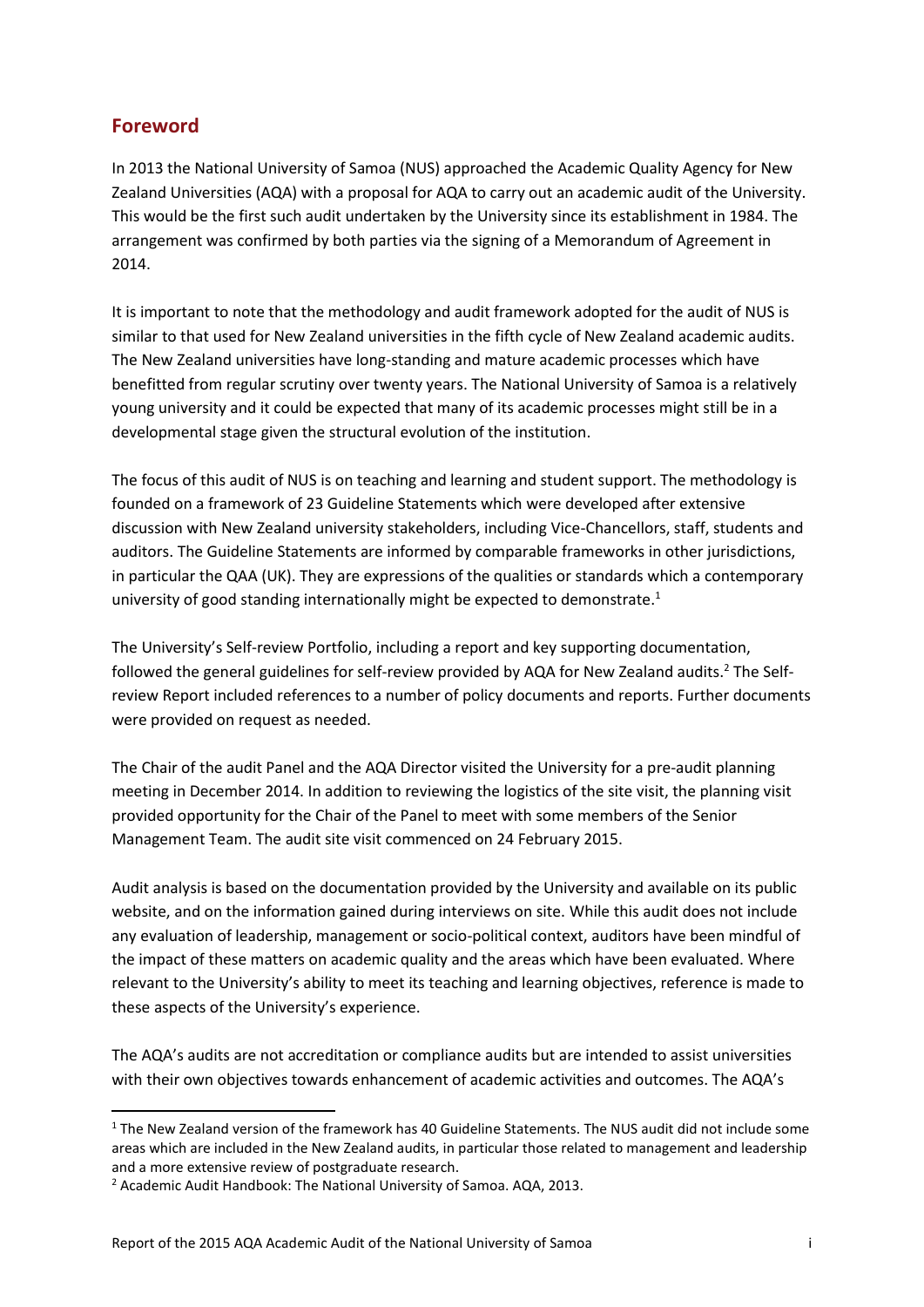conclusions regarding improvements which might be made are thus phrased as recommendations, not requirements. AQA defines recommendations, affirmations and commendations, as used in this report, as follows:

**Recommendations** - refer to areas where the audit Panel believes the University needs to make some improvements. Recommendations alert the University to what needs to be addressed, not to how this is done. The Panel may indicate some priority for recommendations by noting a need for action as urgent.

**Affirmations –** refer to areas which the University has already identified for itself in its Selfreview Report as requiring attention, and about which the University has already taken action but does not yet have sufficient outcome to evaluate impact. Affirmations are in effect a validation by the audit Panel that something needs to be done and that the approach taken is likely to be effective.

**Commendations –** refer to examples of exceptionally good practice, or to examples of effective innovative practice, in areas which have or should result in enhancements to academic quality or to processes underpinning academic quality and which should produce positive impacts on teaching, learning and student experience.

AQA is pleased to have been able to assist NUS by undertaking this audit.

**Dr Jan Cameron Director** Academic Quality Agency for New Zealand Universities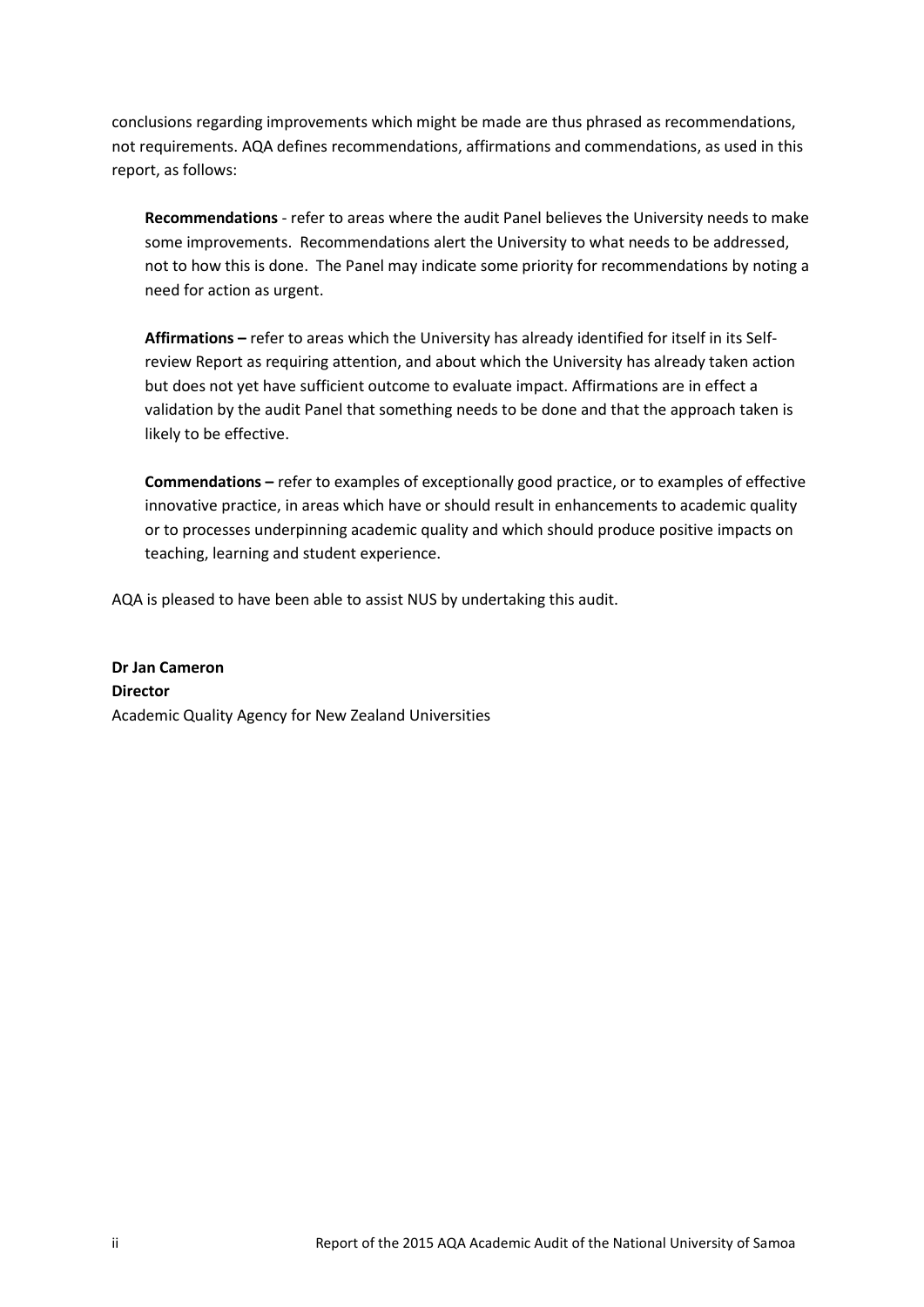# <span id="page-5-0"></span>**Contents**

|    | $\label{lem:1} \mbox{Introduction} \,\, \ldots \,\, \ldots \,\, \ldots \,\, \ldots \,\, \ldots \,\, \ldots \,\, \ldots \,\, \ldots \,\, \ldots \,\, \ldots \,\, \ldots \,\, \ldots \,\, \ldots \,\, \ldots \,\, \ldots \,\, \ldots \,\, \ldots \,\, \ldots \,\, \ldots \,\, \ldots \,\, \ldots \,\, \ldots \,\, \ldots \,\, \ldots \,\, \ldots \,\, \ldots \,\, \ldots \,\, \ldots \,\, \ldots \,\, \ldots \,\, \ldots \,\, \ldots \,\, \ldots \,\, \ldots \,\,$ |
|----|------------------------------------------------------------------------------------------------------------------------------------------------------------------------------------------------------------------------------------------------------------------------------------------------------------------------------------------------------------------------------------------------------------------------------------------------------------------|
| 1. |                                                                                                                                                                                                                                                                                                                                                                                                                                                                  |
| 2. |                                                                                                                                                                                                                                                                                                                                                                                                                                                                  |
| 3. |                                                                                                                                                                                                                                                                                                                                                                                                                                                                  |
| 4. |                                                                                                                                                                                                                                                                                                                                                                                                                                                                  |
|    |                                                                                                                                                                                                                                                                                                                                                                                                                                                                  |
|    |                                                                                                                                                                                                                                                                                                                                                                                                                                                                  |
|    |                                                                                                                                                                                                                                                                                                                                                                                                                                                                  |
|    |                                                                                                                                                                                                                                                                                                                                                                                                                                                                  |
|    |                                                                                                                                                                                                                                                                                                                                                                                                                                                                  |
|    |                                                                                                                                                                                                                                                                                                                                                                                                                                                                  |
|    |                                                                                                                                                                                                                                                                                                                                                                                                                                                                  |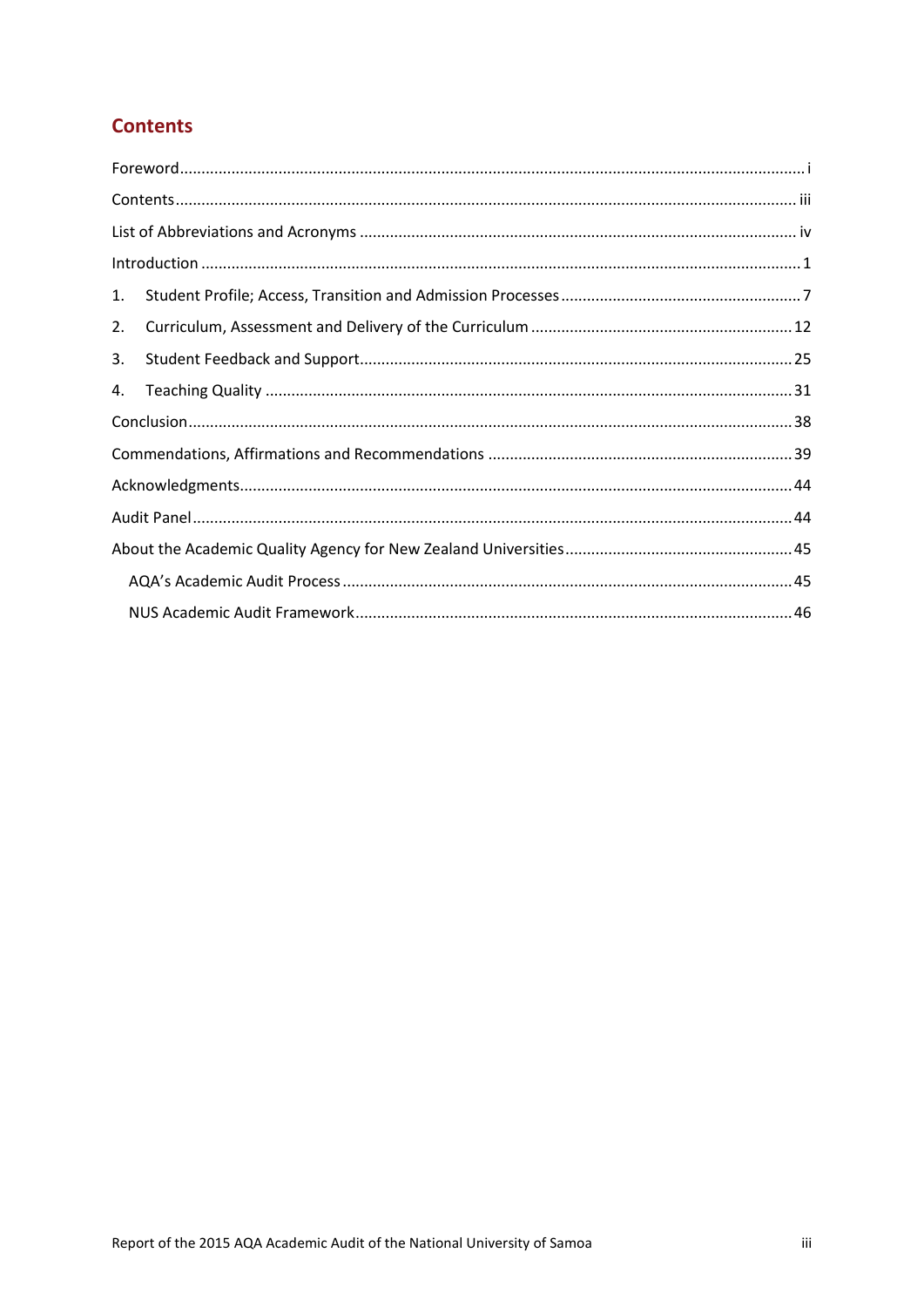# <span id="page-6-0"></span>**List of Abbreviations and Acronyms**

| <b>AQA</b>             | Academic Quality Agency for New Zealand Universities                                                                      |
|------------------------|---------------------------------------------------------------------------------------------------------------------------|
| <b>ARTENA</b>          | NUS's student management information system                                                                               |
| <b>DVC</b>             | Deputy Vice-Chancellor                                                                                                    |
| <b>EFTS</b>            | <b>Equivalent Full-Time Students</b>                                                                                      |
| <b>ICT</b>             | Information and Communications Technology                                                                                 |
| IT                     | <b>Information Technology</b>                                                                                             |
| <b>MESC</b>            | Ministry of Education, Sports and Culture                                                                                 |
| <b>Moodle</b>          | NUS's learning management system                                                                                          |
| <b>NUS</b>             | National University of Samoa                                                                                              |
| <b>Oloamanu Centre</b> | Oloamanu Centre for Professional Development and Continuing Education                                                     |
| Panel                  | Unless otherwise specified, "the Panel" refers to the Academic Audit Panel<br>engaged by AQA to conduct the audit of NUS. |
| <b>PSCC</b>            | Pacific Senior Secondary Certificate                                                                                      |
| QAA (UK)               | Quality Assurance Agency for Higher Education (UK)                                                                        |
| <b>SQA</b>             | Samoa Qualifications Authority                                                                                            |
| <b>SR</b>              | Self-review Report                                                                                                        |
| <b>SSLC</b>            | Samoa School Leaving Certificate                                                                                          |
| <b>TVET</b>            | <b>Technical and Vocational Education and Training</b>                                                                    |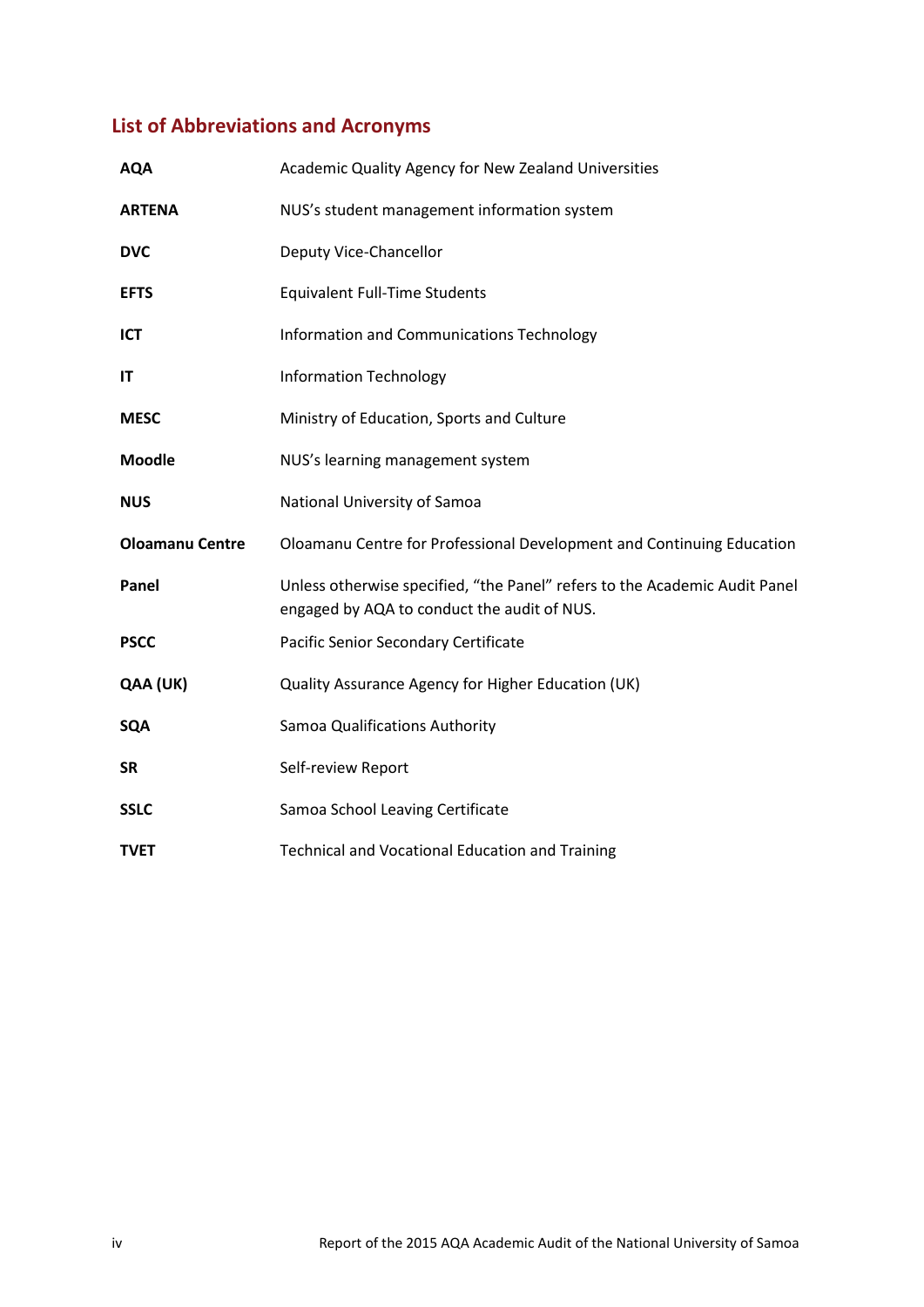## <span id="page-7-0"></span>**Introduction**

The National University of Samoa was established in 1984 with a single programme, the University Preparation Programme. The first degree programme, a Bachelor of Education, was offered (briefly) in 1987, followed by a Bachelor of Arts in 1988. Since then the University has grown by accretion:

- Classes administered by the Samoa Society of Accountants became the Faculty of Commerce;
- In 1993 the School of Nursing of the National Health Department became the Faculty of Nursing (later included in the Faculty of Applied Science as a School of Nursing);
- In 1997 the Western Samoa Teachers' College became the Faculty of Education;
- In 2006 the Samoa Polytechnic, which included Trades training, the Maritime School, and a range of vocational studies, merged with the University;
- In 2013 the former Oceania University of Medicine became the NUS Faculty of Medicine.

These various acquisitions have led to integration of programmes into different faculties and the integration of administration, personnel and financial services. A vital part of the development was the transition of the Teachers' College and the Polytechnic as Institutes of Higher Education and Technology respectively, prior to the final recent step towards Faculty status.<sup>3</sup> The Panel was told that the implications of these mergers are still being worked through.

The National University of Samoa established in 1984 was in a compound at Malifa. The University moved in 1997 (after the merger with the Teachers' College) to its current campus at Le Papaigalagala in Apia. The Faculty of Medicine remains located in the Apia hospital.

In 2014 the University had 320 staff and 2793 students. Provisional student enrolments for 2015 were approximately 3500.

The University is governed by the National University of Samoa Act 2006 and the NUS Amendment Act 2010. The audit Panel explored this legislation in the context of the approval and accreditation of NUS higher education programmes and the deliberations the University has been having with the Samoa Qualifications Authority, whose Act the Panel also reviewed (see section 2.1).

## **University structure and roles**

NUS has six faculties and a Centre, each faculty headed by a Dean and the Centre by a Director (number of schools/departments in parenthesis):

> Science (3) Arts (3) Applied Science (5) Business and Entrepreneurship (2) Education (3) Medicine Centre for Samoan Studies.

<sup>&</sup>lt;sup>3</sup> Corporate Plan, pp15-16.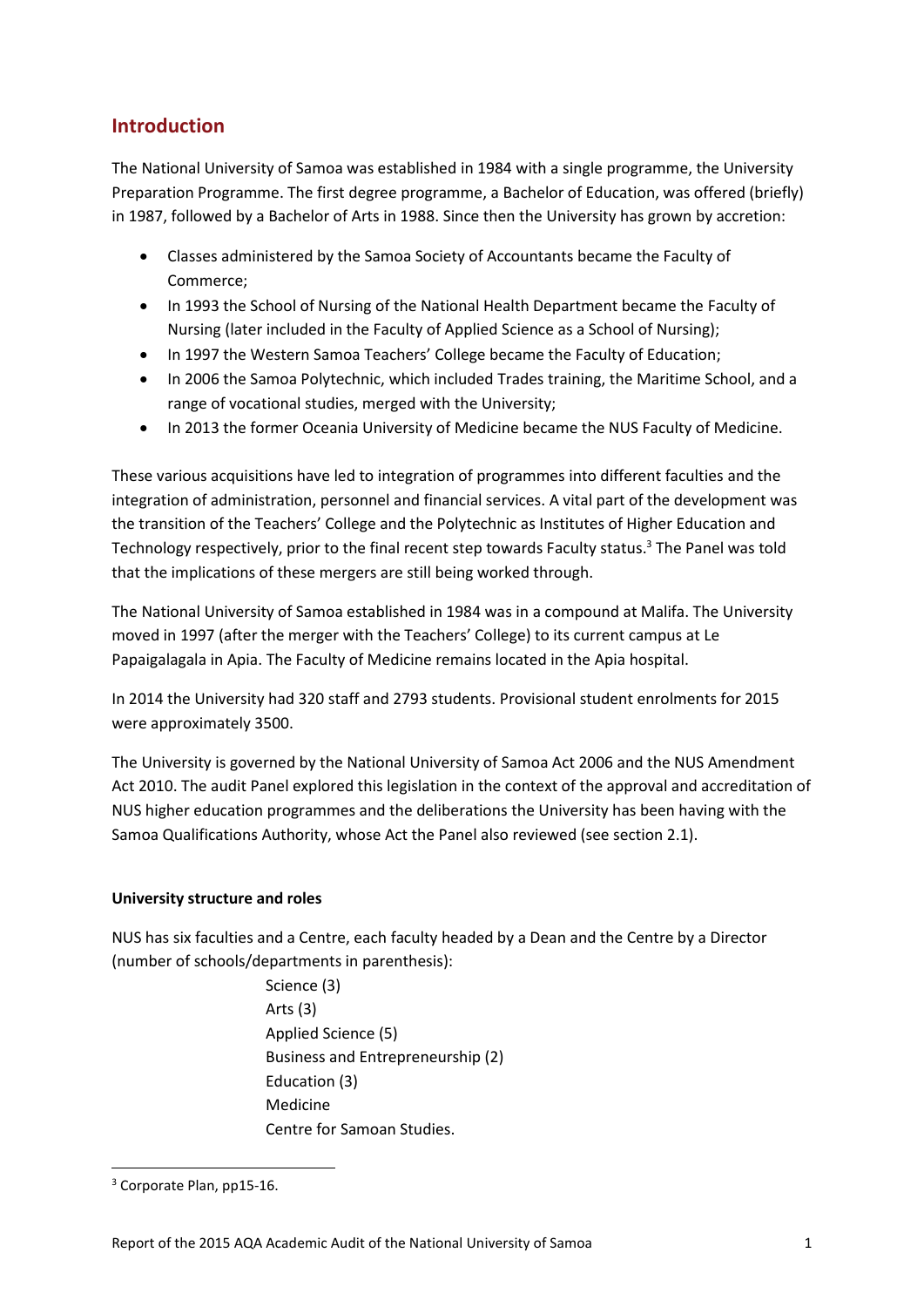In addition to degree-level programmes and some postgraduate programmes, the University teaches TVET and Foundation Studies. TVET and Foundation teachers are located within the above faculties. In 2014 the student enrolments in the three areas included within the University were:

| Foundation                    | 776   |
|-------------------------------|-------|
| <b>TVFT</b>                   | 659   |
| Degree-level and postgraduate | 1.358 |

Deans report to the Deputy Vice-Chancellor. The Director of the Centre for Samoan Studies reports to the Vice- Chancellor and is also a member of the DVC and Deans Committee. The organisational structure also includes administrative sections and staff and Directors.

The University is governed by a Council. University committees include an Executive Committee, Finance Committee, Audit Committee (all committees of Council) and the Vice-chancellor's Committee which comprises all Deans, Directors and senior management. The University also has a Professional Development Leave Committee, Resource and Space Utilisation Committee, and Research and Ethics Committee, all of which are also chaired by the Vice-Chancellor.

The Senate is the peak academic body. In addition to the Vice-Chancellor and Deputy Vice-Chancellor and faculty representatives it includes the Librarian, Director of the Oloamanu Centre, President of the Students' Association and the Registrar.<sup>4</sup>

## **Vision, Mission and Values<sup>5</sup>**

The Vision of the National University of Samoa is to *be recognized nationally, regionally and internationally as a vibrant and innovative centre of excellence in research, Samoan studies and quality teaching and training across all disciplines.*

Its Mission is to *be the provider of Samoan Studies, quality teaching, professional training and research to meet the human resource needs of the country.*

The Values underpinning all activities of NUS, and articulating ideals to which it aspires to hold itself accountable are:

- Dedication and commitment
- Respect for the integrity of Samoan culture
- Collaboration
- Entrepreneurship
- Innovation and creativity
- Integrity and accountability
- **•** Diversity
- Financial stability
- Responsiveness
- Achievement and excellence.

<sup>4</sup> 2014 Calendar, pp13-16.

<sup>5</sup> Corporate Plan 2015-2017, pp4-5.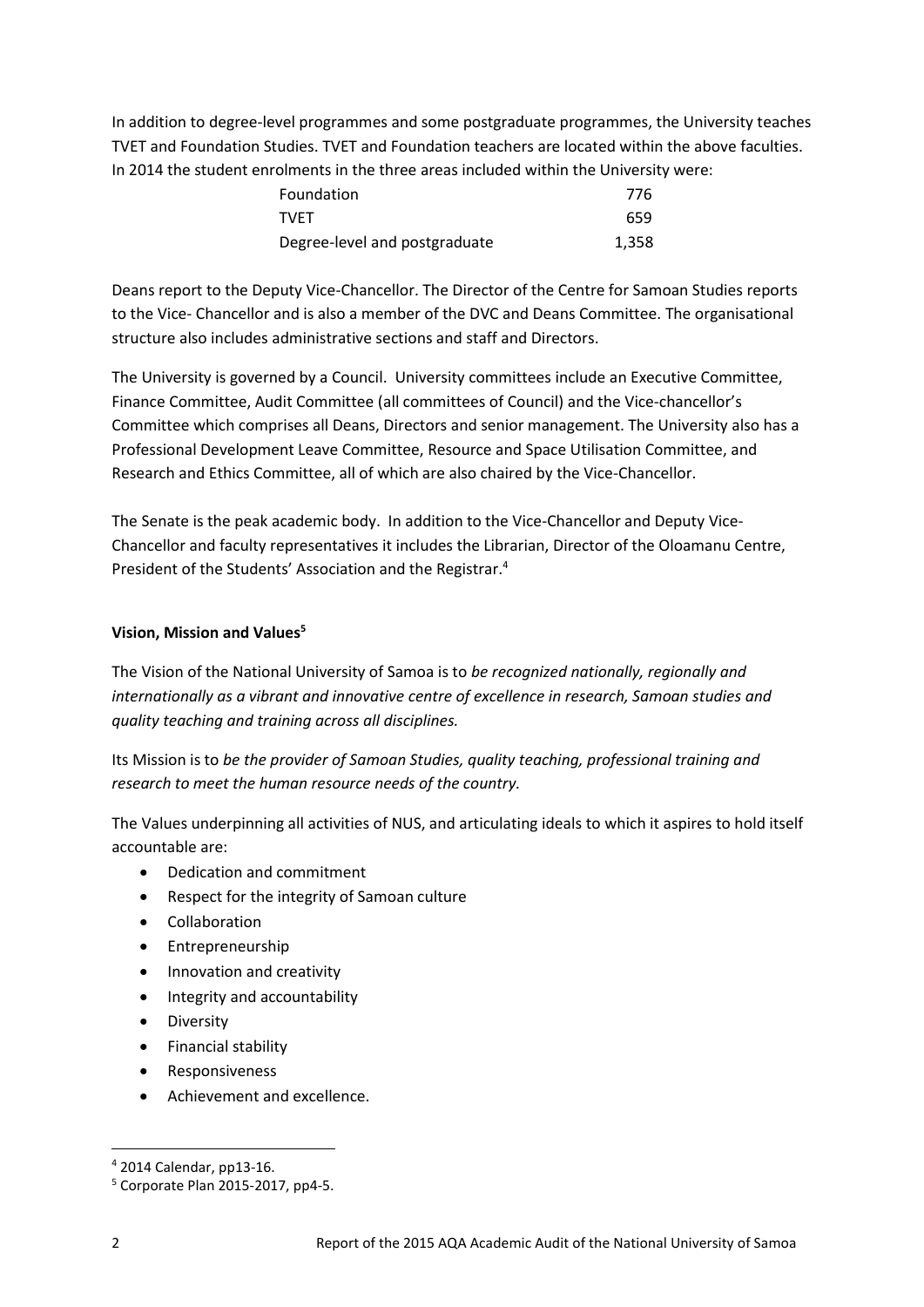The core activities referred to are described as "pillars" which form the basis for the Strategic Plan:

- Research
- Teaching and learning
- Community engagement and international partnerships
- Resources and infrastructure
- Leadership and governance.

The University's major Objectives as stated in the Strategic Plan 2010-2020 and re-stated in the Corporate Plan 2015-2017 include the desire to

- be recognized nationally and internationally as the premier research institute in Samoa (Objective 1);
- actively upgrade and maintain quality and creativity in teaching and learning (Objective 2); and
- transform its physical and IT infrastructure (Objective 4). $^6$

The Corporate Plan is derived from the ten-year Strategic Plan and lists thirty strategies aimed towards achieving the University's objectives. From its investigations during this audit the Panel could see that a number of these strategies will be a major challenge and are probably beyond the University's current financial and human resource capability. Other objectives however, such as the promotion of staff development, should be feasible within current resources. Different sections of this report address a range of the strategies which are mentioned in the Corporate Plan.

Several interviewees described the Corporate Plan as a wish-list or collective dream, but not in any pejorative sense. This approach is consistent with what the Panel heard from a range of people, both internal and external to the University, namely that there is a cultural tendency towards ambitious goals, with the belief that at least some of these might be achieved. It was implied, given the University's always fragile and uncertain funding provision from year to year, that it is difficult for it to plan to a reasonably anticipated income. It must therefore set its sights on an ideal desirable outcome. In the Panel's view this approach to planning provides uncertainty at institutional level, as well as uncertainty in providing direction for the work of senior managers.

It is not the purpose of this audit to evaluate the University's planning, leadership or governance. However some aspects of these are noted as they impact on teaching and learning and student support, which are the audit's focus.

## **Developments identified in the Corporate Plan**

The Corporate Plan lists four major capital projects for development:

- Construction of the Ocean Campus for Maritime Training and Research. The building (funded by a donor) is underway but the project does not include funds for outfitting the buildings or for essential technical equipment. A case is being made for donor funding for outfitting.
- A new ICT building
- A new Library
- A new Student Support Services Centre.

<sup>6</sup> Corporate Plan, p6.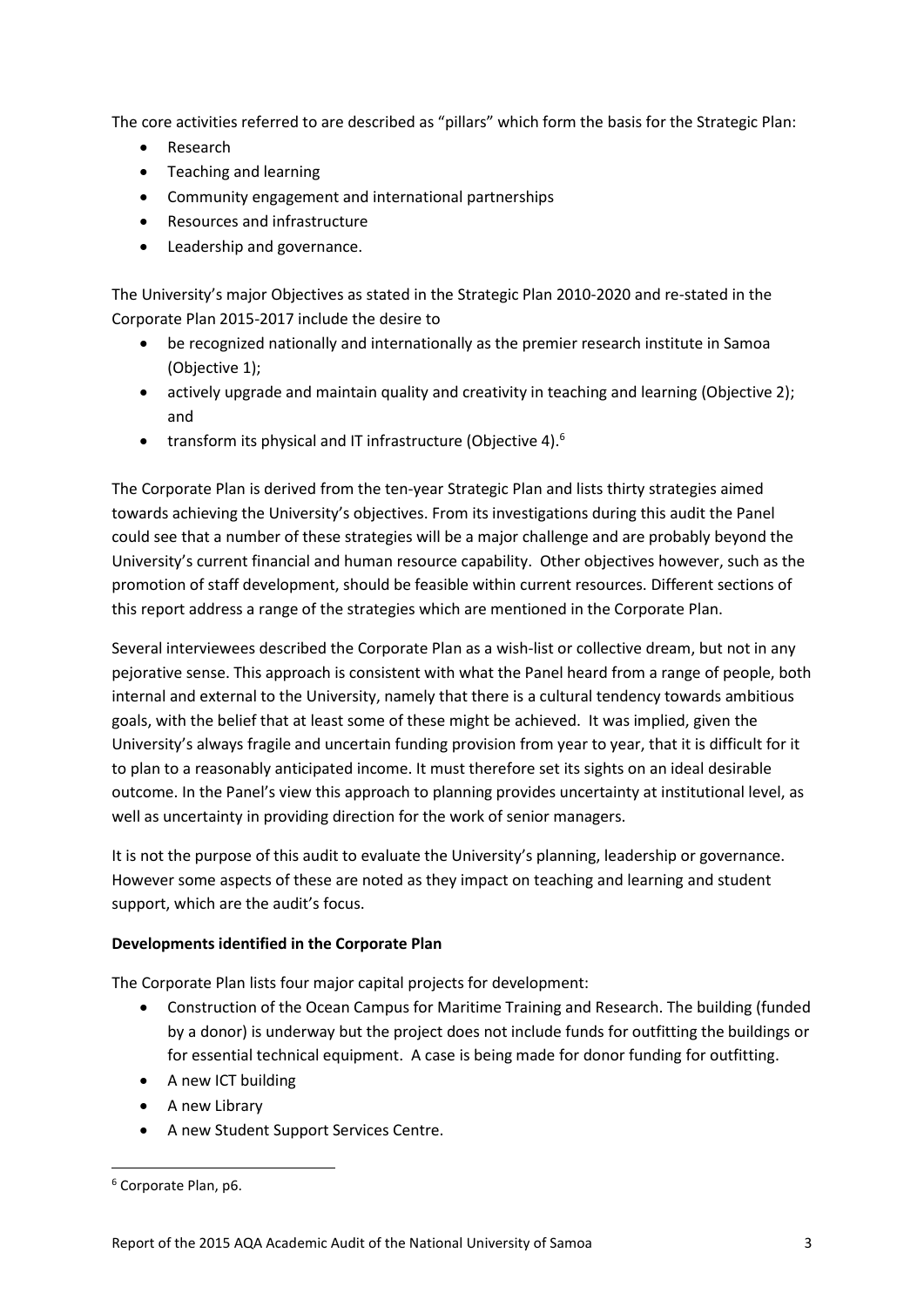The new Samoan Cultural Centre for Samoan Studies is under construction.

Infrastructure developments listed are in ICT improvements and an upgrade of the student management system, ARTENA.

Programme developments, including three postgraduate programmes, are listed in the Corporate Plan.

Other projects listed in the Corporate Plan as desirable but not currently economically feasible include the expansion of laboratories to manage student growth. The Panel had concerns about the matching of key infrastructure provision with the current growth in student enrolment, where the pressure is most likely to be felt in the availability of specialist facilities.

The Panel discussed financing strategies and understands the difficulty the University experiences in being dependent on a combination of internal and community fund-raising and donor support for developments which are not funded within the capital and operational allocation provided by government. Currently the Samoan government provides approximately 60% of the University's income. The University has a three year rolling financial plan which secures salary and operational costs but includes nothing for capital works. The actual amount received from government is negotiated annually. NUS states that "the National University of Samoa does not foresee a 'selfsustaining' status in the near future and as such its dependence on government for financial assistance will remain as the inevitable and indefinite situation for the NUS".<sup>7</sup> This situation has meant particular efforts by NUS to develop flexible facilities which can earn external income (in particular the gymnasium and the fale, but the Panel also notes the external revenue earned by the Oloamanu Centre – see section 4.5).

## **The Education Sector Plan**

Along with the Ministry of Education, Sports and Culture (MESC) and the Samoa Qualifications Authority (SQA), the University is a partner in the government's Education Sector Plan 2012-2016. The sector plan states that it is intended to involve stakeholders "in tackling the developmental needs of the education sector in Samoa".<sup>8</sup> It sets out the expectations for the whole sector and provides a framework for the development of post-secondary education. The Panel was interested in this plan in part because it has been the source of discontent within NUS by aligning the University with other providers who are not engaged in degree-level ("higher") education. NUS is one of three universities operating in Samoa;<sup>9</sup> the Panel understands it would prefer to be recognised for its higher education status rather than being aligned with providers operating at sub-degree level. The Panel's interest in the Education Sector Plan was also because it makes some specific comments about teacher education which the Panel expected would impact on NUS (see section 2.3).

 $\overline{a}$ 

<sup>7</sup> Corporate Plan, p18.

<sup>8</sup> Samoa Education Sector Plan July 2013-June 2018, p7.

<sup>9</sup> The other two universities are the University of the South Pacific which teaches both by distance and face-toface and has a campus at Alafua, and Amosa which teaches in Samoan and offers a strong Samoan culture and languages programme. (Corporate Plan, p27.)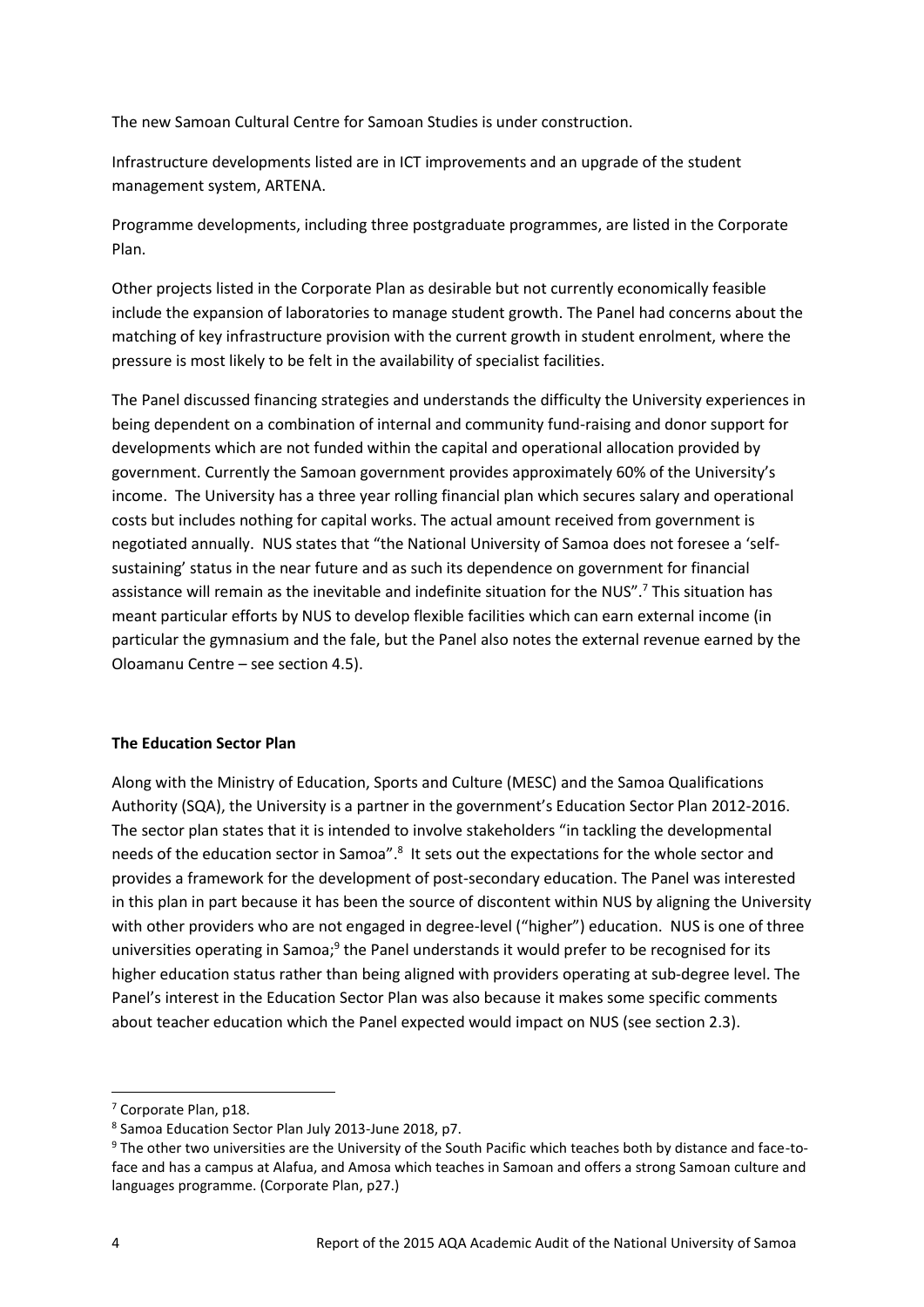The Education Sector Plan is ambitious and it is recognised by many that not all objectives are attainable in the timeframe of the Plan. This creates mixed expectations and no certainty about implementation which can impact negatively on the planning and decision-making required by NUS. NUS is in the relatively unusual position of being involved as a policy-setter in many areas of the Plan and is additionally the major provider of tertiary education in Samoa. While this arrangement is beyond the scope of this audit to comment on it might impact on delivery of teaching and on student learning.

## **The Academic Audit of NUS**

**.** 

In 2013 NUS invited the Academic Quality Agency for New Zealand Universities, AQA, to undertake an institutional audit focused on teaching and learning and student support. NUS and AQA negotiated an audit strategy which has been based on the methodology used for the current (Cycle 5) New Zealand university audits.<sup>10</sup> The methodology incorporates a set of Guideline Statements which New Zealand universities have agreed express the qualities which might be expected of a contemporary university of good international standing. These Guideline Statements were developed after consideration of standards used internationally, in particular by the QAA (UK).

The Panel observes that most New Zealand universities have existed for over 100 years, and that this is the fifth audit cycle they have engaged in. To expose itself to such an audit as NUS has done is a courageous move for a university which has existed for less than thirty years and has not experienced a conventional institutional audit before. The Panel has been mindful of NUS's evolution. It has also endeavoured to be sensitive to local exigencies and cultural context.

The audit process involved the University undertaking a self-review and submitting a self-review report and supporting documents to AQA. This material has been examined in detail by the Panel and additional information sought as necessary. The Chair of the Panel and the AQA Director visited the University in December 2014 for planning meetings and to begin on-site understanding. The full Panel of three auditors visited the campus in February 2015 for four days. During that time Panel members met with and interviewed 43 staff, Council members, students, a number of stakeholders and graduates, as well as the Prime Minister and the Chair of the Education, Sciences and Technology Committee.

The Panel thus reviewed a considerable amount of information that included a range of views that were not always in agreement. The findings presented in this report represent the Panel's analysis of what it has read, heard and experienced, taking account of the context in Samoa and the experience of universities internationally. The Panel has endeavoured to be fair with its conclusions, recognising that NUS experiences constraints which might not be experienced by other universities with which it might wish to compare itself.

At the request of the University, this audit focuses mainly on degree-level (higher education) programmes, teaching and learning, and student support. It did not explore TVET programmes or

<sup>&</sup>lt;sup>10</sup> New Zealand university audits extend in greater detail into areas not included in the NUS audit, in particular in postgraduate research and student engagement, and areas such as risk management, delegations and strategic planning.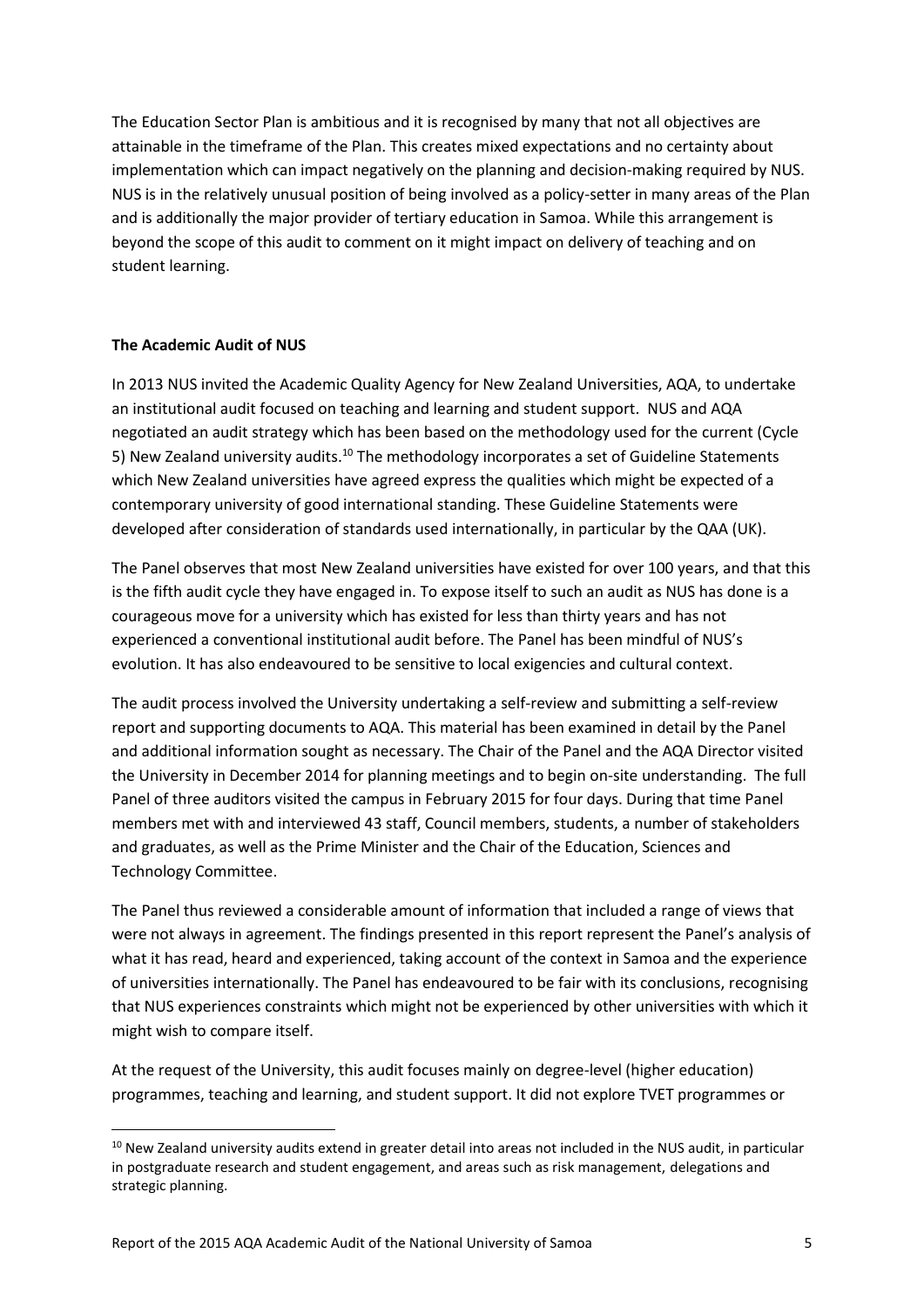experience in any detail. However the Panel was interested in the Foundation programmes as suitable preparation for degree-level study. Foundation programmes are equivalent to NCEA Level 3 taken in year 13 in New Zealand high schools. The Panel recognised that students entering Foundation programmes may come from a diverse array of high school experiences and in turn may have a variable preparation.

When undertaking an academic audit, panels commonly benchmark a university's activities and processes against appropriate comparator institutions. In NUS's case, the Panel considered that the most relevant comparators are likely to be those institutions to which NUS loses its brightest Foundation students and from which NUS is most likely to recruit returning or expatriate staff in future. They include those universities where NUS staff are most likely to study for higher degrees as part of their development programme. To the Panel's knowledge, these universities are most likely to be the University of the South Pacific (USP), or universities in Australia or New Zealand.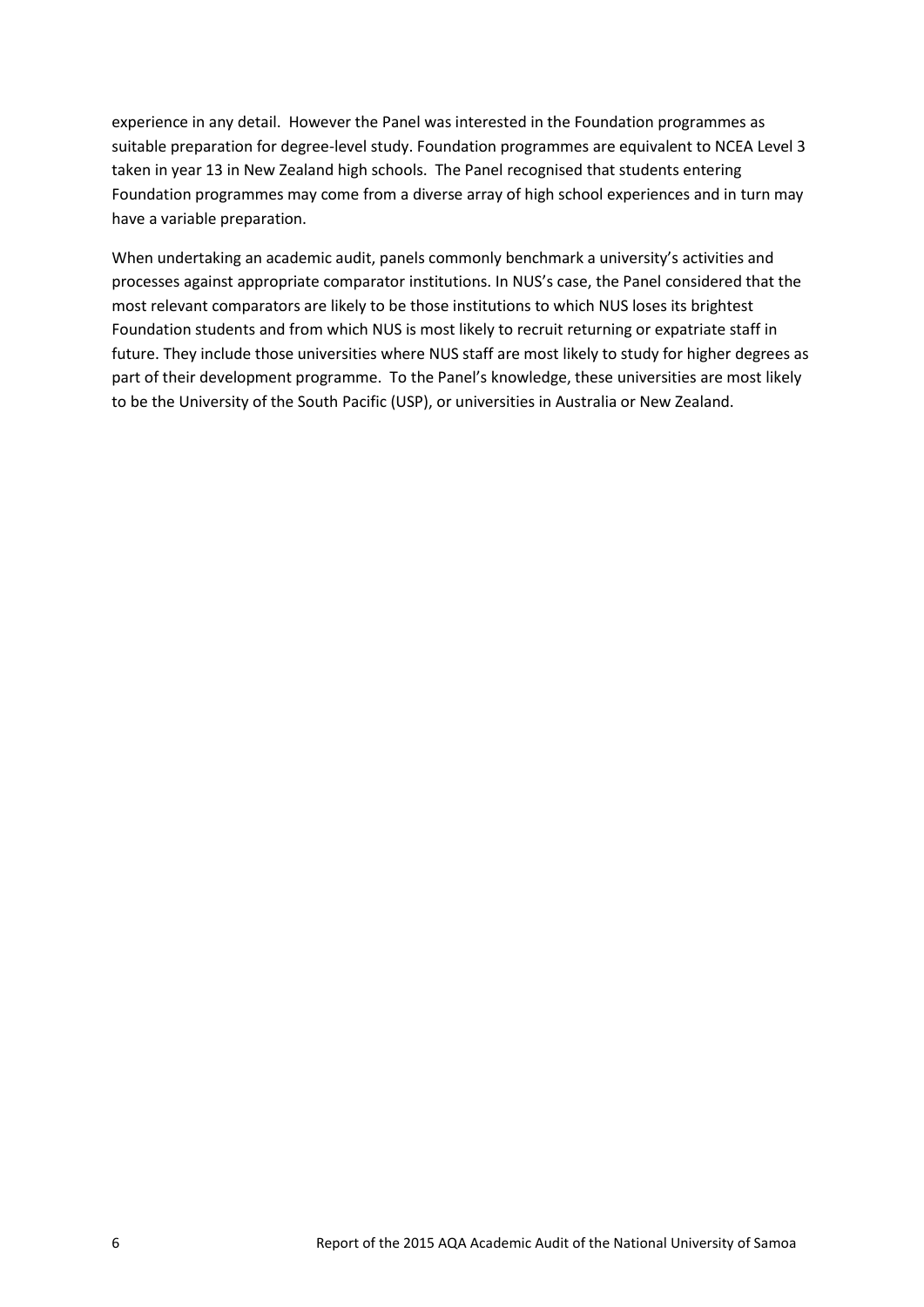## <span id="page-13-0"></span>**1. Student Profile; Access, Transition and Admission Processes**

The National University of Samoa in 2014 had 2,792 students, of whom just under half were higher education students $11$ :

|                      | Headcount |       |
|----------------------|-----------|-------|
| Foundation programme | 776       |       |
| $TVET^{12}$          | 659       |       |
|                      |           | 1,435 |
| Degree               | 1,305     |       |
| Postgraduate         | 42        |       |
| Masters              | 4         |       |
| PhD                  | 2         |       |
|                      |           | 1,358 |
| Total                |           | 2,793 |

In 2015 the enrolment increased to 3,500 students, predominantly representing an increase in the Foundation programme intake. Almost all students are Samoan nationals. There are slightly more women than men. The Panel was told this mirrors the gender trend in senior secondary school.

The University does not have any distance students or satellite campuses outside Apia.

The Panel learned that the University's funding from government is not related directly to enrolment numbers. This disjunction is potentially exacerbated by such a high proportion of students being non fee-paying and the occasional situation (reported to the Panel) of difficulty in extracting fees from the parents of students who are fee-paying. In the Panel's view, no university can expect to enhance quality in a systematic way if it is unable to predict or control its student numbers and associated funding. To protect itself from the risks to quality which flow from unexpected changes in student numbers or profile the University should negotiate a more appropriate funding formula and one that more clearly mirrors funding formulae in other jurisdictions that link student volume more explicitly to financial investment. Step-wise funding increments might reflect the real pressures on the University from significant volume growth. Alternatively, or in combination, the University should adopt measures which will ensure the student numbers do not rise beyond that which can be adequately resourced to provide these students with a high quality education (see section 1.1).

**Recommendatio**n: The Panel *recommends* that in consultation with the appropriate authorities NUS develop a formula for funding which ensures government grants include a component which directly relates funding to student numbers.

 $11$  SR, p9.

<sup>&</sup>lt;sup>12</sup> Technical and Vocational Education and Training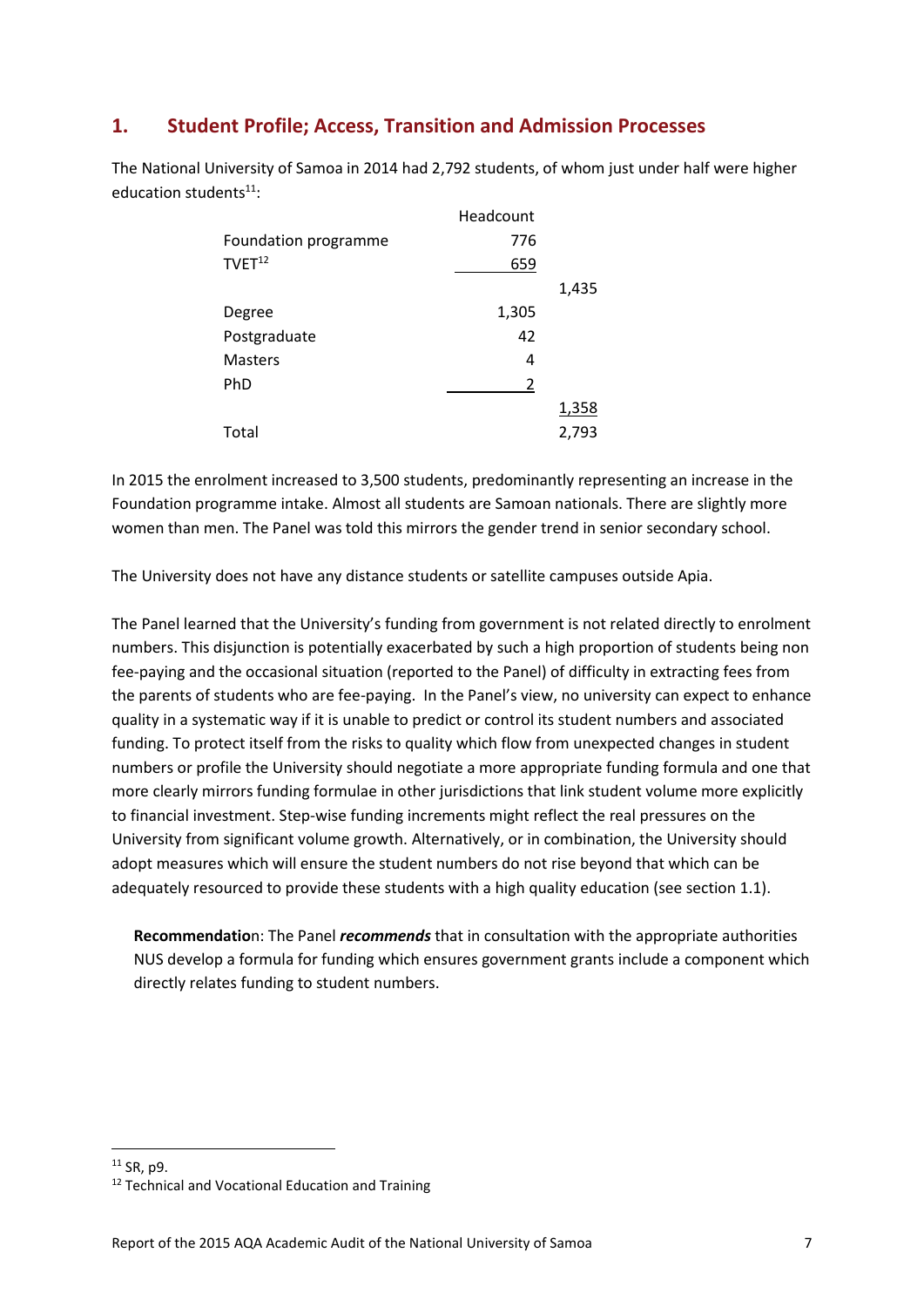## **1.1 Admission and selection**

Universities' admission and selection policies and practices should be clear and publicly available to students.

The University provided the Panel with a flow chart which sets out clearly the different admission requirements for both degree-level programmes which require the Samoa Secondary Leaving Certificate as first point of admission into the University's Foundation programme, and other TVET and sub-degree programmes which require School Certificate for entry. Admission and selection policies are specified in the Calendar, in terms of results in the Pacific Senior Secondary Certificate (PSSC), as well as the Samoa School Leaving Certificate (SSLC) which has replaced it.<sup>13</sup> To the extent that it is appropriate to regard results in the SSLC as equivalent to those in the PSSC, the admission and selection policies and practices for the Foundation programmes, and subsequently to higher education programmes, are set out clearly and are publicly available to those who can get access to the Calendar. These school examinations are administered by the Ministry of Education, Sports and Culture (MESC). The Panel deduced that the introduction of the SSLC and the replacement of scaled marks in the PSSC by raw scores in the SSLC created considerable uncertainty for the University in terms of those who were eligible to enrol in the NUS Foundation programmes in 2015.<sup>14</sup>

The students interviewed by the Panel were mostly unfamiliar with the Calendar and tended not to use it. Students seemed more likely to use information provided by their Faculty, their Department, or by individual staff (academic or counselling). It follows that there is a need to standardise the enrolment, course, statute, and policy advice that Faculties and some Departments are currently providing to ensure consistency across the institution.

The University currently has no cap on numbers and no preferential selection, though there are prerequisites for enrolment in the different Foundation streams. The Panel heard a number of times of the issues emanating from admission of under-prepared students. The Panel also recognised the difficulty the University experiences in being the sole provider of Foundation programmes in Samoa. Since the funding is not linked to the number of full-time equivalent students (efts), the Panel suggests consideration might be given to the introduction of additional screening to ensure students admitted to programmes have a reasonable chance of success, and that student numbers within programmes are maintained at manageable levels. Any such strategy must be accompanied by clear selection policies and procedures which are readily and publicly available and should be subject to monitoring and evaluation.

The self-review indicates that enrolment currently is a time-consuming paper-based process. The Panel was told that capability to introduce online enrolment is being explored. However the Panel also heard of the limited access that students have to computers, both personally and on campus.

 $\overline{a}$ 

<sup>&</sup>lt;sup>13</sup> For example, 2014 Calendar p82.

<sup>14</sup> 2013-2014 Annual Report, p53. Scaling of some sort is a common method of ensuring year-to-year consistency of examination results in a school population. If the abandonment of scaling by the Ministry of Education, Sports and Culture leads to wide variations from year to year within and between subjects, then the University may be faced with challenging enrolment decisions each year.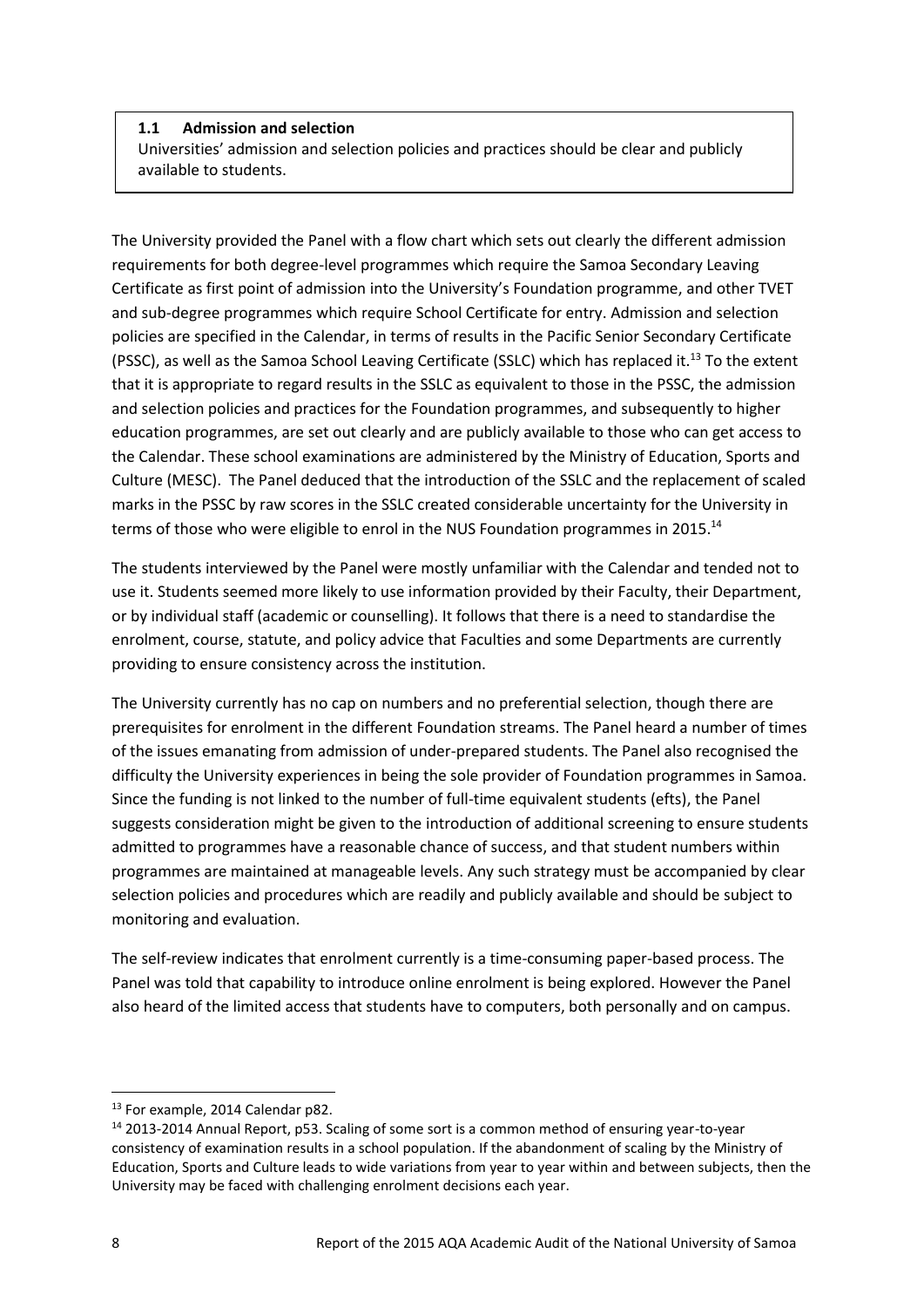This constraint will need to be factored into any shift to an online enrolment system, and potentially a dual system will be required at least for a transitional period.

**Recommendatio**n: The Panel *recommends* that the University consider introducing a selection system for admission to Foundation Certificate programmes, to ensure all those who are admitted have a reasonable chance of success and that the University admits only as many students as it can resource appropriately.

## **1.2 Access and Transition**

Universities should use policies and/or procedures which are designed to assist the access and transition of equity groups or other priority groups.

NUS exhibits a desire to recruit broadly and to maximise access to its programmes in an inclusive way. The only priority group identified is students with a disability, of which the University had just two students.

Sponsorship by a range of organisations means that approximately 40% of students (1,069 in 2014) can access their education without the financial cost of tuition fees. A significant proportion of these students are in nursing (235 students in 2014) or education (268 students in 2014) programmes. 15 This emphasis presumably reflects the requirement under the National University of Samoa Act 2006 that the University provides education and training which is "responsive to the needs of the people of Samoa".<sup>16</sup>

The Foundation Certificate Programme provided by NUS is the main entry pathway for most students. Although requirements for entry to the different streams in the Foundation Certificate programmes are clear, it was suggested to the Panel that there was some variation across secondary schools in the access students had to subjects that could be regarded as essential for tertiary study. The NUS Foundation Programme is intended to bring final year school leavers up to the level of secondary schooling which would normally provide the pathway into degree level study. Graduates of the Foundation Programme would thus be expected to be of comparable standard to students entering university directly from secondary school in New Zealand or Australia. The Panel was told that there is scope for improving the interaction between NUS and schools, such that schools are better able to inform their students of the potential pathways available and what these would require in student preparation.

The Panel heard that the top students from the Foundation programme receive scholarships to study in New Zealand, Australia and Fiji. Scholarships decisions are made by the Ministry of Foreign Affairs and Trade. The process inevitably deprives NUS of the highest performers from its Foundation Programme. The Panel was also told of students who sought admission to New Zealand universities having completed the NUS Foundation Programme who had been required to do the New Zealand Foundation Programme before being admitted to specific degrees. The Panel understands this is a particular problem in science and mathematics. It heard that there is a

<sup>&</sup>lt;sup>15</sup> SR, p15.

<sup>16</sup> The National University of Samoa Act 2006, clause 5(a), p38.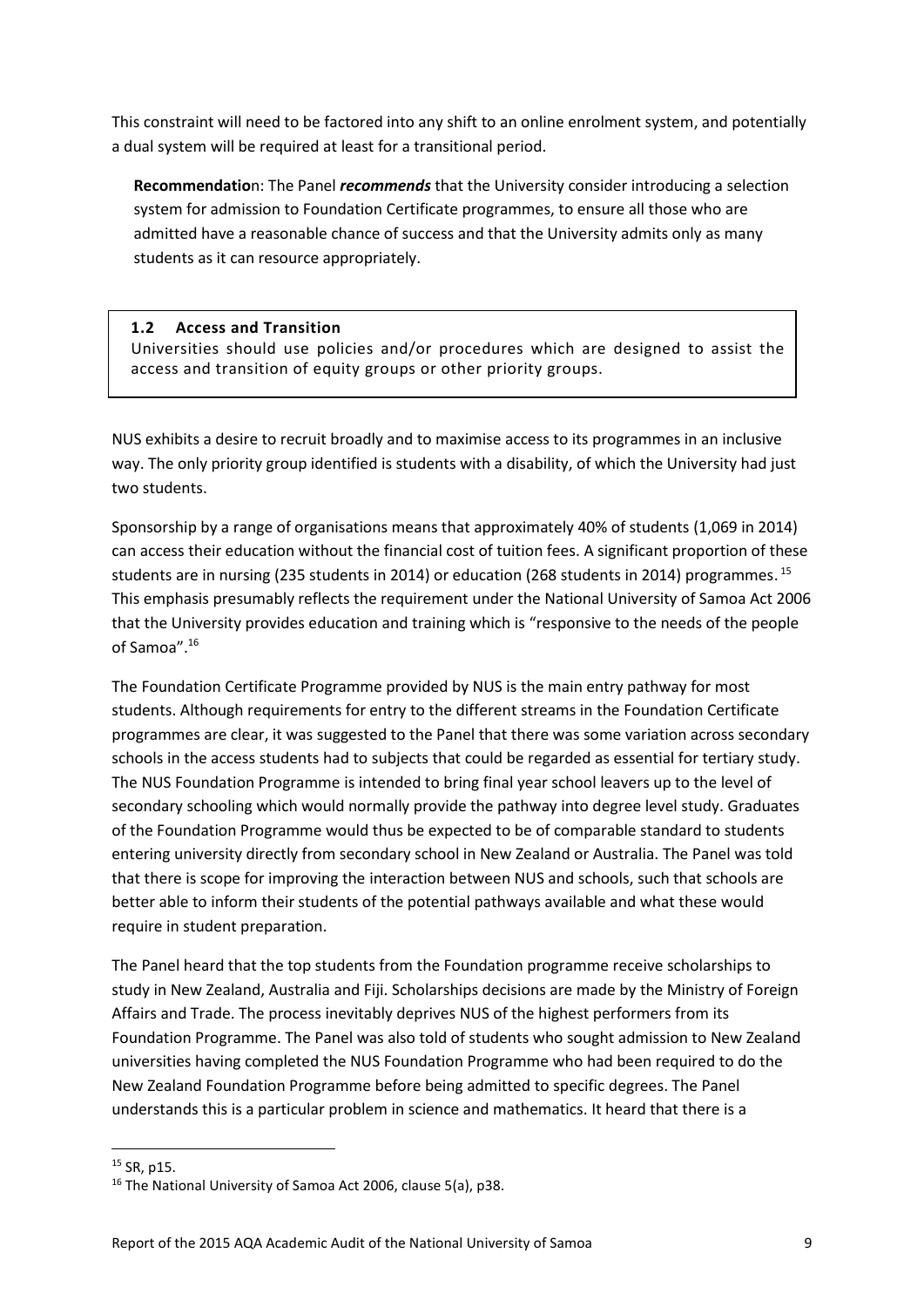credibility issue with the SSLC (as the entry route to the NUS Foundation Programme). The Panel appreciates that the standard of the secondary school entry point is outside the University's domain, but sees that this has a flow-on effect. The University also provides for mature-aged student admission. The University does provide bridging programmes in English and Mathematics but possibly closer attention needs to be paid to ensuring these address all groups of students needing assistance.

Various interviewees pointed out to the Panel that students were commonly unprepared in the kinds of personal skills which are fundamental to successful study. The Panel therefore suggests that the University also strengthens those components of the Foundation Programme that deal with life skills, confidence building, study skills, time management and other areas which are important for a successful transition to a higher education learning environment. The proposed Student Support Centre would enhance the ability to provide a wider range of support to students when it is implemented. Development of student support services is seen by the Panel as a priority.

The self-review states that the entire Foundation Programme will be reviewed in 2015.<sup>17</sup> The Panel supports this review and in particular a review of admission requirements and exit standards and the impacts of the withdrawal of scaling of school grades. The review should also consider the learning support provided to students to ensure that successful completion of the Foundation Certificate provides them with a realistic opportunity of being successful in undergraduate study.

NUS has a very small number of international students – fewer than ten in 2015. A number of staff interviewed by the Panel recognised a need to do more to provide advice and assistance to students coming from outside Apia, including from Savai'i, rural Upolu and international students. While there is currently no need for a specific international section in NUS, staff must ensure that the needs of the relatively small number of international students are not overlooked. For instance, the Panel heard that while classes are formally taught in English (a second language for almost all students), informal explanations were commonly provided in Samoan. Faculties and Departments should be alert to the needs of students who are not Samoan, and in particular for those who do not speak the Samoan language. The Panel considers that inclusion of international students tends to be one of the characteristics of a good contemporary university. The issue of language of classroom communication will become more pressing if the University recruits more international students, especially at Postgraduate level.

**Recommendation:** The Panel *recommends* that the University ensures that staff teaching or supervising students for whom neither Samoan nor English is a first language are aware of the challenges such students face and are sensitive to ensuring their effective participation in learning and student life.

**Recommendation:** The Panel *recommends* that the University give priority to the development of a broad range of student support services to assist with gaps in both academic and personal skills and knowledge.

 $17$  SR p14.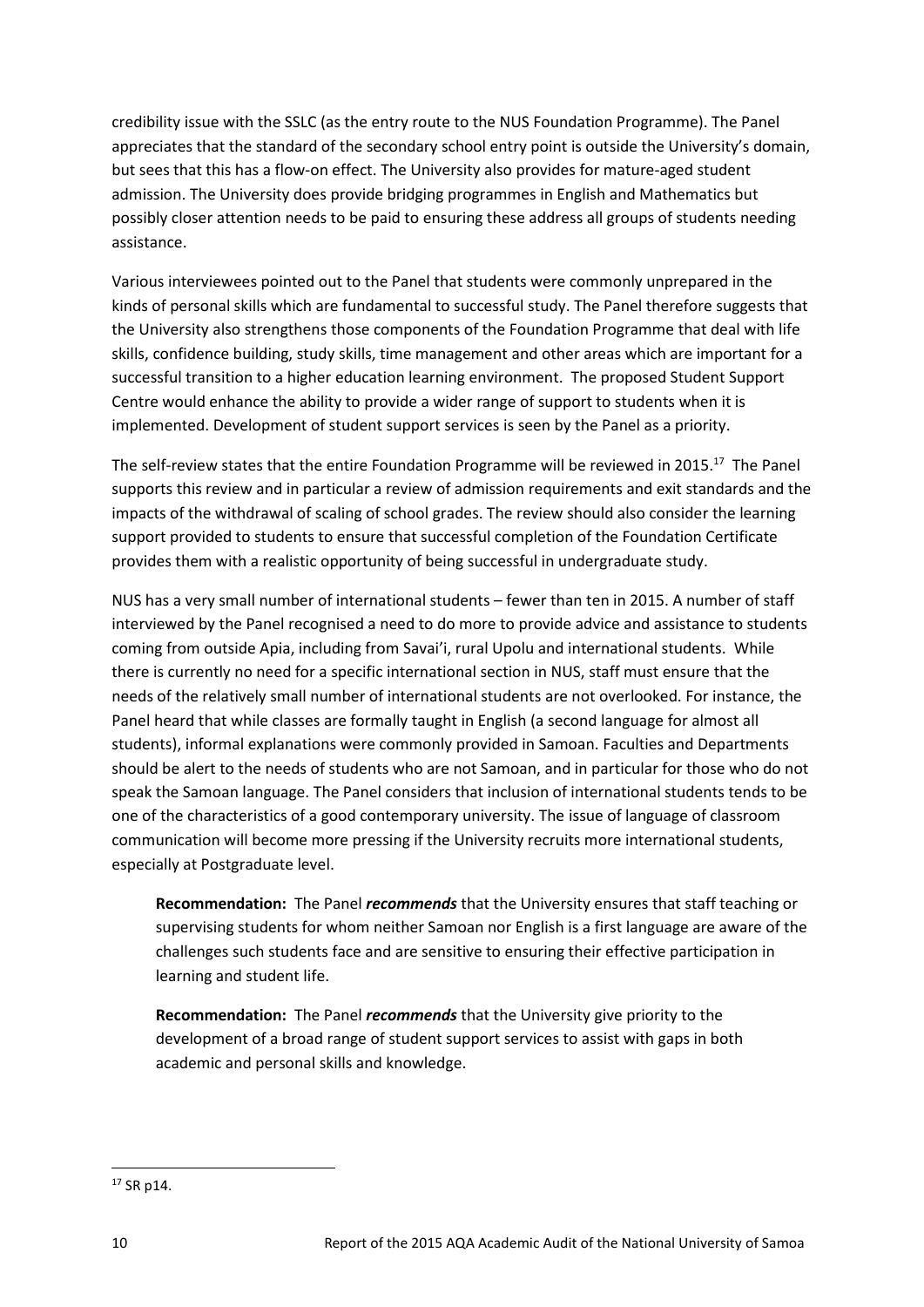## **1.3 Academic advice**

Universities should use processes for providing academic advice and course information to both new and continuing students.

Prior to enrolment the University provides a two-day programme for students to gain academic and career advice, provided mainly by faculties. An orientation programme following this addresses administrative aspects. From its discussions, the Panel concluded that advice subsequent to the initial enrolment period is given to students in a somewhat *ad hoc* manner. Both counsellors and individual academic staff provide academic advice to students, and academic staff sometimes provide the kind of advice that might more appropriately be provided by counsellors. The Panel heard of staff copying sections of the Calendar relevant to their particular programmes and creating handbooks for students.

The efforts taken by staff are no doubt sometimes helpful but the informal and *ad hoc* nature of this means there is no central oversight and a risk that academic integrity of advice might be compromised. The University has identified a problem with advice not always being accurate or complete with consequences for students which on occasion disadvantages them.<sup>18</sup> An institutional protocol (policy and procedures) for giving academic advice is needed, to ensure (for instance) that advice is given only by those who are qualified to give it. Such a protocol might formalise faculty responsibilities, in which case it would be appropriate for each Faculty to provide a clear structure or resource to provide curriculum and other advice to students to help them deal with academic problems. The proposed faculty course advisers would be a good initiative<sup>19</sup>; they must have formally-articulated areas of responsibility, decision-making routes and communication to students to advertise their availability. Additionally, it must be clear who holds delegations, with the ultimate responsibility within a faculty being with the Dean. Counsellors and administrative staff should be made aware of structures and procedures so that they could advise students of the most appropriate referral route.

**Recommendation**: The Panel *recommends* that the University develop an academic advice protocol, addressing:

- the distinction between "advice" and "information";
- qualifications required of staff giving advice (i.e. who may give advice about what);
- the roles with delegated authority for making decisions related to academic advice;
- the form or process of official recording advice given (for instance, whether records are maintained centrally or at faculty level);
- the avenues for addressing student hardship emanating from incorrect or incomplete advice;
- the appropriate channels for referral for additional advice, counselling or support.

**<sup>.</sup>** <sup>18</sup> SR, p17.

<sup>19</sup> SR, p17.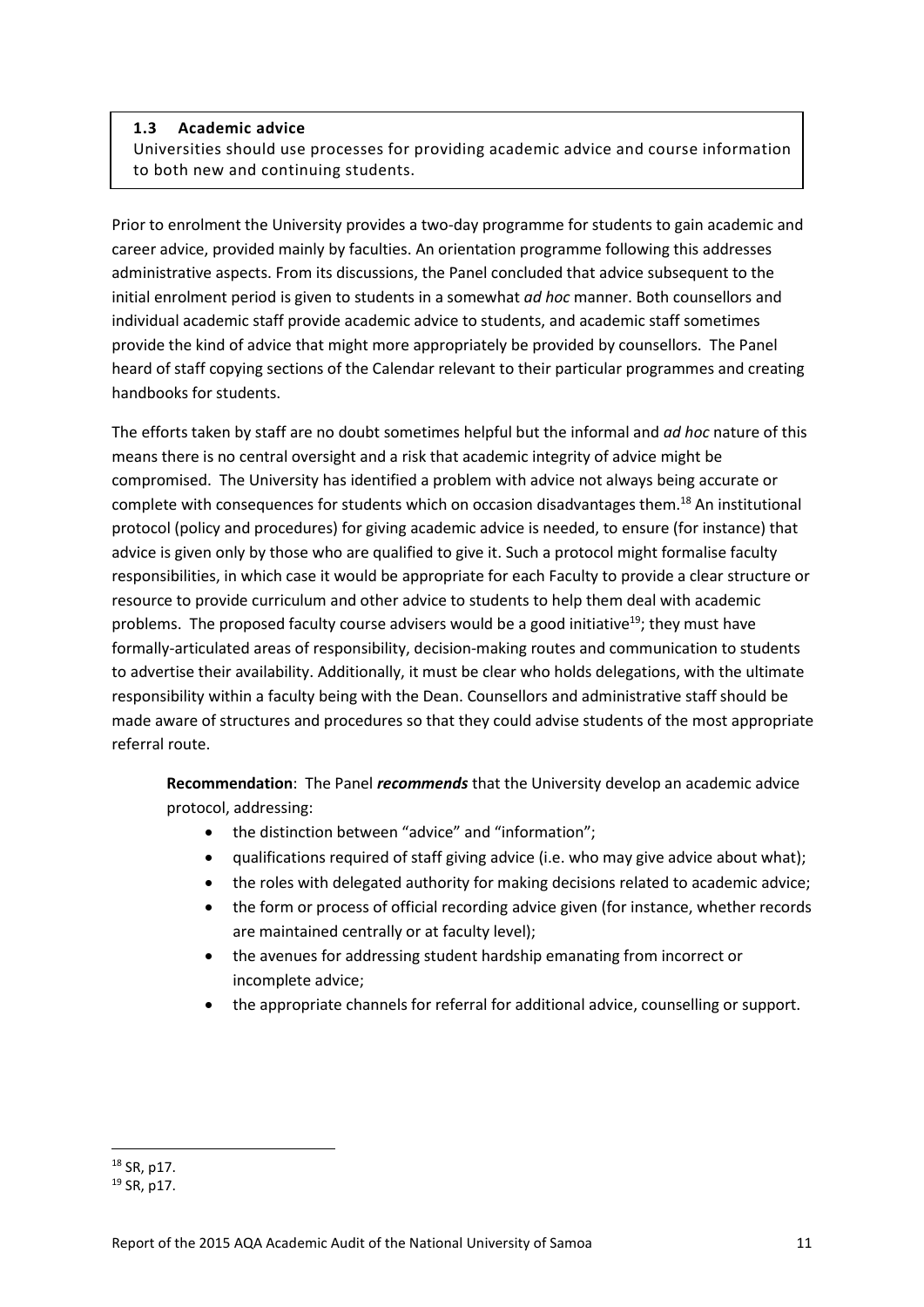## <span id="page-18-0"></span>**2. Curriculum, Assessment and Delivery of the Curriculum**

In its review of a range of matters pertaining to programmes, students and teaching the Panel explored the role, membership and activity of Senate. Conventionally, Senate is the peak academic committee in a university, with oversight of the quality of programmes, student experience, teaching quality and examination outcomes. Related to this, the Panel investigated the staff roles and responsibilities of the proposed Academic Quality Unit. The Panel notes that the current proposal for the Academic Quality Unit is ambitious relative to the size of the University and perhaps a more phased implementation would reduce immediate cost and yet achieve positive outcomes.

A number of the Guideline Statements which follow are relevant to these two organisational units of the University and several of the evaluative comments in these chapters allude to them. The Panel makes the following recommendation and affirmation as umbrella conclusions, drawing on its assessment of particular activities.

**Recommendation**: The Panel *recommends* that there is a complete review of the functions of Senate and how it conducts its business. The review should include consideration of the establishment of new sub-committees that deal with academic programme development and academic administration issues. The latter would centralise the resolution of student academic issues. In addition, the Senate should be more directly involved in receiving Faculty and academic programme reviews and in determining subsequent actions.

**Affirmation**: The Panel *affirms* the willingness of NUS to introduce new initiatives that will enhance academic quality and, in particular, the proposed Academic Quality Unit scheduled for introduction in 2015. The University should ensure that the work of the Academic Quality Unit is fully integrated into the operations of the Senate.

## **2.1 Programme approval**

The University should have consistent and robust internal course and programme approval processes which meet any national and professional expectations and which include opportunity for input from stakeholders where appropriate.

The University has a formal procedure for the approval of new programme developments. On paper the process is similar to that used internally by New Zealand universities. The Panel notes that there is opportunity for student input via representation on Senate and Council. External stakeholder consultation is required for all new programme proposals. The normal avenue for this is via Faculty Curriculum Committees and Industry Advisory Panels (as appropriate). Currently this consultation is fed directly into Senate deliberations.<sup>20</sup>

The Panel had concerns in two areas, in particular.

Firstly, while Senate assesses a concept paper for any new proposal prior to the proposal proceeding to programme design, the role of Senate in the final approval process appears to be unduly focussed

 $20$  SR, p20.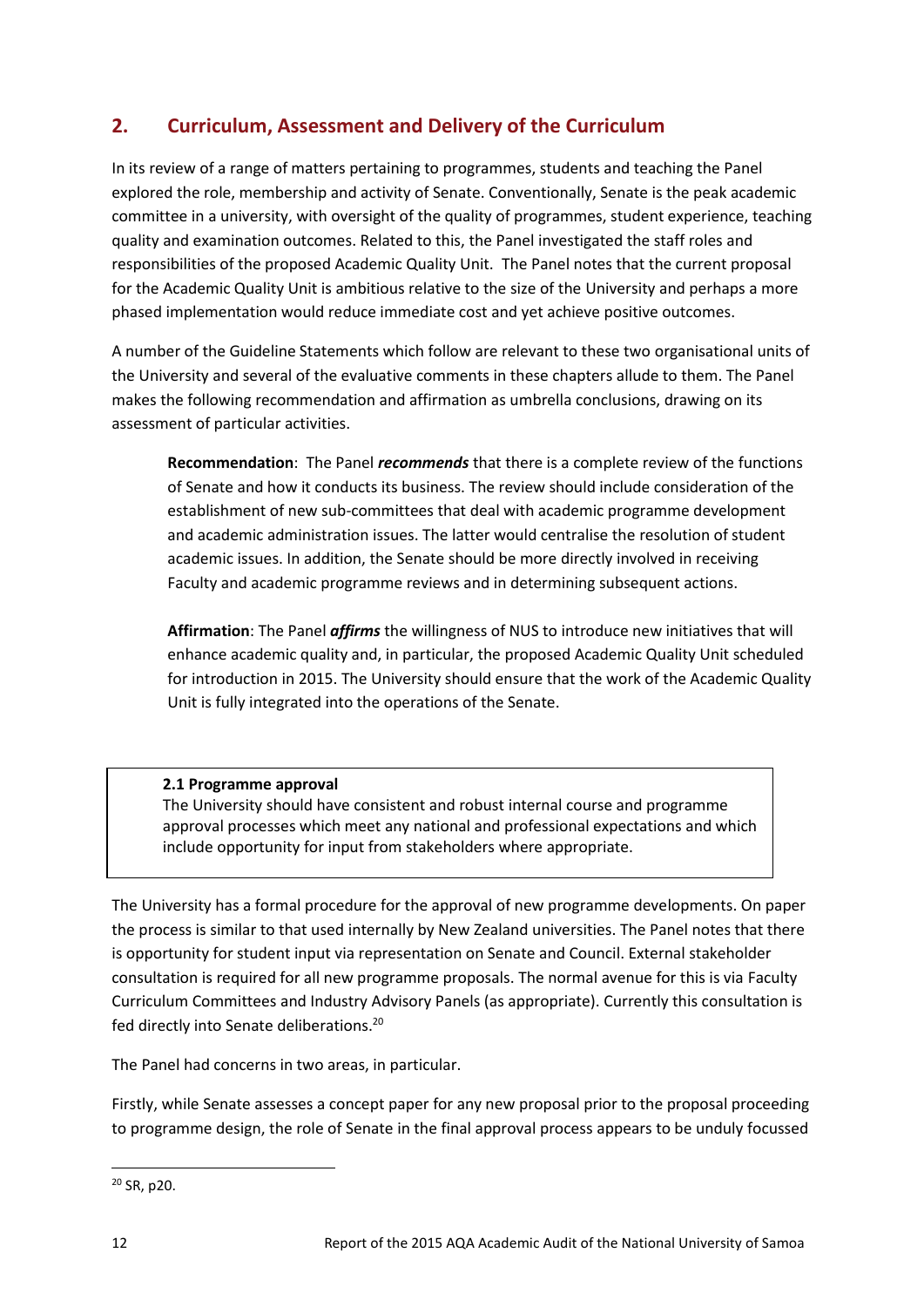on word-smithing and formulation, tasks which might more effectively be undertaken administratively. Any academic proposal has several dimensions to be assessed, in particular:

- market and/or national demand and whether the programme fits within the University's strategic direction;
- employer demand;
- curriculum adequacy;
- proposed methods of assessment and moderation;
- conformity to rules or definitions related to the programme (e.g. whether course objectives are at an appropriate standard; whether the programme structure conforms to expected degree structure; provisions for admission requirements or pre-requisites, cross-credit etc. if relevant);
- feasibility and sustainability from a resourcing point of view.

These different dimensions might be assessed by people with different kinds of expertise or responsibilities, with all factors being conveyed in a Senate proposal.

The University does not have any subcommittee of Senate which might deliberate on the academic merits and adequacy of proposals. An academic programmes committee of Senate, comprised of senior academics (normally Deans) but also including a student member and possibly such roles as the Librarian, could give proposals close scrutiny before progressing them to Senate if the committee deems them worthy of University approval.

Secondly, the placement of the resource consideration by the Resource Space and Utilization Committee *after* the Senate approval process, in the Panel's view, is inefficient. This risks a proposal occupying considerable staff time and energy through the academic approval processes when it was never going to be viable from a resourcing perspective. The Panel suggests the resourcing analysis should be conducted at an earlier stage in the approval process, prior to the proposal going to Senate. If the above suggestion of an academic programmes committee is adopted then the resourcing report could form part of the documentation considered by that committee.

The proposed Academic Quality Unit might have oversight responsibility for managing an approval process and for ensuring the documentation eventually tabled at Senate is complete and in the appropriate form.

The Panel learned that NUS is considering seeking international review of its programme proposals. The Panel supports this initiative as it believes comment by international reviewers would be useful in helping the University ensure its programmes are internationally comparable, in particular with USP and New Zealand and Australian universities (see section 2.4). However care must be taken to ensure such review is not confused with international endorsement or accreditation.

The Panel was reminded on a number of occasions of the requirements of the Samoa Qualifications Authority (SQA) for accreditation of programmes, and spent considerable time endeavouring to understand the impasse which appears to have arisen between NUS and SQA with respect to accreditation of degree-level qualifications and programmes. The University has said that it accepts SQA's role in accrediting TVET programmes. However it disputes the authority's obligation to also accredit degree-level and postgraduate qualifications.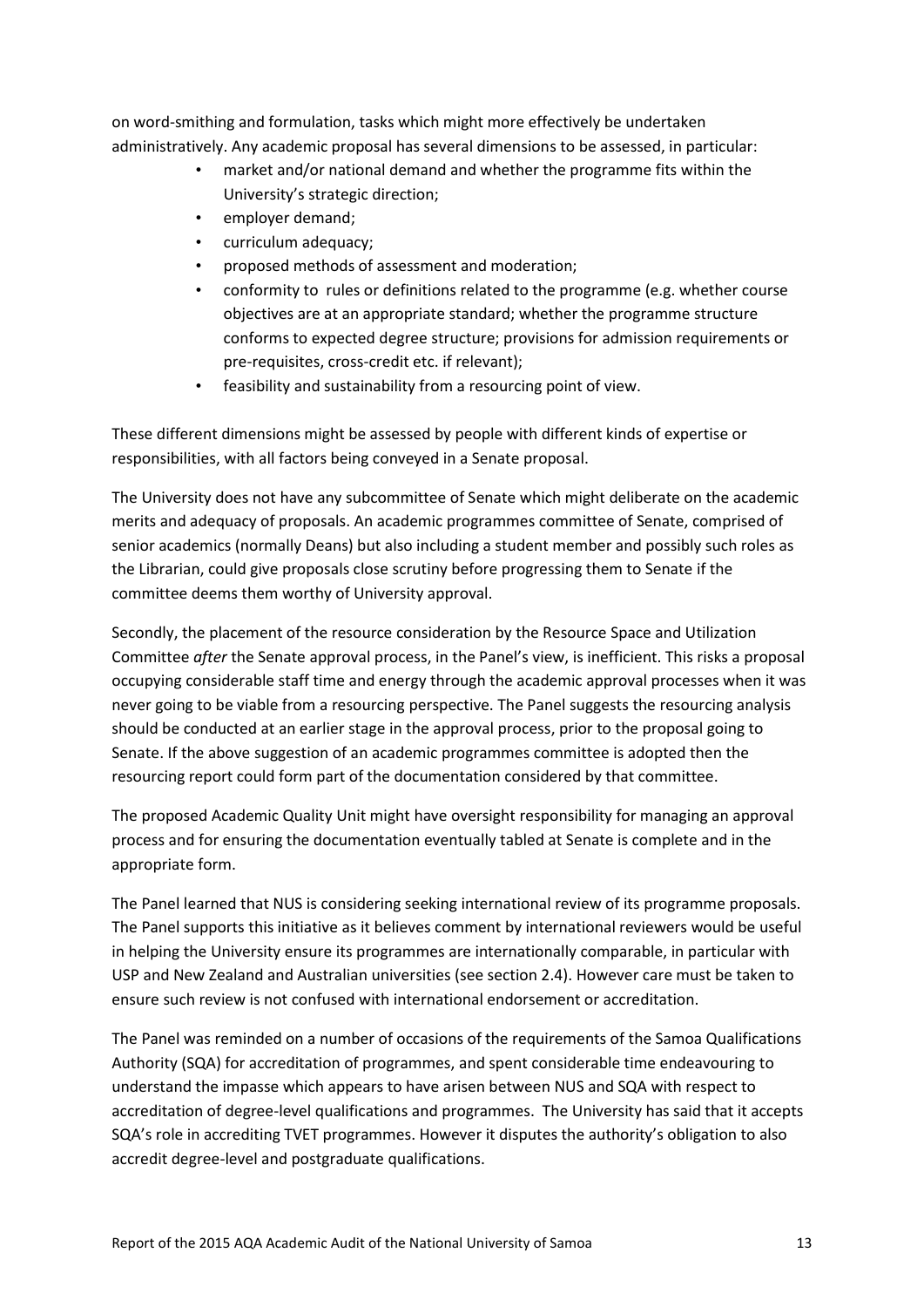The Panel has reviewed and explored the implications of relevant legislation.<sup>21</sup> It has also considered customary practice of universities wishing to benchmark themselves with other universities and with relevant professional bodies, both nationally and where possible, internationally. The Panel is reluctant to propose a direction for either NUS or SQA on this matter but does wish to convey its belief that the matter must be resolved urgently, and this must be done in a way which does not compromise the integrity of either organisation or the credibility of NUS programmes.

**Recommendation:** The Panel *recommends* that the University seek a rapid conclusion to the current impasse with the Samoa Qualifications Authority over accreditation of higher education qualifications. Resolution of this issue must include future accreditation arrangements that are robust, internationally recognised and involve an agency or agencies qualified to judge the quality of specific NUS higher education qualifications, including those at postgraduate level. The Panel recommends that the parties agree to engage an external authority or expert to assist with this process.

## **2.2 Graduate Attributes and Graduate Outcomes**

Universities should have clearly-defined intended graduate outcomes (graduate attributes) which are publicly available and accessible to students and staff, and should ensure students have opportunities to acquire those graduate attributes.

NUS requires all programmes and courses to have learning outcomes. Graduate attributes are expected for new programmes being proposed. However the self-review report indicates that graduate profiles for programmes are not uniformly communicated. The Panel endorses the suggestion that graduate profiles be included within programme regulations.<sup>22</sup>

The University does not have a single institutional graduate profile. That is, there is no statement of characteristics which might make NUS graduates distinctive, or of skills or experiences that graduates might have in common. However the University's own Mission makes reference to meeting "the human resource needs of the country".<sup>23</sup> Such a statement implies employability of graduates and might also have other implications with respect to the attributes one might expect in an NUS graduate. The University's stated Values might also translate into specific graduate attributes, for example "collaboration", "innovation and creativity" and "respect for the integrity of the Samoan culture".<sup>24</sup>

Employers who were interviewed had some clear expectations of the University's graduates. The Panel was told of some areas where employers believed graduates were not adequately prepared in discipline knowledge. More generally, employers referred to an inability to work effectively using English language as the medium of communication and about graduates not being able to progress from a simplistic acquisition of skills to being well-informed in a general sense of being well educated, and having the life skills to be able to translate their academic qualifications into work-

 $24$  SR, p<sub>5</sub>.

<sup>&</sup>lt;sup>21</sup> National University of Samoa Act 2006; Samoa Qualifications Authority Act 2010.

<sup>22</sup> SR, p23.

<sup>23</sup> SR, p5.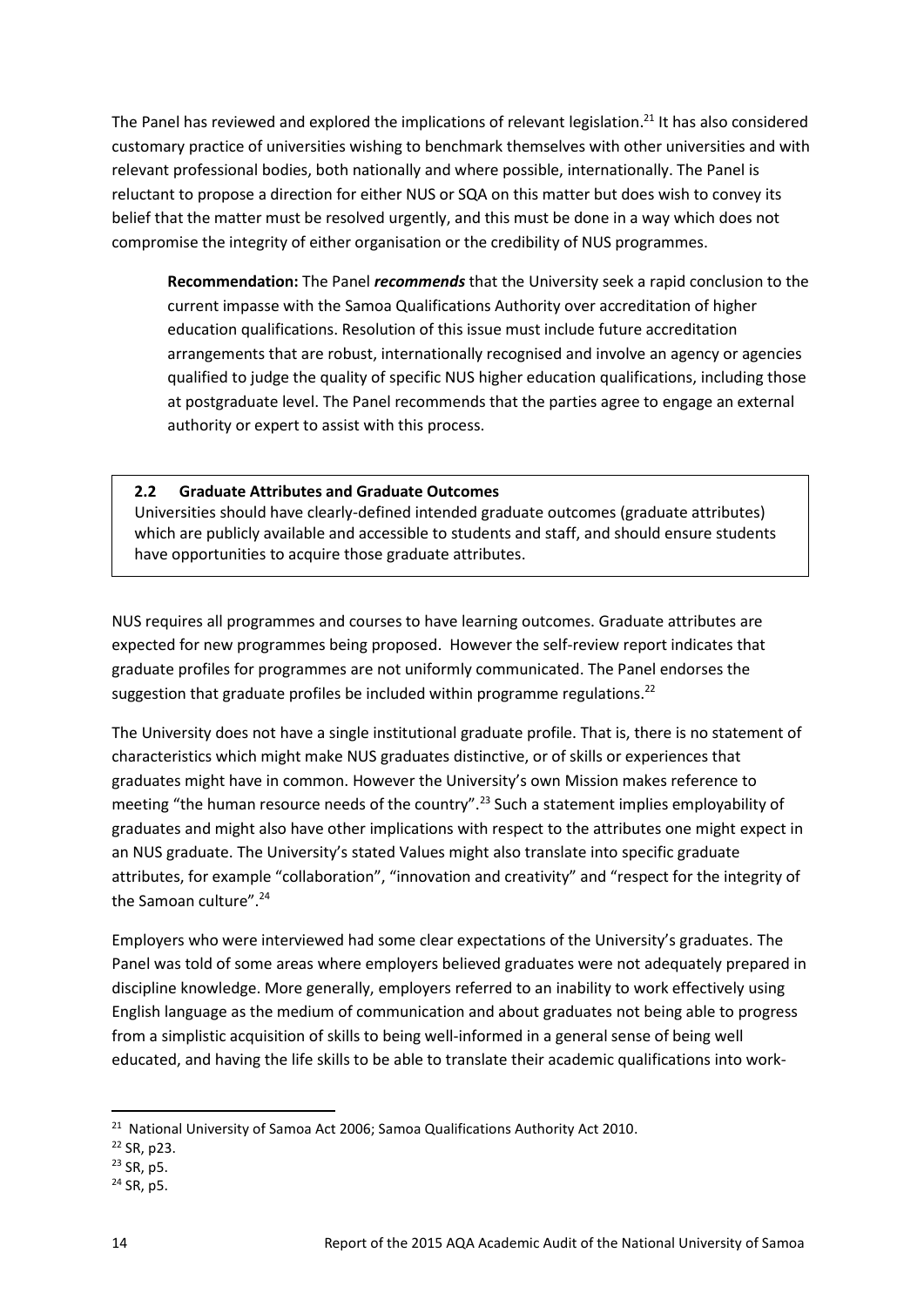relevance. Recent graduates reiterated the need to be able to transfer knowledge into practical application in the workforce.

From the above discussions the Panel deduced that two specific gaps exist with respect to graduate attributes. Firstly, there is a need to enhance English language acquisition by students. Secondly, in several areas there appears to be a need to provide opportunity for graduates to experience the practical application of their knowledge, for example with internships or field work. The Panel is aware that internships or work placements occur for professional degree-level programmes. It was told that some employers would be pleased to discuss opportunities to provide internships in other areas.

The University in its Corporate Plan cites as a reputational risk the quality of its graduates.<sup>25</sup> While part of this "quality" undoubtedly refers to disciplinary knowledge and skills, it might also imply more general attributes. The Panel suggests that the University community, including graduates and employers of graduates, engages in a discussion about the generic attributes which might be expected of an NUS graduate and explore the opportunities which the University and its stakeholders might provide for students to acquire these attributes. If a graduate profile is adopted then the University will also need to develop means of assuring itself and its students that the attributes are acquired.

**Recommendation:** The Panel *recommends* that the University develops a statement of the general attributes expected of all NUS graduates, as well as articulating the specific attributes expected for graduates of each discipline and programme area.

## **2.3 Programme review**

Universities should have regular reviews of programmes and courses, including external accreditation reviews, which include input from students and other stakeholders and which are used to ensure curriculum quality.

From its reading and interviews the Panel noted that NUS places significant reliance on programme reviews as its quality assurance mechanism for academic quality.<sup>26</sup> The Panel heard that responses to the Science Faculty Review had played an important role in implementing components of the Corporate Plan, and a similar role was expected from the Arts Faculty Review.

The University has a schedule of five-yearly programme reviews and has a formal policy for the conduct of reviews. The Panel believes the current five year interval between reviews is challenging in that it is putting significant pressure on University staff resources. The introduction of the proposed Academic Quality Unit should add much needed professional resources to the review process. The Panel read recent review reports and explored how the University addressed recommendations made by review panels. It noted that review reports are made to Council, which deliberates on recommendations. The dean of the faculty of a programme which is reviewed is required to present an Action Plan which addresses Council's resolutions. Faculty is then expected to

<sup>&</sup>lt;sup>25</sup> Corporate Plan, p28.

 $26$  SR, p<sub>25</sub>.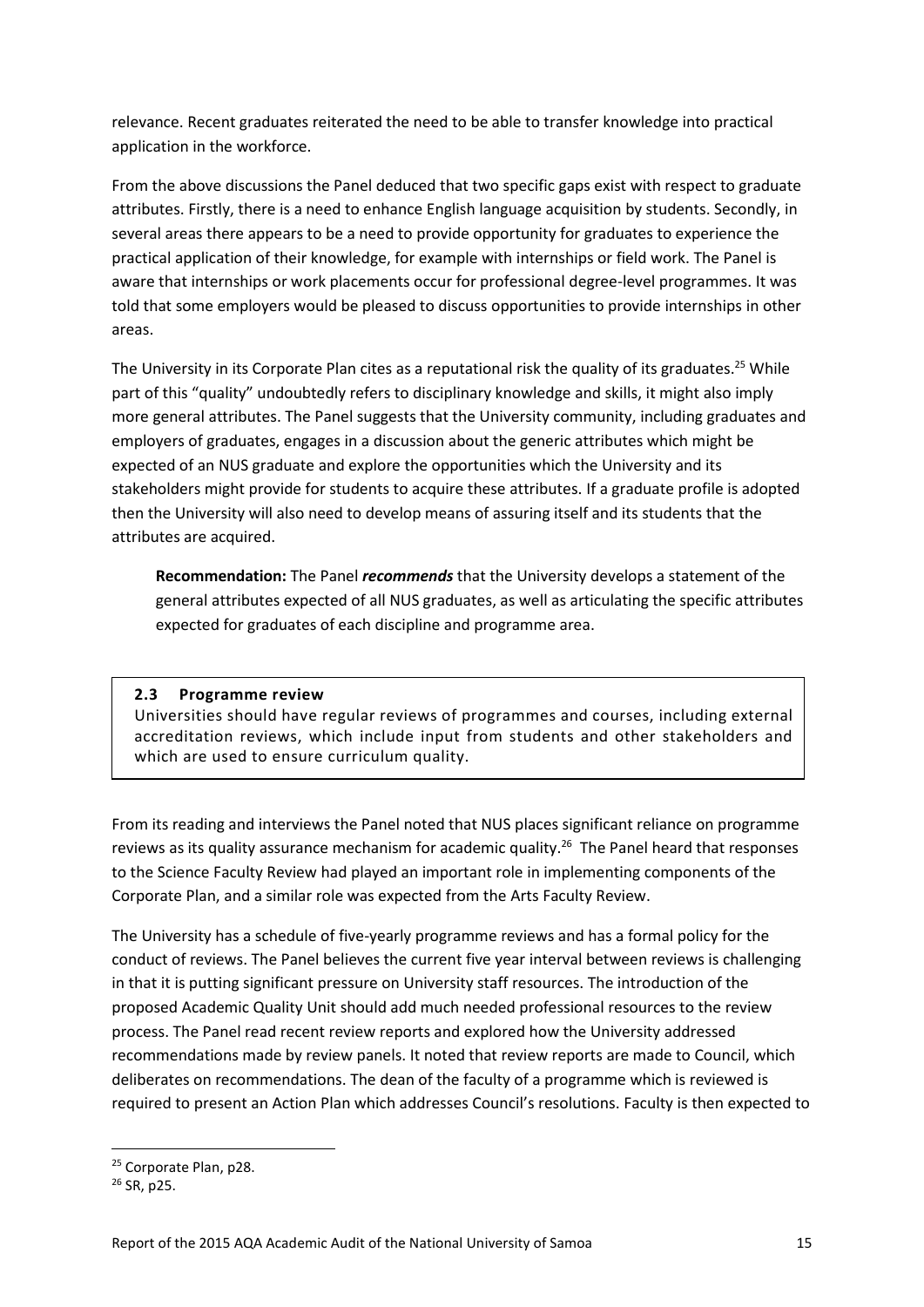report to Council every six months until all resolutions have been implemented.<sup>27</sup> This process appears to bypass Senate, though Senate must approve any changes to courses or programmes which arise out of the review process.

The Panel was satisfied that a strong review process is in place but believes that Senate should be included in the initial reporting process so that findings or recommendations with implications for other areas can be identified and given consideration (see recommendation page 12). The enhancements proposed in the audit self-review report are sensible.<sup>28</sup>

The Panel had some concerns about what happens subsequent to a review. In particular, the Panel believes NUS needs to give special consideration to those components of a review that reflect on its international standing in terms of academic practice and quality. The Panel recognises that in some cases recommendations have resource implications that present great budgetary challenges, but much can be achieved by advancing some of the recommendations in recent reviews that would put less pressure on the University budget. For example, the Panel learned from the Arts and Science Faculty reviews that teaching practice in some areas requires refreshing and updating to recognise contemporary pedagogies. In particular teaching should seek to enhance skills in rational enquiry, rational examination of evidence, efficient processing of data, critical analysis, informed debate and fluent and articulate communication in verbal and written form. Some teachers are emphasising content and fact-based approaches in their teaching that would not conform to good international practice. Up-skilling of teachers to address these challenges need not be hugely resource-intensive from a budgetary point of view.

The Panel explored the involvement of stakeholders in programme reviews. From University staff it heard much of the role of Curriculum Development Committees and Industry Advisory Panels in assisting the University with programme development. However stakeholders were less convinced about the role they actually played. The Panel concluded that the current Curriculum Development Committees are not providing suitable and consistent advice and do not fully recognise the importance of direct connection to employers to ensure that future graduates meet their needs. Several stakeholders indicated they would welcome more engagement with the University in this context.

The Education Sector Plan makes some specific comments about the failure of NUS to align its teacher education programmes with the new primary school curriculum. The Panel heard from stakeholders in the school sector that they would like more interaction with the University so that both parties are aware of developments in each other's sectors. NUS academic staff appeared unaware of the implications of the Sector Plan. A related issue concerns the national need for science and mathematics teachers against arguments by the University that students coming to them are not sufficiently well prepared in maths and science to succeed at university in these subjects. An impasse thus emerges whereby the University is also unable to produce sufficient graduates to become school teachers in these subjects. Resolution of this difficulty, which Samoa is not alone in experiencing, probably requires a national strategy which could be promoted by NUS.

<sup>27</sup> SR, p24.

<sup>28</sup> SR, pp25-26.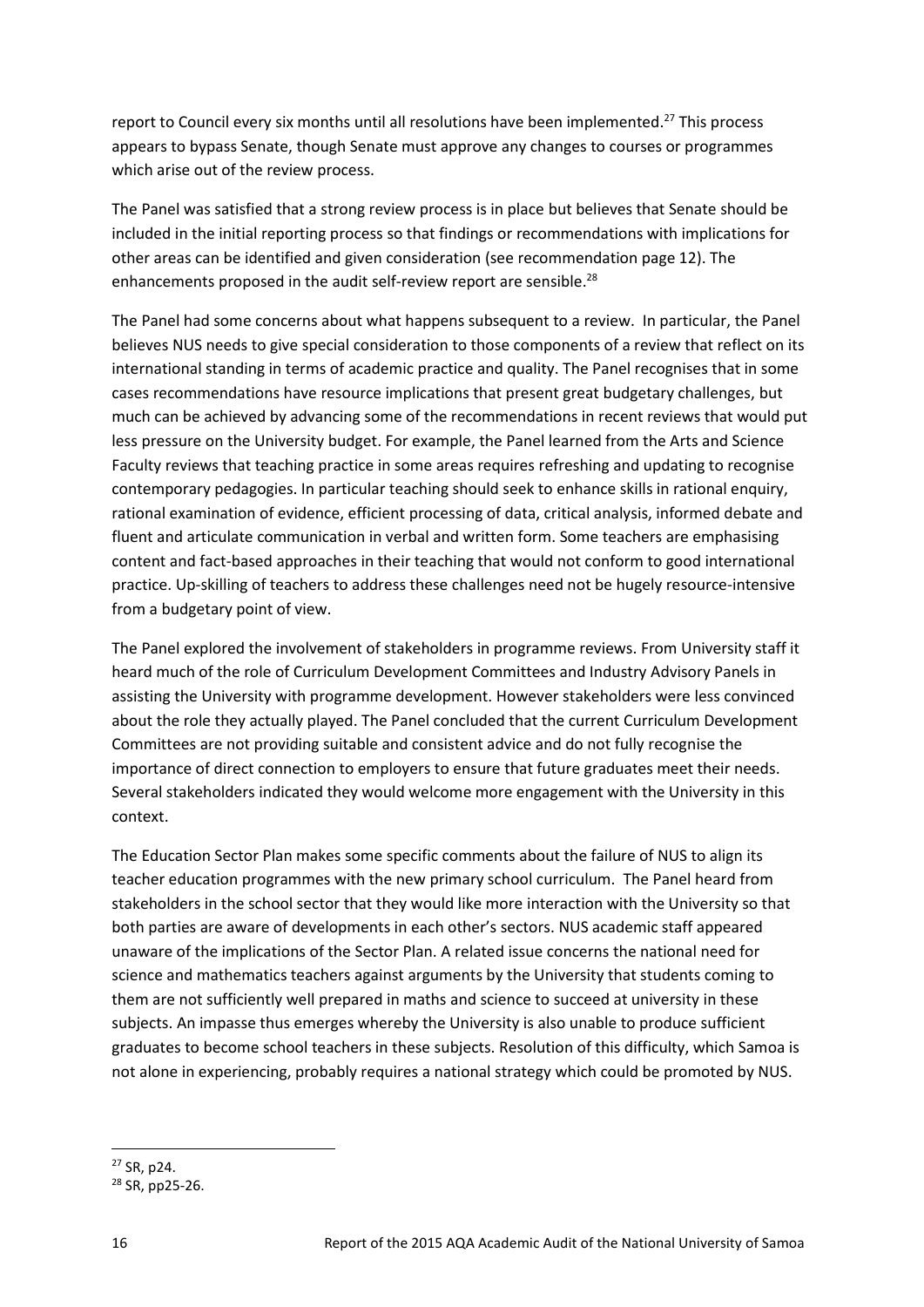**Commendation:** The Panel *commends* the University on its commitment to a cycle of external reviews of Faculties and Departments and the open and transparent way in which the reviews are conducted and published. While the University appears to show a willingness to grapple with the recommendations from reviews, a more systematic mechanism for implementing accepted recommendations would be desirable.

**Recommendation:** The Panel **re***commends* that the University's faculties and departments should seek enhanced two-way engagement with employers, employer groups and professional bodies to assist in ensuring programmes are relevant to professional and employment needs and to assist with the preparation of graduates for employment.

**Recommendation:** The Panel **re***commends* that Senate should be directly involved in receiving faculty and academic programme reviews, in determining subsequent actions and in monitoring progress towards fulfilment of responses to recommendations.

## **2.4 Benchmarking programmes**

Universities should use processes for benchmarking curriculum and assessment standards, including the assessment of theses, to ensure they are internationally appropriate.

The University relies on its programme reviews for benchmarking curriculum and assessment of taught courses. It includes overseas academics in its programme review processes to assist with ensuring appropriate curriculum quality and relevance. For postgraduate degrees there is an external examiner for master's theses and NUS examiners normally have had experience in an overseas university. 29

Where appropriate, NUS programme reviews may also serve as accreditation reviews. However the opportunity for such professional accreditation currently appears limited, in part constrained by the limited presence of internationally recognised professional bodies in Samoa. For instance, the Panel was told that the Faculty of Medicine had gone to the Philippines to explore how medical programmes might be accredited. NUS also has established links with both the University of Otago and University of Auckland medical schools.

The medium term objective of NUS should be to ensure that its curriculum design and assessment standards and teaching delivery at all levels have parity with, or are benchmarked against, those of its regional neighbours, particularly USP and Australian and New Zealand universities. Wherever possible, efforts should be made to recruit support from those jurisdictions to assist in this process. Substantiated systematic benchmarking against universities in these other jurisdictions should add significantly to the overall external credibility and reputation of NUS programmes and graduates. The Panel suggests the University should seek further external international relationships that enhance the quality of academic programmes at NUS.

<sup>29</sup> SR, p26.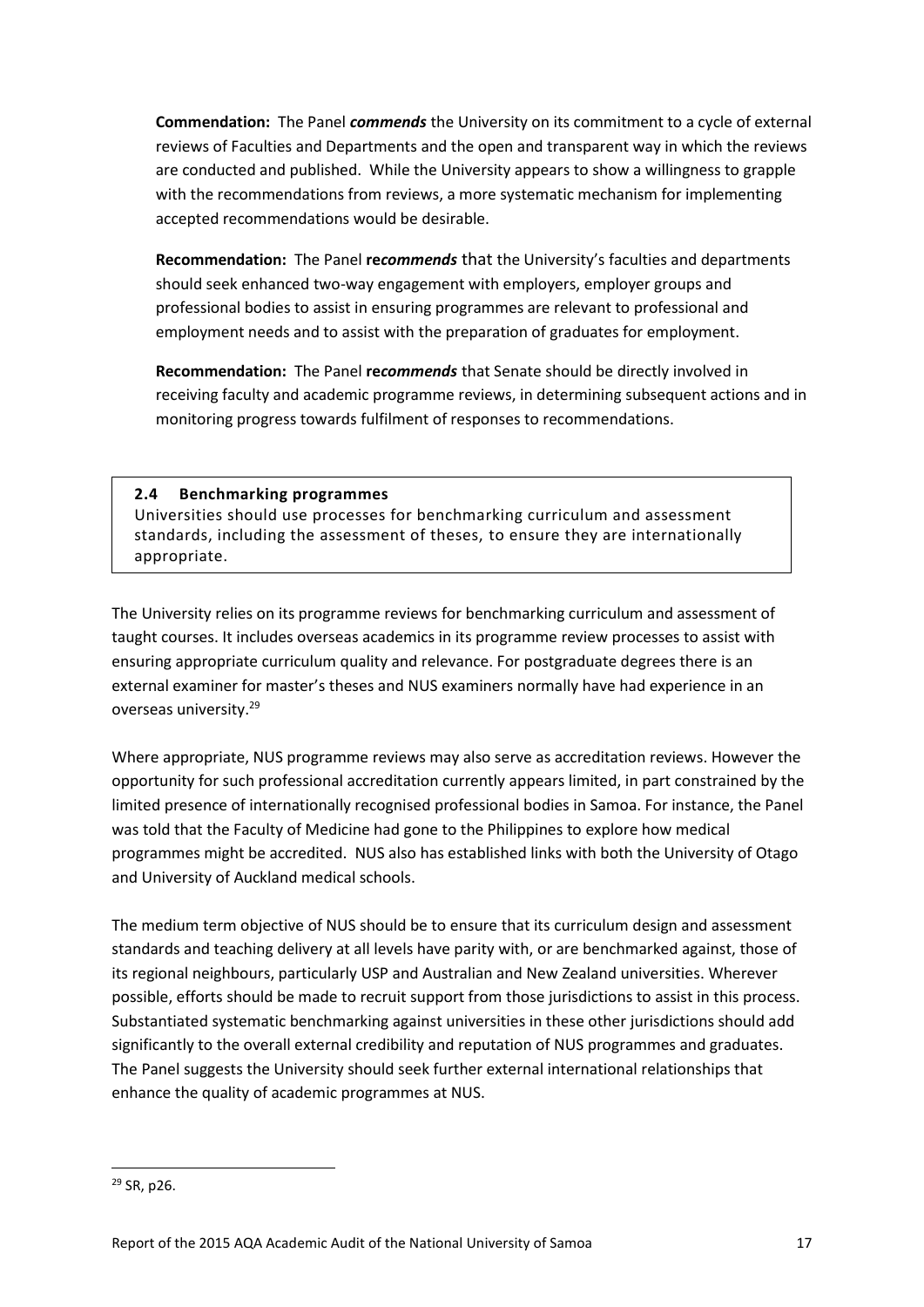## **2.5 Delivery of the Curriculum - Teaching**

Universities should use processes for ensuring the teaching methods used and modes of delivery are appropriate for the objectives of the taught curriculum.

Teaching at NUS is predominantly face-to-face classroom or lecture based. In its self-review report the University documents a variety of teaching methods and uses of technology which support its curriculum and comments on possible future developments.<sup>30</sup> The medical faculty appears to be the most advanced in the use of online access, Moodle and applications such as podcasts. The Panel is mindful that electronic and digital technologies are constrained by student access and, to a large extent, by overall infrastructure capacity. While the self-review report records that many staff have been trained in the use of open education resources for online course development, the Panel received no information about such on-line courses being offered by NUS.<sup>31</sup>

Several field sciences engage in practical field work and other professional programmes and TVET programmes have work experience placements. The University has appropriate policies in place to ensure such activity supports the curriculum and to address safety concerns.<sup>32</sup>

The Panel observes that the programme reviews currently undertaken are a useful tool for the University to assure itself of the fitness-for-purpose of teaching approaches. The Panel encourages the University to continue to engage external disciplinary experts in its reviews, to keep its teaching strategies under ongoing systematic evaluation and development.

It was difficult for the Panel to assess the appropriateness of teaching methodologies for the objectives of the taught curriculum across all the University's programmes. There were, however, a number of specific instances drawn to the Panel's attention, which suggest attention needs to be given to this activity. For instance, the Panel learned of rote learning in some courses, which it considers inappropriate for degree-level learning. It also heard about forms of assessment which did not seem appropriate for the discipline (for instance multi-choice assessment in disciplines where critical thinking and analysis are normally a key characteristic)<sup>33</sup>. The Panel was told that there is a significant problem in laboratory subjects where inadequate resourcing means students are unable to practise themselves and practical experience is limited to observation of a teacher's demonstration. It also heard that there are gaps in the knowledge of accounting practices compared to what would be expected of accounting graduates elsewhere. Some of the above issues reflect curriculum inadequacy but all imply weaknesses in delivery. The above issues and other issues identified in the Arts and Science Faculty Reviews must be addressed if the University is to gain parity of educational outcome with other contemporary universities.<sup>34</sup>

The Panel notes elsewhere that there are opportunities for inclusion of more work-based learning in degree programmes; that use of Samoan language to explain material disadvantages students who

 $\overline{a}$ 

<sup>30</sup> SR, pp27-29.

 $31$  Training has been provided by the Commonwealth of Learning, CoL; SR p28.

<sup>32</sup> Workplace/Industry Based Learning Policy; Regulations for Fieldwork and Excursions.

<sup>&</sup>lt;sup>33</sup> Arts Faculty Review, p34.

<sup>&</sup>lt;sup>34</sup> Review of Science Faculty, 2013; Faculty of Arts External Review 2014.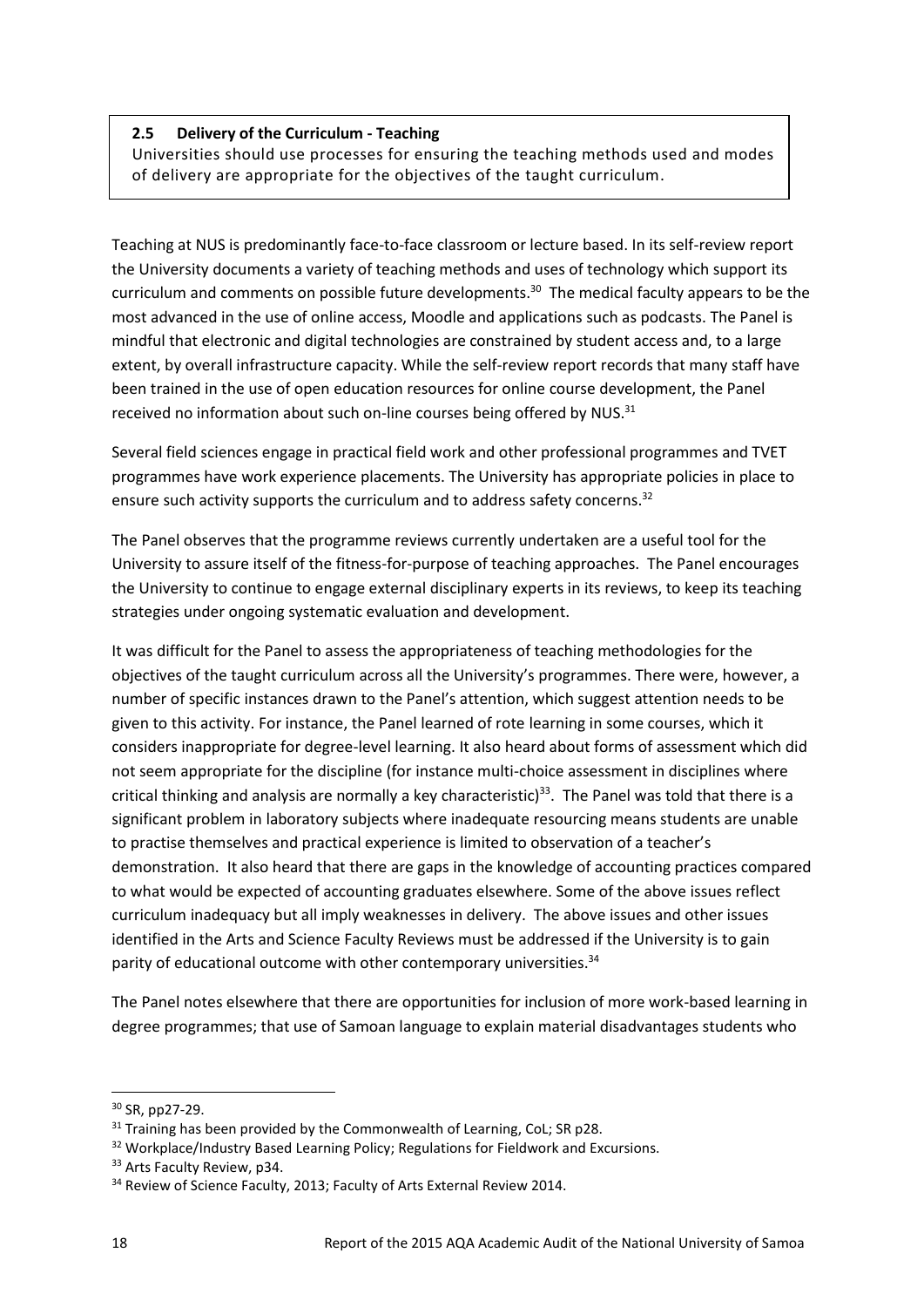do not understand Samoan; and that local students need to develop their ability to work within the discipline in an English language medium.<sup>35</sup>

The Panel discussed thesis supervision with staff involved in postgraduate research. The small number of thesis students are currently all located in the Centre for Samoan Studies, though in some cases their work crosses disciplinary boundaries and involves supervisors in other parts of the University, or overseas. The Panel is satisfied that supervision is undertaken in a manner which accords with practices in universities with which the Panel is familiar. The Panel was told that the Postgraduate Committee receives regular reports on thesis student progress from the senior supervisor. The small number of thesis students implies that formal processes for reporting and recording might currently be unnecessary, but if the number of thesis students increases and/or extends beyond the Centre for Samoan Studies, then the University should develop scalable institutional processes for oversight, reporting and, if necessary, addressing any problems related to thesis supervision and postgraduate student experience. The University also needs to consider the risk attached to current reliance on a small number of academic staff to provide supervision leadership and explore possibilities for succession planning.

Issues related to teaching development are explored in section 4.5 of this report.

**Recommendation:** The Panel *recommends* that the University pay urgent attention to the recommendations related to curriculum, teaching and assessment in the recent Arts and Science Faculty reviews and assesses the fitness-for-purpose of teaching and assessment strategies in other faculties. In the latter case the assistance of an external person with expertise in teaching methods in comparable university environments would be helpful.

## **2.6 Delivery of the Curriculum - Resources**

Universities should use processes for ensuring the facilities (including IT and library resources) and learning spaces are appropriate for the objectives of the taught curriculum and satisfy the requirements for postgraduate research.

The Library's budget is very small given the cost of journals, books and electronic resources.<sup>36</sup> The contributions made by a range of donors, both individuals and organisations (including Australian and New Zealand universities) are commendable and no doubt appreciated by the University. However this does not ensure the University provides the material which is most appropriate and current for the courses it teaches. In addition to interviewing staff, the Panel visited the Library and it observed for itself the inadequacy of library and study space, and noted a very limited and dated library stock. The University accesses an interloan service but this is not highly used because of the transaction cost.

Access to text books is a problem for students at NUS. The Panel heard several times that most students cannot afford to buy textbooks and thus rely on the Library to provide these. Staff

<sup>&</sup>lt;sup>35</sup> The official language of instruction at NUS is English.

<sup>&</sup>lt;sup>36</sup> The Panel was told the total library operational budget is in the region of Tala\$60,000-70,000 of which about Tala\$20,000 is spent on acquisitions.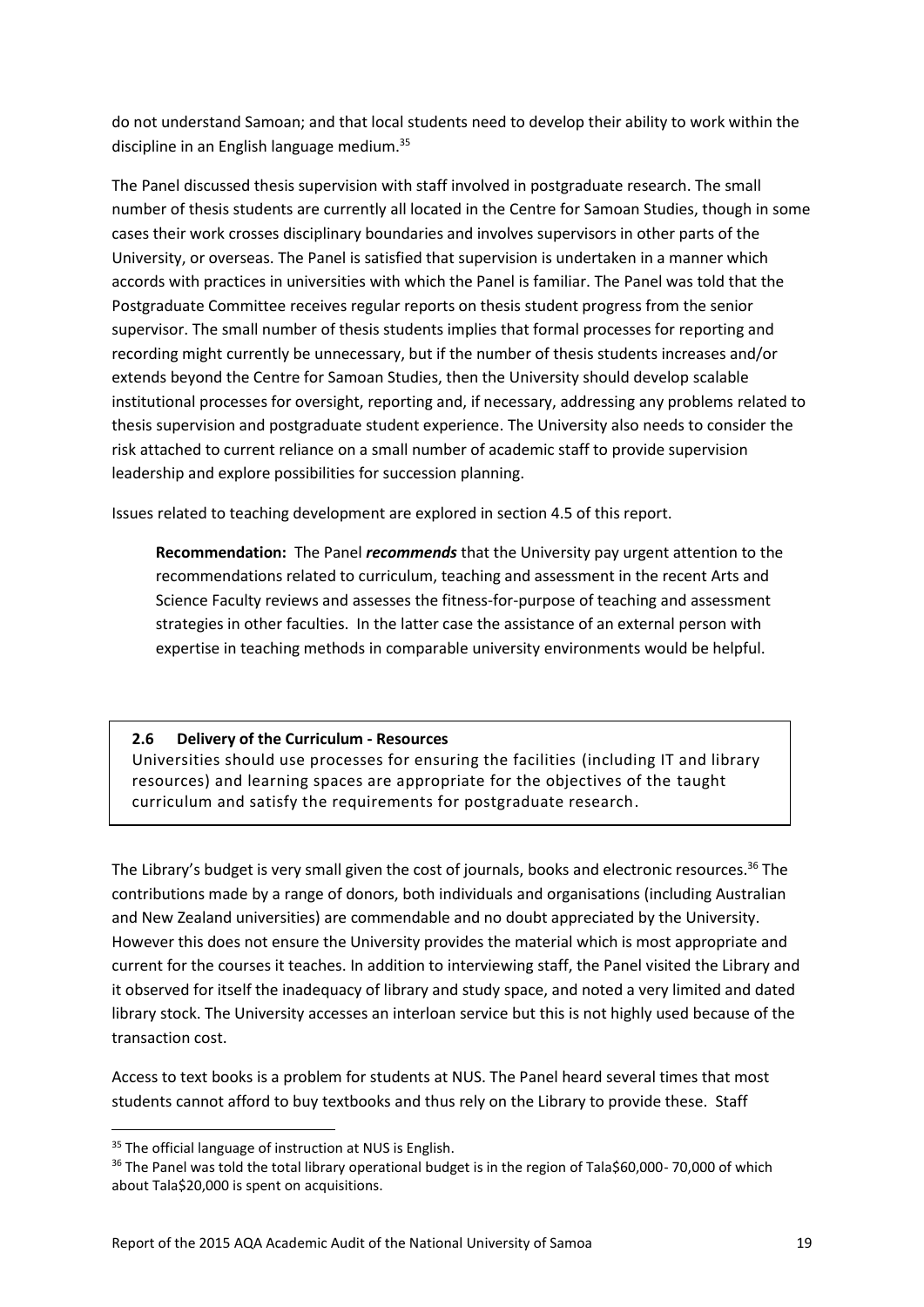sometimes assist by photocopying relevant sections within the provisions of normal copyright conventions, which the Library can loan to students. A reserve loan system alleviates the problem in a minor way. It would not be reasonable to expect the Library to provide large class sets of text books. Also, allocation of Library resources to purchase of textbooks diminishes the funding available for building contemporary material across disciplines in a way which will support advanced study and staff and student research. The Panel was also told that students sometimes request references recommended to them by staff but these are actually owned by the staff member and are not held by the Library. Postgraduate supervisors rely on their own personal resources and access to research material via their own connections to staff overseas. Purchase of e-books or e-journals appears to be beyond current resource.

The issue about text books is a serious one and will not be solved easily by the Library alone. The Panel suggests that some responsibility lies with teaching staff to consider alternative supporting material for their courses such that expensive text books are not the main or only resource that students are expected to use. The Panel was told that some staff do produce readers for students and that copies of such readers may be held by the Library. An additional concern expressed by the Panel is whether such heavy reliance on textbooks is necessarily appropriate for students beyond the introductory levels of a discipline. The Panel is concerned that students are not exposed to a sufficiently wide range of contemporary resources to enable them to develop the critical awareness and analytical skill which is expected in degree-level study.

The inadequacy of laboratories and resources for carrying out practical work has already been noted (see section 2.5; also Science Faculty Review). The Panel reiterates the concerns of the Science Faculty review panel, which documented a range of issues related to laboratory space, equipment and chemicals. In addition to compromising the ability of students to achieve the learning outcomes pertaining to practical subjects, these shortages potentially place huge pressure on staff who endeavour to provide a meaningful scientific education for their students.

The Panel was shown some of the University's teaching buildings and heard about future plans. While the University has some new buildings and others in train, the state of existing facilities also needs addressing to facilitate effective teaching and learning. It heard about some classrooms having insufficient space for all students attending a class (a situation which might be due mainly to the unexpected increase in enrolments in 2015). It read that the design of laboratories was not what might be expected for a University but was more like those found in an Australasian secondary school.<sup>37</sup> There was no evidence of building design being planned or adapted to meet contemporary pedagogical styles (e.g. to facilitate problem-based learning or collaborative investigation). The Panel also heard about timetabling clashes, reportedly a result of teachers changing their teaching times, and it learned that because local bus services stop at 6.30pm there is little teaching after dark. Inadequate external lighting on campus was said to be a hazard.

Together, the problems with space provision are significant and there is no easy solution. The Panel has made some comments regarding possibility of managing enrolment (see Chapter 1, p8). The Panel was fully briefed on the budgetary constraints faced by NUS and the impact this has on teaching delivery. The Panel appreciates that the University cannot quickly address its building

<sup>&</sup>lt;sup>37</sup> Science Faculty Review, 2013, p8.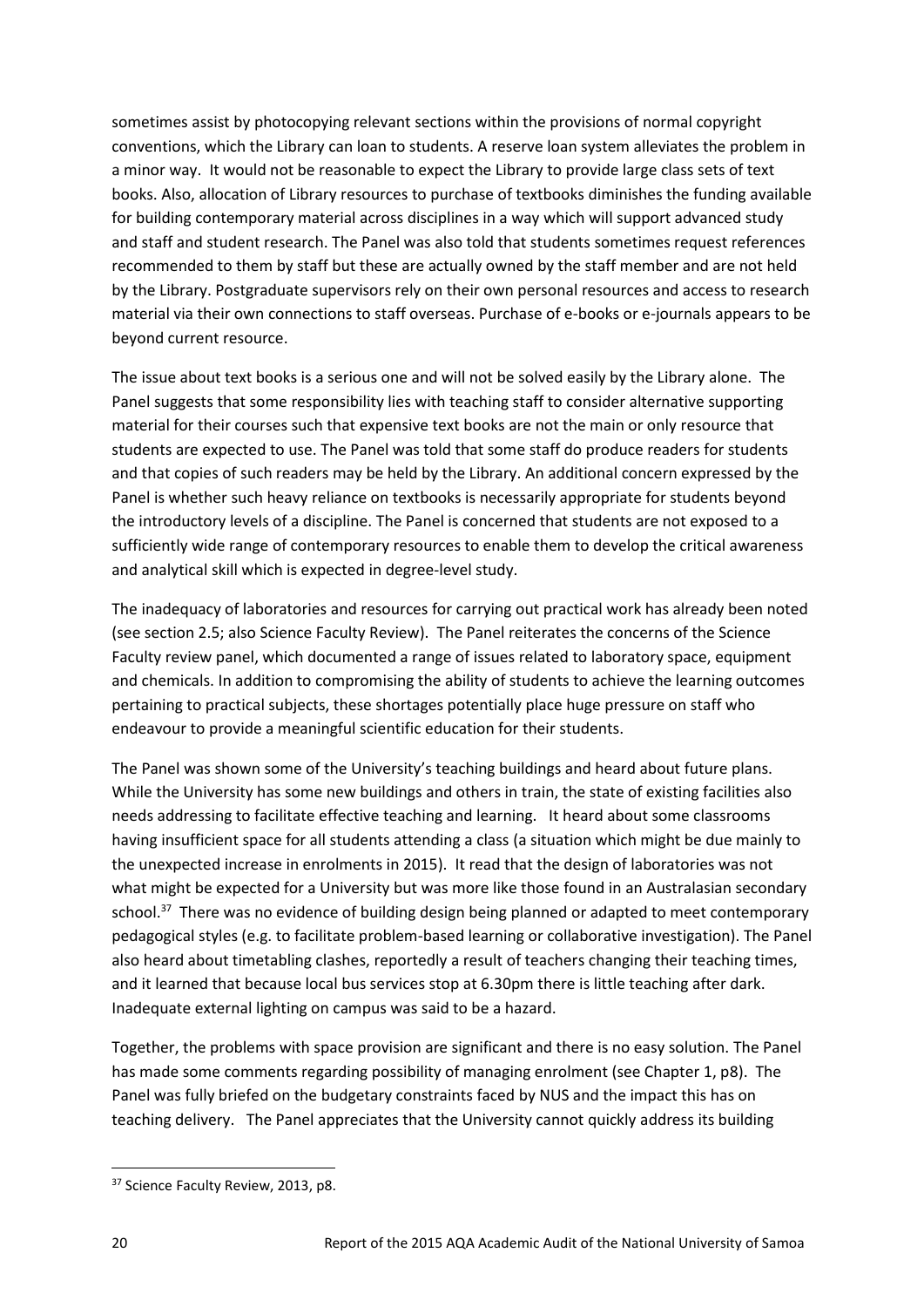stock but it suggests a stocktake might be useful in allowing the University to identify areas of greatest need and areas which might most easily be remedied.

Computing and IT resources appear to be another significant challenge for NUS. The Panel was told that students' computing skills are generally poor, that few students own personal computers and there is insufficient access to University computers. Internet is slow and has not been upgraded since 2006. Broadband access is expensive, both for individuals and for the institution, and Samoa as a whole has difficulties with both the cost of provision and with providers unable to supply demand satisfactorily. The Panel understands that price constraints require the University to rely on an inadequate submarine cable.

The University provides some digital and electronic facilities. Staff are required to be computer literate and students are expected to have an email address, though the Panel understands the University does not provide email addresses for students. Some staff use video-conferencing and Skype for interaction; there are some Wi-Fi hot spots and the University is planning more. Staff seek improved computing and IT support but so long as computing resources are limited, the University will be constrained in the extent to which it can pursue contemporary teaching and learning methodologies, as well as in the use of online administrative processes (e.g. enrolment). The Panel supports the University's efforts to upgrade its internet provision and also its attempts to recruit specialised technical personnel from Australian volunteers. It is clear though that greater investment is needed in infrastructure, skilled support, and student facilities if the University is to be able to provide for its staff and students a learning environment that is appropriate for degree-level teaching and learning and comparable to a modern university.

The Panel was impressed by the commitment of NUS to increase the number of students in postgraduate and thesis programmes. However resource constraints will have an impact on capacity to provide adequate support for their research. The Panel was told how staff adjust their research interests to work around existing constraints, for example, investigating social impacts of technological developments, rather than researching the developments themselves. The Panel envisages similar formulations being likely for postgraduate research, resulting either in a loss of students wanting to do "hands-on" research to other institutions or a bias away from some of the kinds of practical topics which could be of real academic or national benefit. It may be the case that the University has to take strategic decisions about the areas in which it can afford to support staff research, or has the capacity to support postgraduate research for the medium term.

The strategic documents of NUS, including the Corporate Plan, are commendably aspirational and the Concept Plans for building development are ambitious. The University refers to the current building phase as a "mega-million dollar development", funding for which is yet to be approved by Cabinet.<sup>38</sup> The Panel was pleased to note endeavours to ensure planned new spaces would have flexible use, and it noted the opportunities provided by the fale and gymnasium to generate external income.<sup>39</sup> However many of the current and proposed developments are also resource-heavy and some capital developments are dependent on external donors. This situation requires the University to establish a clear hierarchy of priorities in terms of directing resources to achieve the greatest impact on quality. As the primary measure of the international standing of NUS will be the quality of

<sup>38</sup> SR, p32.

 $39$  At the time of the audit the fale was being used to host an international conference.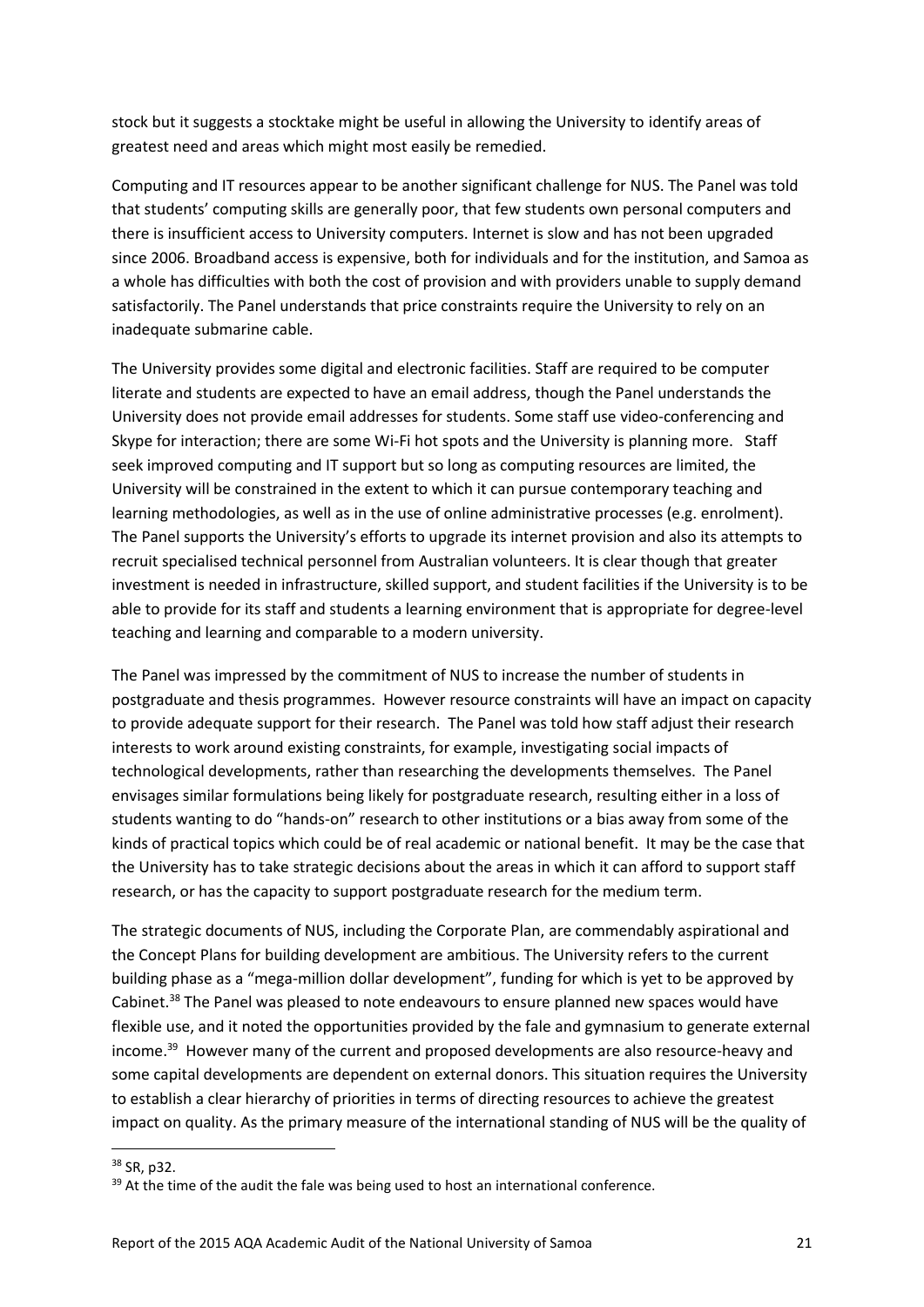its students (i.e. graduates), there is an argument for focussing scarce resources in the areas in teaching and learning, curriculum development and assessment to achieve the biggest impact and cost effectiveness. In this respect the Panel believes that investment in teaching and learning space and in IT access and facilities should have high priority.

**Recommendation:** The Panel *recommends* that the University undertakes a careful and detailed analysis of its current capital needs and costs, including Library stock and computers as well as space needs, adequate provision of laboratory equipment and extended internet, and prioritises these against its teaching and learning priorities as the basis for a systematic, progressive improvement plan. Such improvements will need to be supported by appropriate provision of consumables (e.g. laboratory reagents) and adequate technical skill as appropriate.

**Recommendation:** The Panel *recommends* that the University encourages and supports staff in exploring alternative kinds of material to support teaching and learning beyond that provided by textbooks, including e-resources, and in ensuring this material is appropriate to the levels of degree study and accessible to students.

**Commendation:** The Panel *commends* the University on the development of the fale and, in particular, its determination that the facility shall be used widely by the community as well as for university-related functions.

## **2.7 Assessment**

Universities should use documented procedures for monitoring and moderating assessment processes and standards of undergraduate and taught postgraduate work.

The Panel understands that the paucity of library resources and availability of computer access is likely to impact on the kinds of assessment students can undertake. It also appreciates that not all students have living environments conducive to study and producing assessment work, while at the same time study space on campus is limited. Such restrictions might influence the kinds of tasks teachers set their students. Some staff might need assistance to develop assessment regimes which take account of widespread constraints while at the same time ensuring that students are evaluated fairly and by tasks which are appropriate to the level of study. The University should ensure that assessment methods are crafted to measure the aptitudes expected of university graduates (see section 2.2) as well as the knowledge content appropriate to each discipline. This should be a strong element in staff development and programmes provided through the Oloamanu Centre, including the Certificate of Adult Teaching.

The University has a Statute on Assessment and Examinations (including the grading system), a statute on the percentage of coursework and examination or competency for each course, and a statement requiring course co-ordinators to inform students of the assessment requirements within 14 days of the start of a semester.<sup>40</sup> Senate has overall responsibility for ensuring the integrity of

<sup>40</sup> 2014 Calendar pp342-350.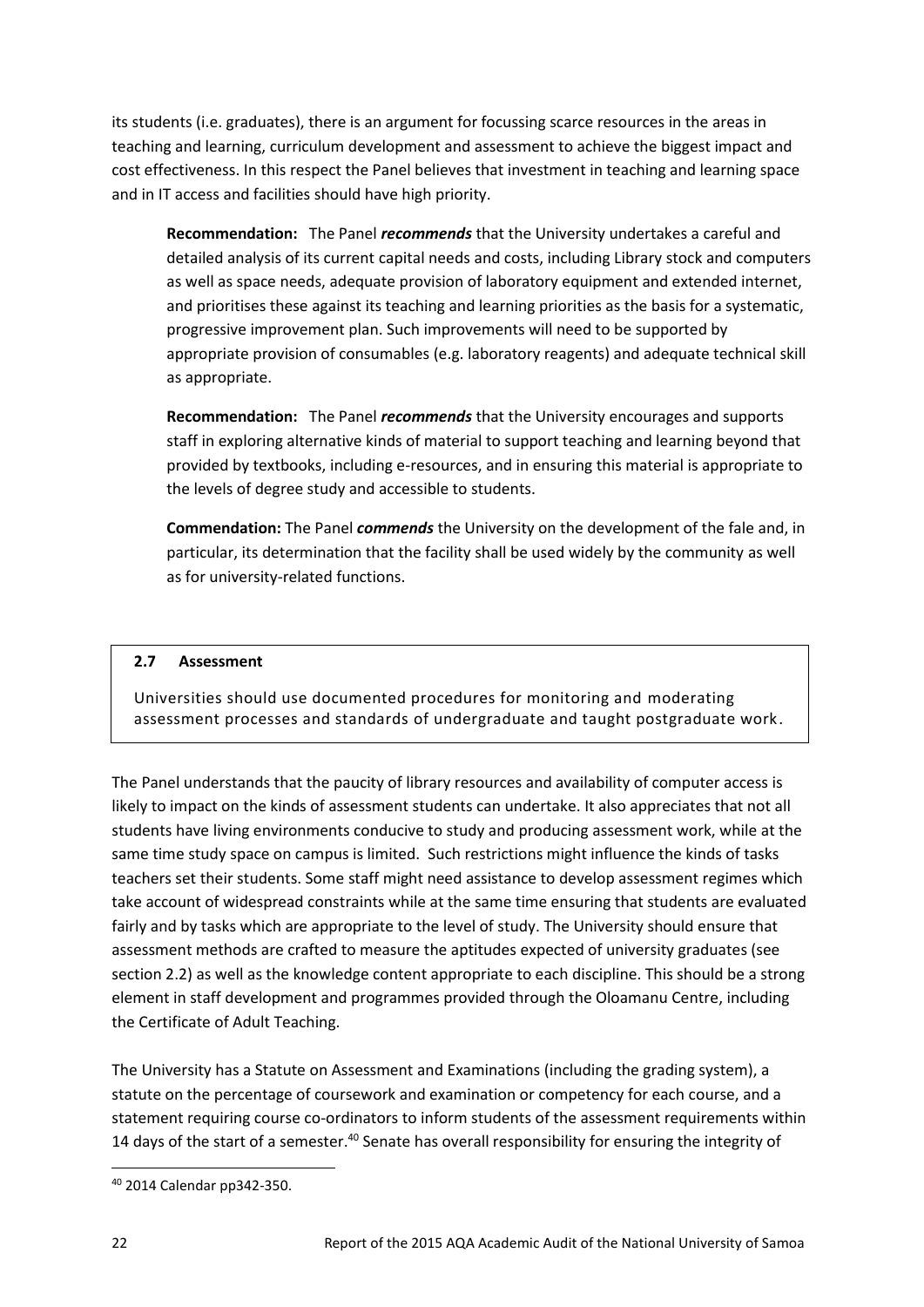assessment outcomes. Each faculty is required by Senate to formally confirm grades and the Dean of the faculty is required to explain to Senate any pass rate lower than 67% for a particular course.

The processes for managing assessment decisions appear sound. The role of external standards for competency-based assessment in TVET courses and some professional programmes is helpful for assuring quality. Given comments made about the quality of graduates in some other programmes (see previous sections), the Panel does have concerns about whether assessment standards are appropriate to degree-level study in all programmes. This implies a need for some benchmarking against comparable degrees elsewhere, as has happened in the Science Faculty Review. The Panel is also concerned about whether there is parity across different programmes. The Panel heard from some staff about concerns regarding the consistency of assessment practice and outcomes in degree programmes.

The self-review report comments that the opportunity for formal external moderation is curtailed by lack of expertise in Samoa in many disciplines.<sup>41</sup> NUS has a moderation policy for examination marking. These existing procedures of moderation and monitoring need to be reinforced and extended to other forms of assessment, with the objective of ensuring parity of standards with comparable programmes in other universities in the region. With judicious selection of work samples, moderation need not impose huge workloads on external partners. The Panel endorses the University's proposed enhancement to provide periodic training and re-training in learning and assessment to equip staff to moderate effectively.<sup>42</sup>

**Recommendation**: The Panel *recommends* that the medium term objective of NUS should be to ensure that its curriculum design and assessment standards and teaching delivery at all levels have parity with, or are benchmarked against, those of its regional neighbours. Wherever possible efforts should be made to recruit support from those jurisdictions to assist in this process.

## **2.8 Academic misconduct**

Universities should use procedures for addressing academic misconduct, including plagiarism and other forms of cheating.

The University provides instructions to examiners and for students with respect to examination cheating. It relies primarily on academic staff to ensure students are made aware of issues related to other forms of academic dishonesty, including plagiarism. Information on proper referencing is reportedly available for students, but there is no formal educative process for either students or staff on the wider aspects of academic integrity.

**<sup>.</sup>** <sup>41</sup> SR, p33.

<sup>42</sup> SR, p34.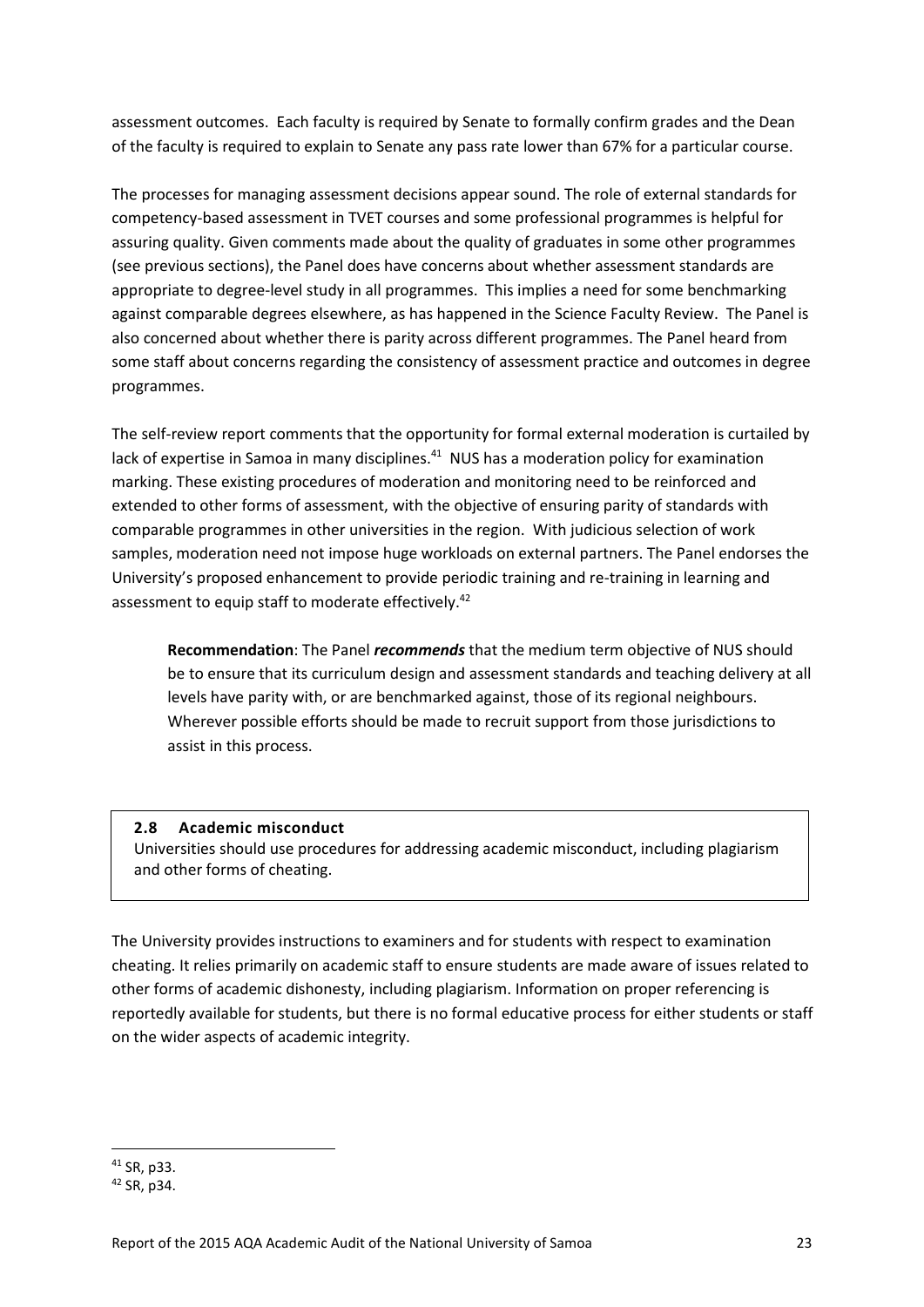While staff who were interviewed were aware of risks to academic integrity, the Panel considered that most would benefit from clearer advice on the nature of possible dishonesty, ways of discouraging and detecting dishonest practice, and clear directions on penalties or redress. Staff told the Panel of deducting marks for infringements. There appeared to be no guidance as to the most appropriate response to infringements, of differentiation of careless referencing from dishonest intent, of approaches to such activities as collusion or external assistance or of identification of and response to repeat offenders.

The self-review report states that there have been "minor failings in following procedures".<sup>43</sup> It also reports that a small number of students have been charged with cheating or assisting someone to cheat. <sup>44</sup> Because most cases are dealt with informally by teaching staff and the dean there are no institution-wide statistics. There is a risk that matters are dealt with inconsistently and that repeat offenders cannot be identified. Furthermore, the Panel is concerned that the small number of identified offenders could indicate not that the incidence is necessarily low but that means of detection are not strong.

The Panel understands that electronic detection software is expensive and probably not a high priority for University expenditure, given that many assignments are still written by hand. However the Panel suggests a more intensive briefing for staff and an educative module for students could offer other insights to detection and prevention. For staff, such a briefing might pay attention to assessment design which is effective in minimising opportunity for plagiarism or other dishonest practice (e.g. fabrication of data). That the University refers to the potential for more in-class assessment being a potential enhancement to address academic misconduct reassures the Panel that the University is open to developments which will assist it in meeting this Guideline more effectively.

**Recommendation:** The Panel *recommends* that the University explores examples of good practice in educating staff and students in the prevention and detection of academic dishonesty and develops a culturally-appropriate programme for NUS. The Panel also recommends that the University develops an institutional protocol for managing alleged dishonesty to ensure consistent responses across the faculties and to facilitate identification of repetitive dishonest practice.

**<sup>.</sup>** <sup>43</sup> SR, p35.

<sup>44</sup> SR, p34.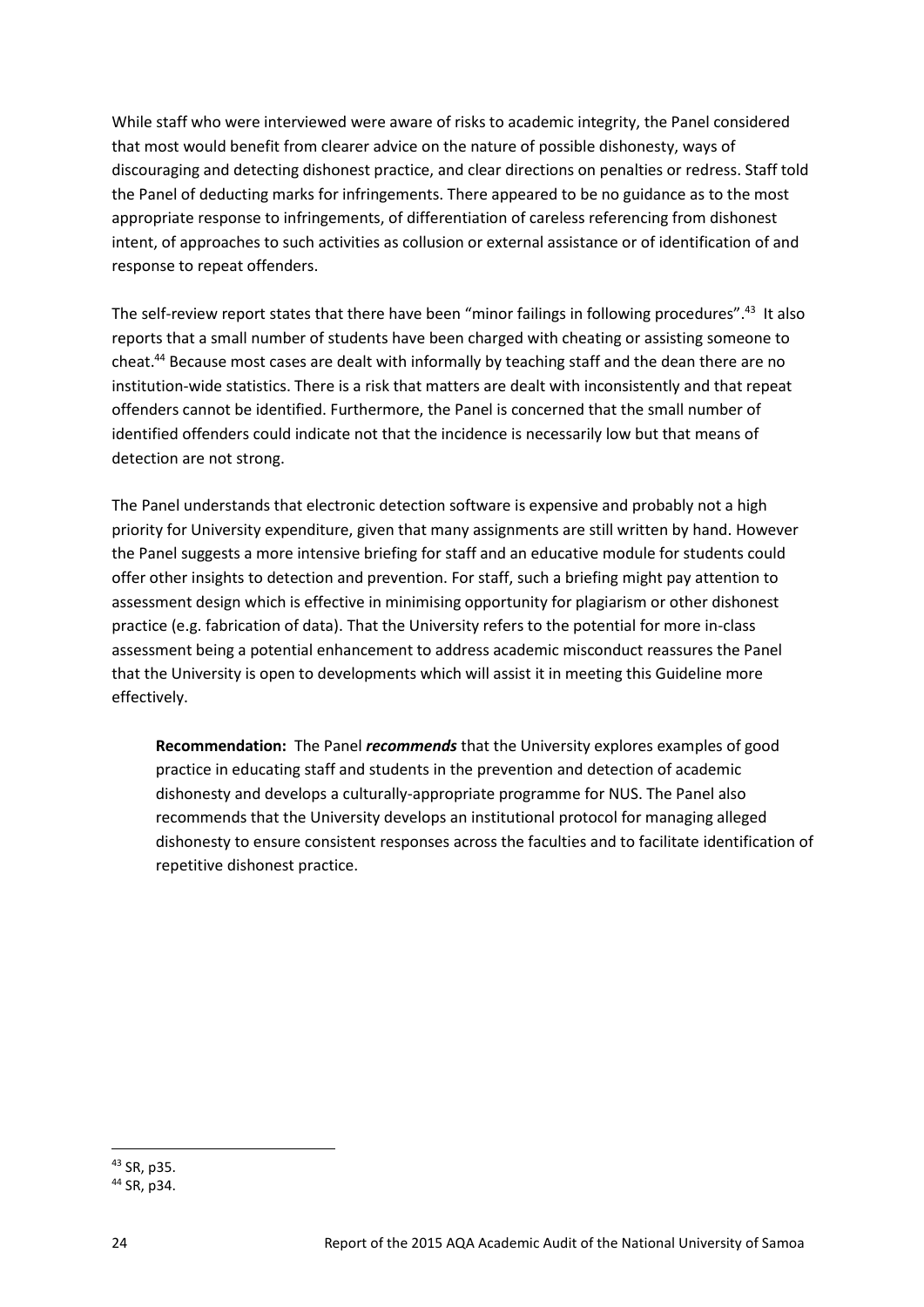## <span id="page-31-0"></span>**3. Student Feedback and Support**

The University is aware that it needs to pay close attention to the development of student support services. The Panel was briefed on a proposal to develop new dedicated space for this purpose. This section focusses on the kinds of support and services that students in a modern university most commonly need; it does not address specifically either the space or facilities, much of which has been discussed in section 2.6.

## **3.1 Academic appeals and grievances**

Universities must have policies and/or procedures which they use to address academic appeals and grievances.

The processes described in the University's documentation for hearing and addressing student appeals and grievances are very informal. The University notes only two requests for a review of .assessment in the last six years. It indicates that grievances from students might be heard by Senate or Council and that student "issues" may be brought to the Vice-Chancellor. There does not appear to be any advocacy or support role for the Students' Association. Given instances reported to the Panel of staff not being fully aware of regulations, there is a risk that students could be mis-advised and/or suffer academic hardship, which would subsequently be the basis for grievances or appeals.

The Panel believes the University does not serve its students well if the possibility of making appeals and grievances known is left to students to initiate informally. The Panel understands a prevailing cultural reticence in students which inhibits them from airing grievances or appealing decisions made by elders.<sup>45</sup> Given such challenges, the Panel believes the University might benefit from formalising processes, by appointing designated staff, independent of faculties, to receive and consider academic appeals and grievances. Such procedures must be confidential. People receiving appeals and grievances may be existing senior staff; given the sensitivities possibly involved, there might need to be at least one male and at least one female filling this role. They would need to understand academic processes. If the University introduces an Academic Quality Unit the people responsible for receiving appeals and academic grievances would appropriately be located in this unit.

It is noted that processes for seeking consideration for aegrotat assessment and compassionate grounds are clearly formulated in the NUS Calendar.<sup>46</sup> A similar approach to academic appeals and grievances could assist in addressing these. For academic appeals which are determined to have sufficient merit to proceed to a formal hearing, that hearing could be by an academic administration committee if such was established (a subcommittee of Senate which could appropriately be a committee of Deans) (see Chapter 2).

<sup>45</sup> SR, p36.

<sup>46</sup> 2014 Calendar pp345-346.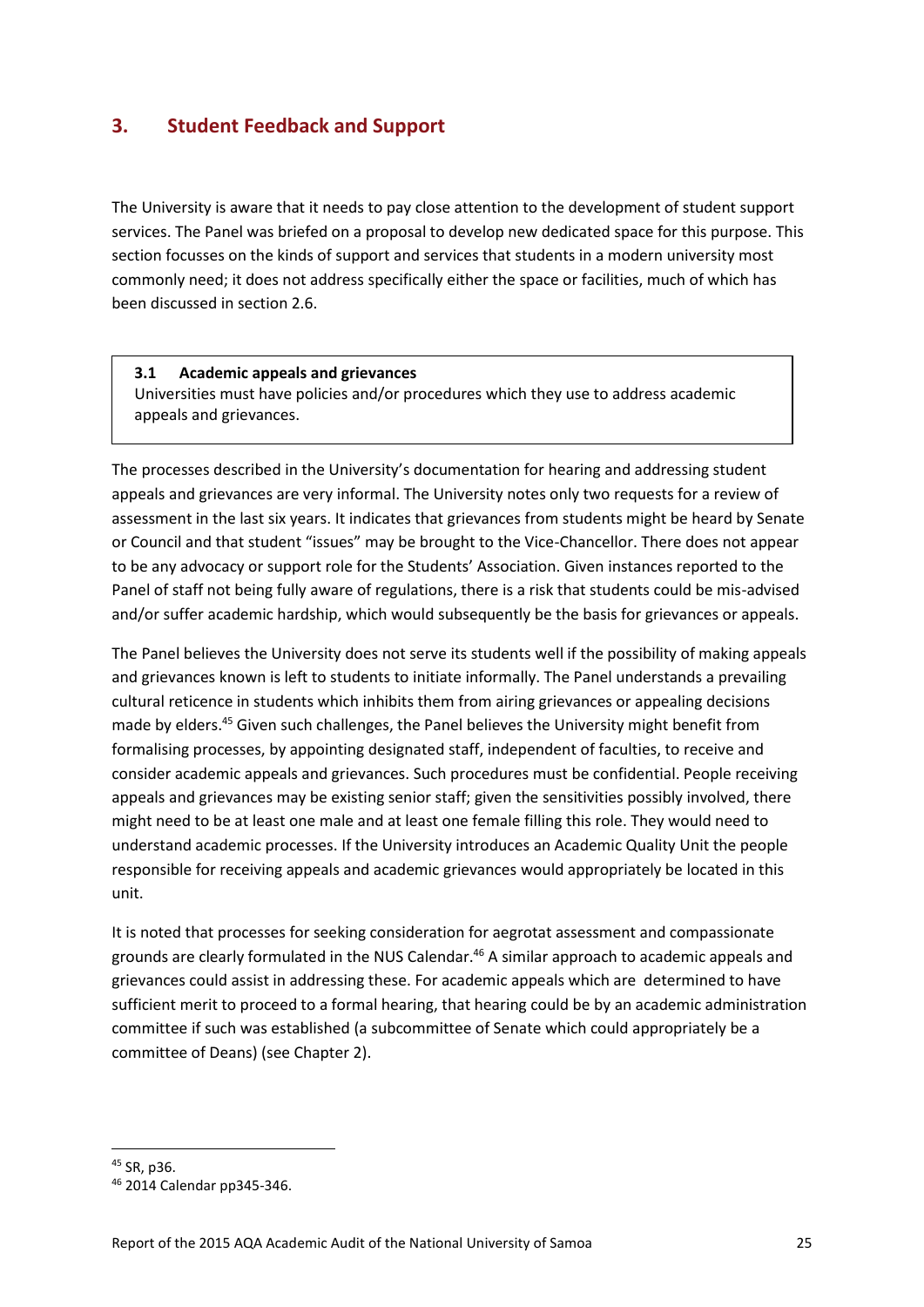**Recommendation**: The Panel *recommends* that the University formalises its procedures for receiving academic appeals and grievances, and for hearing and resolving appeals. The University might appoint two people (one male and one female) independent of faculties to receive appeals and grievances in a confidential process. Academic appeals which proceed to a formal hearing might be heard by an academic administration committee or similar.

## **3.2 Learning support**

Universities should provide opportunity for all students to access appropriate learning support services, including specialised learning support services for students with particular needs.

NUS has introduced an "at risk" students programme whereby staff are encouraged to identify and help students who don't come to class, don't complete assessment, or are otherwise at risk of disengagement with their study. The programme is intended to identify reasons for absences and refer students to counsellors if appropriate. Staff who were interviewed were very familiar with this expectation though some said the programme was "resisted" by staff. Mid-semester "at risk" reports are produced by HoDs and students with academic issues are dealt with by the faculty dean. The Panel heard of a range of reasons that students struggled and might become designated as at risk, including such problems as lack of access to printed material and the cost of photocopying, either of which might lead to late submission or non-submission of an assignment. In the Panel's view the "at risk" programme is a good initiative but might need to be more proactively managed within a framework which also addresses the reasons that students become at risk, if it is to be as effective as the University desires.

The University does not have specialised learning support staff but relies on academic staff and student counsellors to assist as student needs are presented to them. As already noted, the Panel heard on a number of occasions about the need for English language support for both undergraduate and postgraduate students, and about the need for help with numeracy and such academic skills as time management, referencing and computer literacy. The Panel learned of the particular needs of Foundation students in developing life skills and the ability to transition to a university culture. This was a particular concern for those students who would gain scholarships to study overseas. Staff with specialised expertise in these areas need to be factored in to student support developments to ensure that the infrastructure being proposed is used to best advantage. There is a risk otherwise that investment in the new student support centre facility will not achieve the kinds of outcome for students that the University needs.

The self-review report states that provision of student support services has been prioritised but will occur incrementally.<sup>47</sup> The Panel supports the systematic appraisal of immediate needs which is intended. It suggests that the idea of faculty-specific staff appointments should be evaluated for cost-effectiveness given that much of the support required by students is not discipline-specific.

**<sup>.</sup>** <sup>47</sup> SR, p37.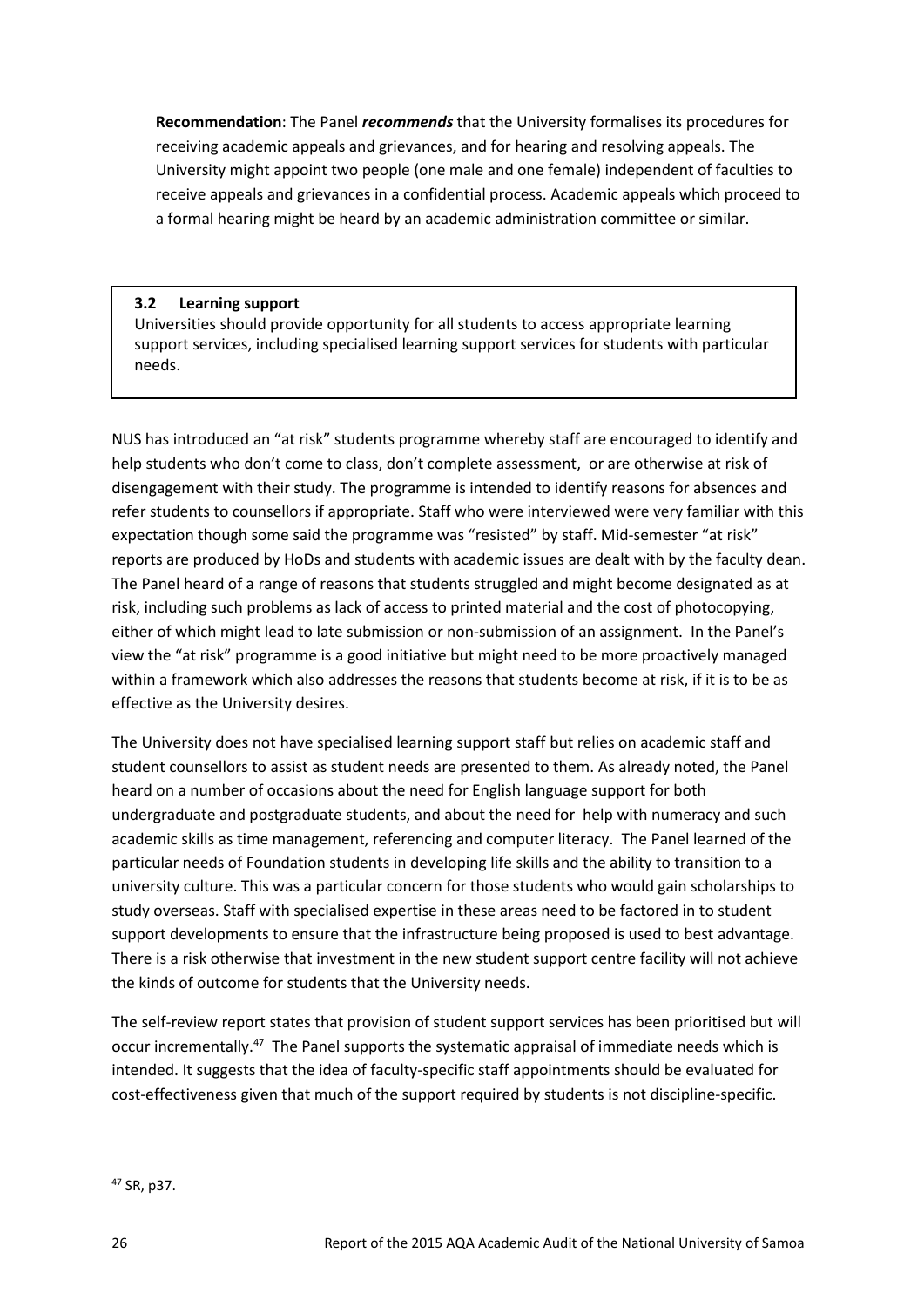The Panel observes that the University apparently has no student-based academic support services. It suggests that the NUS explores effective practices in other universities, such as peer mentoring or buddy programmes which involve successful senior students providing study and personal support for more junior students. Peer mentoring also provides opportunity for senior students to gain experiences which might contribute to their overall achievement. Peer mentoring requires some staff initiative to establish and oversee but can be facilitated for little financial cost. The Panel notes that the Arts Faculty Review also recommended the University consider developing a peer assisted study scheme.<sup>48</sup>

**Commendation:** The Panel *commends* the University on the introduction and use of processes to identify and assist students considered to be at risk of under-achieving.

**Affirmation:** The Panel *affirms* the University's intention to develop a Student Support Centre and urges the University to ensure that within the planning for the Centre priority is given to computing facilities and the appointment of specialised staff to provide learning support, in particular for English language and academic writing, numeracy and study skills.

**Recommendation:** The Panel *recommends* that the University strengthens the components of its Foundation Certificate programmes which deal with life skills, confidence building and issues related to the transition to a university learning environment.

**Recommendation:** The Panel *recommends* that the University consider implementing a peer support and/or mentoring scheme based on good practice elsewhere and which is appropriate to the University's students.

## **3.3 Personal support and safety**

Universities must provide safe and inclusive campus environments and should provide opportunity for all students to access appropriate pastoral and social support services.

The University has security officers and an Occupational Health and Safety Officer, as well as a Health and Safety policy and reporting requirements. The self-review reports relatively few incidents of misconduct or unsafe activity or accidents each year. <sup>49</sup> The Panel was not alerted to any instances where students felt unsafe on campus, whether physically or socially. As noted in section 2.6, there is a concern about adequacy of external lighting but this was not something reported to the Panel as an urgent matter. .

The Students Association provides opportunities for both social and sporting activities. It does not appear to have a role in providing pastoral support. The Panel was told of other forms of support provided by external organisations. The Panel considers there is an element of risk in relying on external providers. Irrespective of the source of pastoral support for students, the Panel believes

<sup>48</sup> Arts Faculty Review, p14.

<sup>49</sup> SR, p39.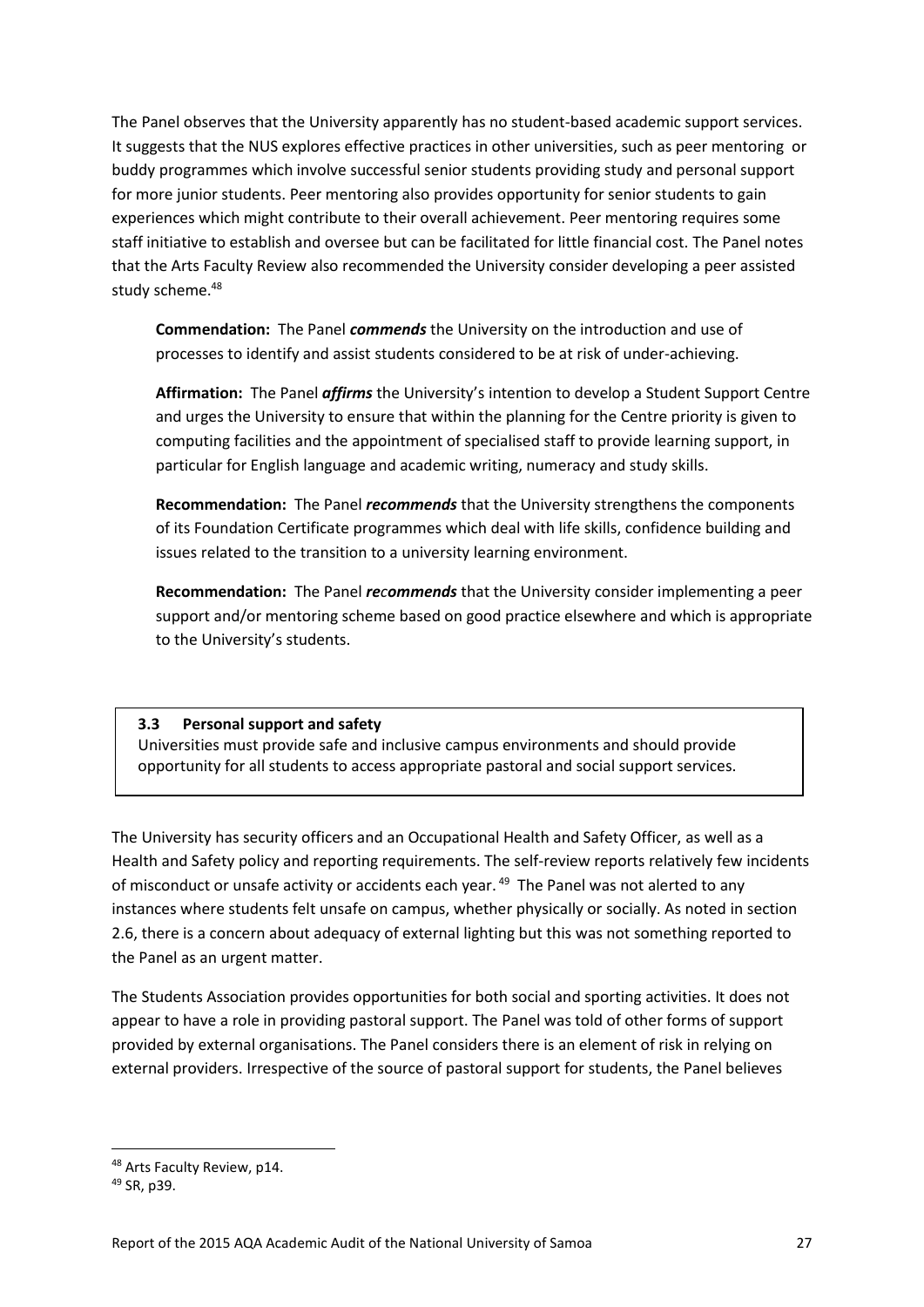that the University should ensure that all students have access to support which is appropriate to their needs.

Pastoral and social support services which are currently provided by the University are limited to a nurse from the School of Nursing who is at the clinic at least three days a week and two full-time counsellors (one male, one female). The Panel was impressed with the commitment of these three staff, and by their initiatives to try and address the most critical student needs, in particular sexual and reproductive health and antenatal needs and, for the counsellors, taking on the responsibility of providing a voice for students through reintroduction of a student newspaper and being an advisory service on an array of issues. Counsellors also endeavoured to support students who came from outside Apia. The Panel heard that the living conditions of such students were often not conducive to effective study and they were sometimes not well-treated in their host families.

The Panel was told that in 2014 over 1,000 students saw a counsellor and that assistance included such non-counselling matters as help with assignments and help with using computers. Counsellors had introduced pamphlets for enrolment packs. However students who were interviewed did not know where to find the counsellors. Some also commented that in Samoan culture people are often reluctant to tell other people their problems. They also suggested that if they needed help they tended to go to family members. While the student comments and the counsellors' client usage appear contradictory, it is possible that the discrepancy can be explained by many of the client visits being about matters which are not deemed to be personal. The Panel also concluded that the figure of 1,000 pertained to visits, not to individual students.

The School of Nursing provides a free health clinic. The nurse is available one day a week. In 2014 she saw around 200 clients. The Panel did not explore what other health and wellbeing support students are able to avail themselves of off campus but it is aware that university health clinics commonly provide assistance with such issues as infectious disease and vaccination, diet and diabetes, stress management as well as general illness. The University might review whether there is such a need at NUS and, if so, what kinds of arrangements might be explored to address these needs. The Panel is also mindful that here appears to be no, or limited, support within the University in the event of a serious accident or mental health incident. <sup>50</sup> If the Panel is correct in this observation then it encourages the University to develop a plan to enable it to manage such events if they arise.

The Panel heard that there is a need for hostel accommodation for students from outside Apia but this is currently beyond the financial resources available.

The Panel concludes that the University is making a concerted effort to support its students within the confines of its limited resources. The Panel endorses the University's proposal to include personal support services and safety in a comprehensive student evaluation of all non-academic services.<sup>51</sup>

 $\overline{a}$ 

<sup>&</sup>lt;sup>50</sup> The University's Corporate Plan (p62) and Annual Report (p53) refer only to earthquake and fire responses including, for example, provision of back-up generators. The Facilities and Equipment Maintenance Policy (p90) has a hierarchy of responses for dealing with environmental crises and loss of teaching and research capacity.

<sup>51</sup> SR, p39.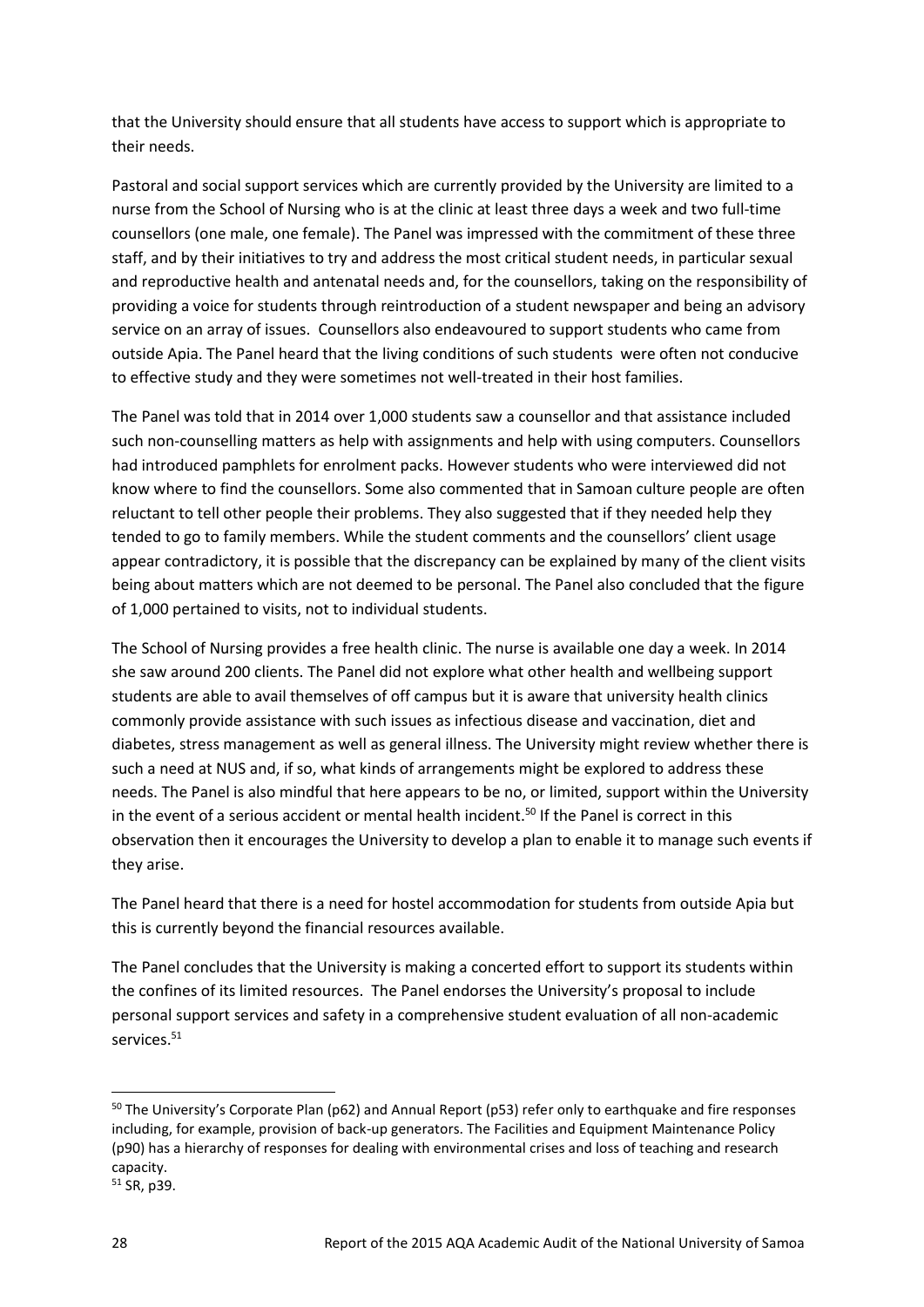**Commendation:** The Panel *commends* the University's commitment to student support evidenced in the creation of a second counsellor position. It also commends the two counsellors and the University nurse for their commitment and initiatives in endeavouring to meet the health and pastoral needs of students. The Panel encourages the University to explore how these services might be extended, both in scope and in time available for student consultation.

**Affirmation:** The Panel *affirms* the University's proposal to carry out a comprehensive student evaluation of all non-academic services, including personal support services and safety, and urges the University to ensure that the outcomes of such a survey are analysed both for relevance and for development of a feasible action plan to address the most common or serious needs.

#### **3.4 Feedback from students**

Universities should use processes for gaining feedback on student satisfaction with teaching, courses and student services and should be able to demonstrate that feedback is used to inform improvement initiatives.

The Panel heard that some faculties have student groups who meet with the dean, and that in others there are class representatives who meet with each other and also meet with the dean. Students said that every faculty includes student representatives. However they also said that communication is a problem, both with other students and with "the University". The Panel gained the impression that student representation was not a strong avenue for either gaining or giving feedback.

The University conducts surveys of students with the intention of gaining feedback about courses and teaching. The Panel heard of a number of problems related to these surveys. Staff said there is a problem with students "ticking the best answers" so overall responses might not be a genuine representation of student opinion. Staff also said that the time taken to return results to them was too long and students commented that they got no feedback on what had happened with survey responses or as a consequence of surveys. Students also told the Panel though that some deans were very good at giving them feedback from the surveys. The Panel heard that at least one School had devised its own survey, one result of which was an uncovering of lecturer absenteeism.

Institution-wide surveys are managed by Academic Administration. At the time of the audit the University had a backlog of surveys that had not been analysed because the staff member who did this was on leave. No surveys had been conducted in recent years on support services, but an evaluation is planned (see section 3.3). Survey analysis is a task which might fall within the proposed Academic Quality Unit's responsibilities.

The Panel considers that the current state with respect to student surveys is unsatisfactory. It recognises that evaluating courses at every offering might be unrealistically onerous but suggests there are other ways of being systematic with evaluations (for example, requiring evaluations of new courses and thereafter at least every three years). If the University is to continue to use institutional surveys to gain feedback from students then it must ensure that the responses are analysed and fed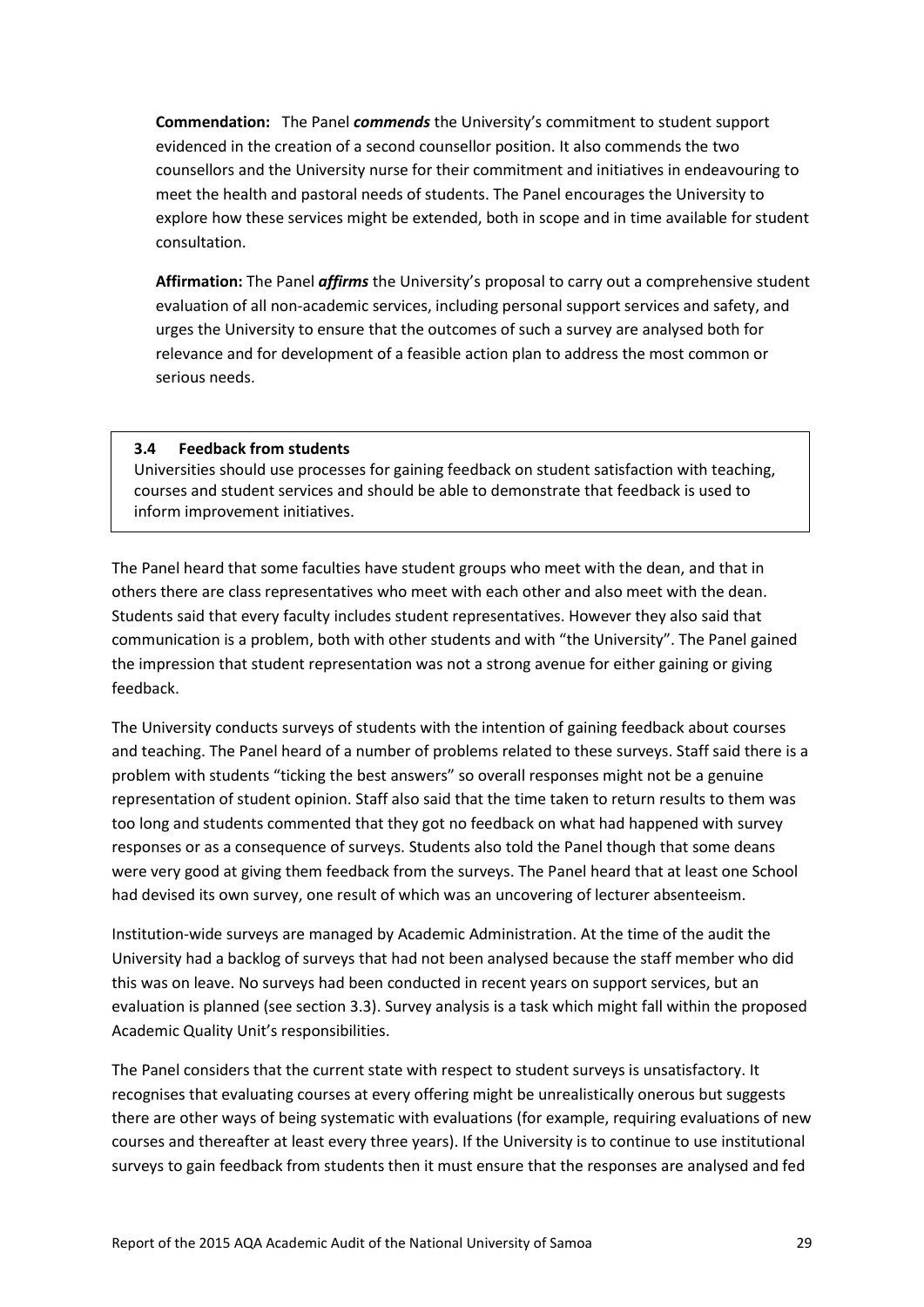back to staff in a timely manner, and that staff respond to outcomes of the surveys and advise students of actions taken or not taken. If it is not possible to provide this service then staff must be encouraged and assisted to undertake alternative activity to gain student feedback and respond to it (for example: focus groups; confidential comments boxes or feedback in classes).

**Recommendation:** The Panel *recommends* that the University assesses the most effective and feasible means of gaining systematic and sustainably programmed feedback from students on courses, teaching and services, ensuring that the processes adopted include appropriate analysis and avenues for feedback both to teachers and the service providers and from those staff to students.

## **3.6 Feedback from graduates**

Universities should use processes for gaining feedback from graduates regarding their satisfaction with their university experience and learning outcomes and should be able to demonstrate that this feedback is used.

NUS surveys graduands at the point of graduation but comments that uptake of surveys has been .poor.<sup>52</sup>

The Samoa Qualifications Authority has conducted tracer studies of TVET graduates and the Public Service Commission has surveyed graduates.

The University cites its interaction with organisations such as the Nursing Council and Ministry of Education, Sports and Culture and with staff of the Public Service Commission, the Ministry of Commerce, Industry and Labour and the Samoa Shipping Services as being avenues for gaining feedback on employer satisfaction with graduates.

All of the surveys or feedback activities cited above tend to focus on graduate destination and employment status. There do not appear to be any formal methods for gaining information about graduate satisfaction with their university experience. The Panel gained the impression that the external surveys are not used by the University.

The University comments that it has twice tried to establish an alumni group but has not succeeded.<sup>53</sup> The Panel encourages the university not to give up on this as graduates who are engaged with their *alma mater* can provide ongoing support for its endeavours as well as input to strategies to enhance the experience of current students.

**<sup>.</sup>** <sup>52</sup> SR, p40.

<sup>53</sup> SR, p41.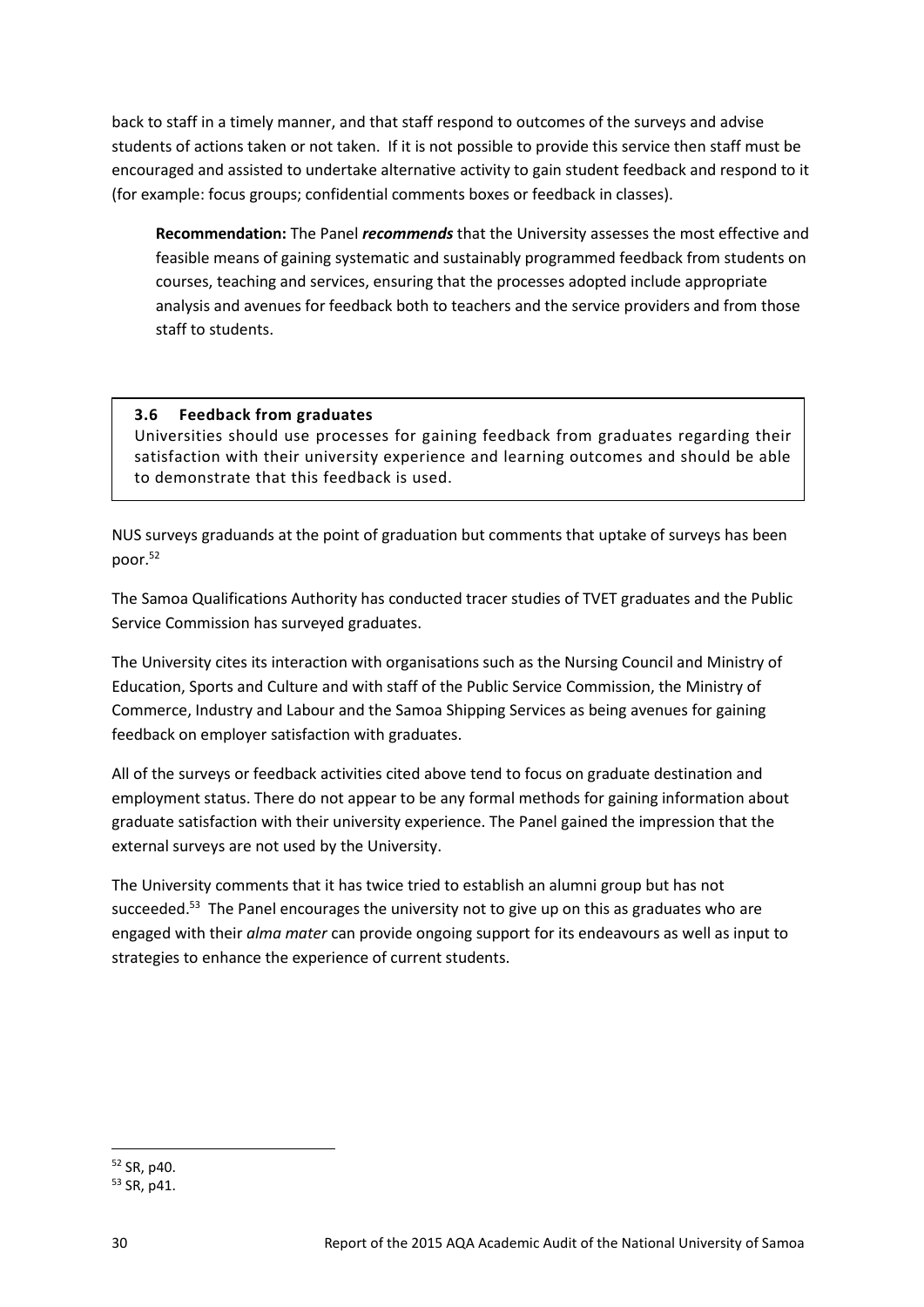## <span id="page-37-0"></span>**4. Teaching Quality**

In 2014 NUS had 320 staff categorised as<sup>54</sup>:

| Academic                                   | 70   |
|--------------------------------------------|------|
| Teaching (TVET and Foundation)             | 93   |
| Comparable (senior managers; professional) | 37   |
| General                                    | 115  |
| Volunteers                                 |      |
| Total                                      | 320. |

Academic (degree level) and teaching staff (TVET and Foundation) were distributed by grade as:

| <b>Teaching</b> |
|-----------------|
|                 |
|                 |
| 1               |
|                 |
|                 |
| 77              |
|                 |
|                 |

The discussion in this chapter refers primarily to academic staff teaching at degree level.

## **4.1 Staff recruitment and induction**

Universities' processes for recruitment and induction should ensure that all teaching staff are appropriately qualified, according to the level(s) at which they will be teaching (i.e. degree level; postgraduate; sub-degree) and that all teaching staff receive assistance to become familiar with their university's academic expectations.

The Panel explored the contractual requirements for academic staff in some detail. The University has an initial probation period of six months. The Panel understands all staff are appointed on three year contracts but heard varying views of the grounds for this period. The Panel understands that Cabinet sets the Vice-Chancellor's contract at three years but that the three year period for other staff is in fact a University Council decision.<sup>55</sup> The Panel also learned that staff appointed initially for three years normally have the contract renewed for a second three year period, though the grading is dependent on performance (see section 4.2). Most staff can therefore anticipate a six year employment period from the time of first appointment. Staff appointed at grades up to Lecturer Grade 1 are subject to a contract renewal process at the end of every odd numbered contract (i.e. after 3 years; 9 years) with these positions advertised for a new contract at the end of each even

<sup>54</sup> SR, p9

<sup>&</sup>lt;sup>55</sup> The NUS Act s25 provides for the University Council to make statutes on the terms and conditions of university staff.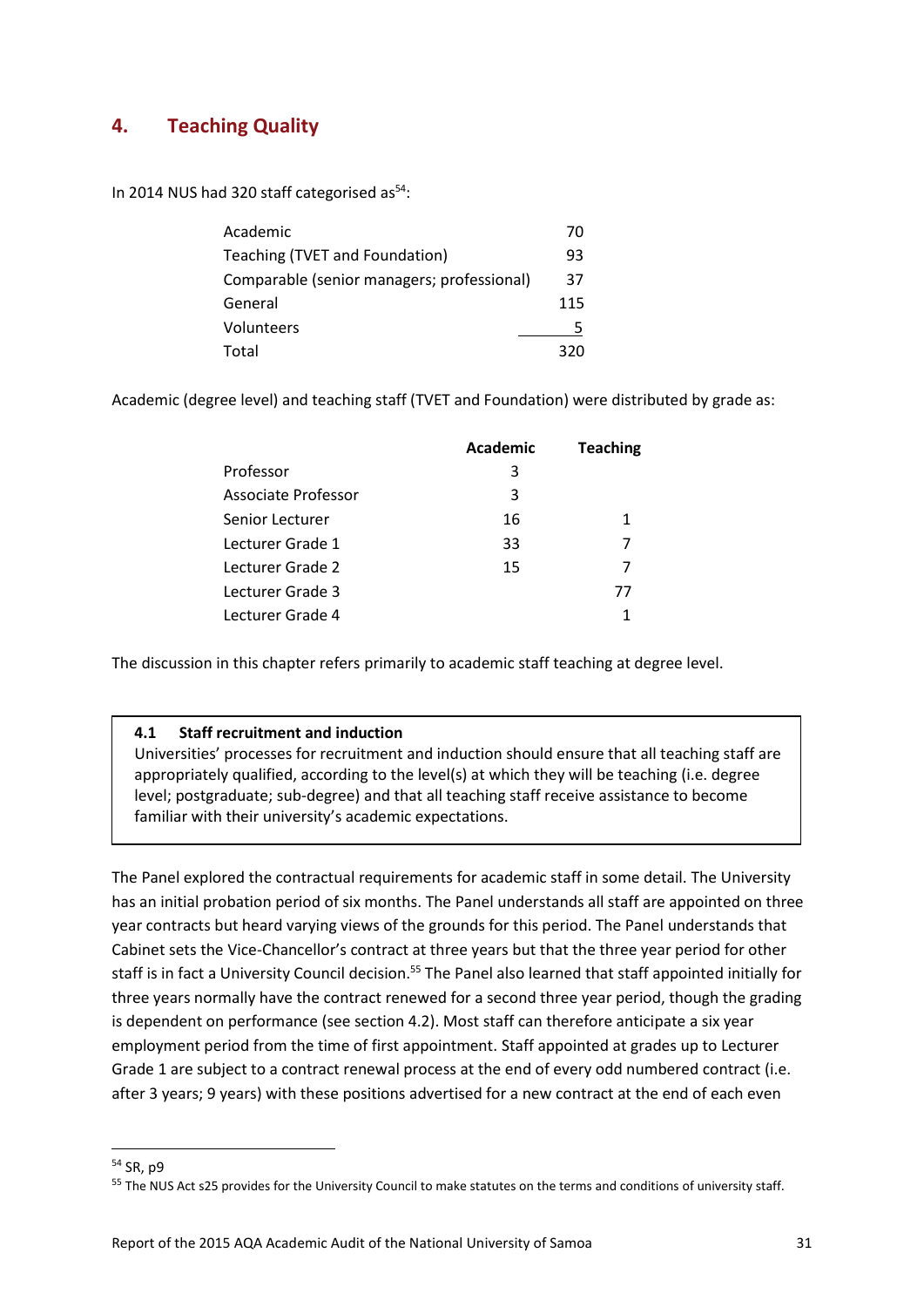numbered contract (i.e. after 6 years; 12 years).<sup>56</sup> Contract renewal processes include an appeal provision. The Panel is of the view that a three year contract period is a disincentive to the recruitment of staff and does not sit easily alongside the publication requirements for contract extension at the same grade. The Panel encourages the University to keep the contract period and conditions under review, in particular to ensure it does not disadvantage itself with respect to other employers of qualified graduates who might be potential academic staff.

Position descriptions for all positions are included in the Academic, Research, Teaching and Comparable Staff Manual.<sup>57</sup> Selection criteria are laid out clearly. The Manual states that on appointment, if an applicant for an academic position does not hold a relevant Master's degree then the appointment can be only at Grade 3 level. Furthermore, all existing staff who did not hold a relevant master's degree by January 2015 would revert to lecturer Grade 3.<sup>58</sup>

Of current academic staff, only 12 hold doctorates but another ten staff are on professional development leave studying for doctorates:

| <b>Staff currently holding</b> |    |           | <b>Staff on Study leave undertaking</b> |  |
|--------------------------------|----|-----------|-----------------------------------------|--|
| Doctorate                      | 12 | Doctorate | 10                                      |  |
| Master's                       | 35 | Master's  | 12                                      |  |
| PGradDiploma                   |    |           |                                         |  |

NUS experiences challenges in recruiting appropriately qualified staff, not just because of (internationally) relatively low salaries and contractual arrangements but also because of relocation costs, living arrangements, constrained research opportunities and limited availability of teaching resources. The University has therefore focussed on developing local staff. Its provision for staff to upgrade their qualifications is generous. If staff are studying overseas they are paid full salary for the first year and 50% thereafter. The Panel was told that in addition to upgrading the qualifications of academic staff to postgraduate level, the University intends to have upgraded all TVET staff to first degree qualifications by 2018.

The above professional development strategy has been in place for ten years and the University states that it has achieved its objective on staff qualifications.<sup>59</sup> It would appear to be an effective method for the University to grow its own appropriately qualified staff. One cost associated with this strategy is that at any time approximately a third of academic staff are absent, resulting in some elective courses being not offered or replacement staff being hired. The University needs to be vigilant in ensuring this strategy does not result in an increased workload on remaining colleagues or such downstream effects as increased staff:student ratios and/or additional costs of appointing relieving teachers.

The recruitment of senior academics who have returned to Samoa from overseas is a good strategy for introducing expertise and experience to the University.<sup>60</sup>

<sup>59</sup> SR, p43.

 $\overline{a}$ 

<sup>56</sup> Academic, Research, Teaching and Comparable Staff Manual, p5; pp70-74.

<sup>57</sup> Revised December 2014.

<sup>58</sup> Academic, Research, Teaching and Comparable Staff Manual, p5.

 $60$  SR, p45.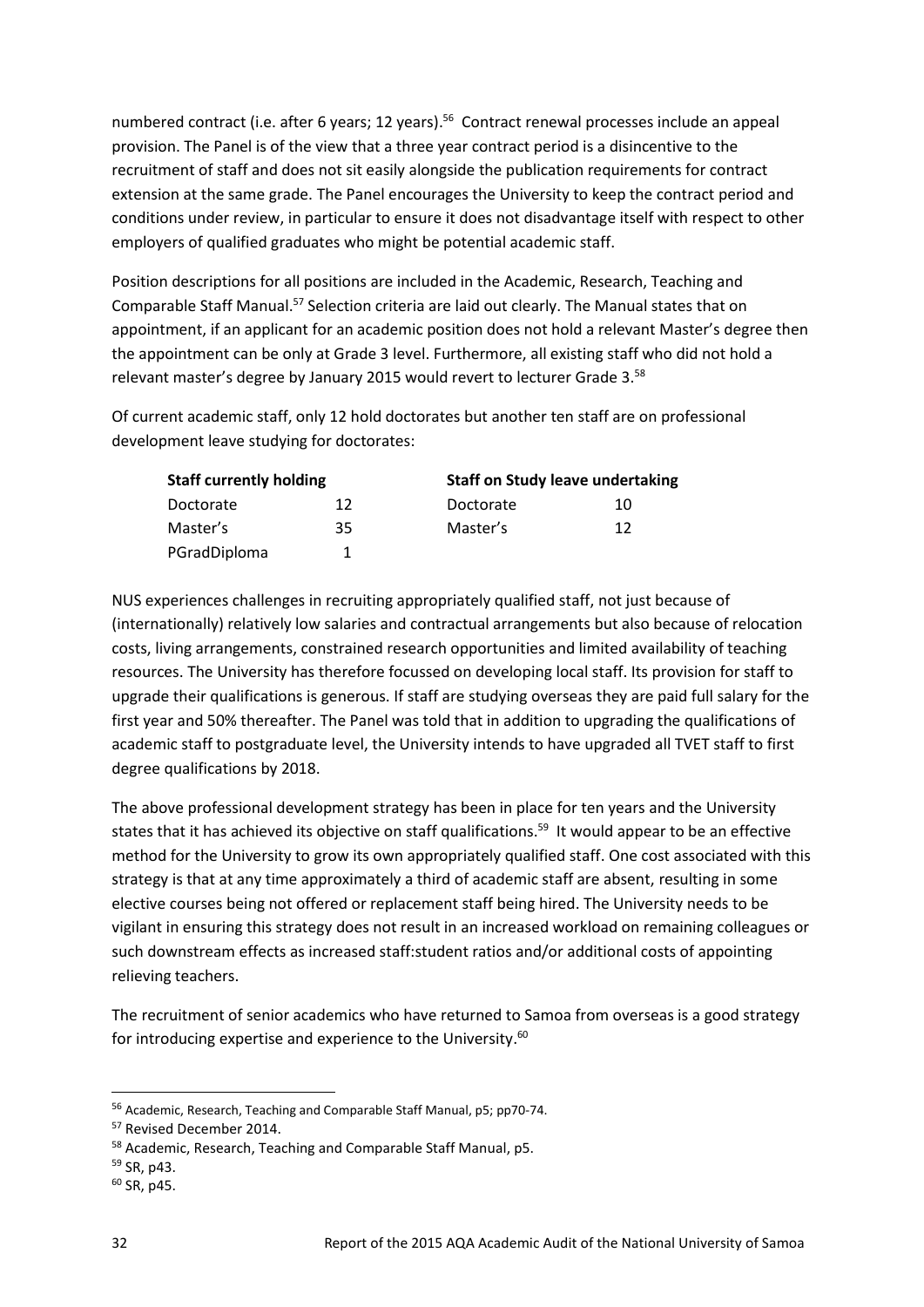The University has a principle that any teaching staff member must hold a qualification which is at least at a level higher than the programme being taught. This is an acceptable position to take given the relatively small number of postgraduate students and the difficulty in recruiting doctorallyqualified staff.

The Dean and Head of Department are responsible for inducting new staff. The activities expected are itemised clearly in the Academic, Research, Teaching and Comparable Staff Manual.<sup>61</sup> The Panel was pleased to read that staff appointed in 2013 and 2014 had been surveyed about their induction experience and although only half of those surveyed responded, the University was nevertheless able to identify areas which needed further attention, including the possibility of a further induction session at the end of the probation period.<sup>62</sup>

The Panel explored University induction processes with staff it interviewed. Their experiences varied. One suggestion that emerged was advice to the University that it should not assume that because an appointee had previous experience he or she does not need induction support.

The Panel is satisfied that the University is endeavouring to provide appropriate induction for new appointees. Given that this is the responsibility of deans and heads there might be a case for some central oversight to ensure all who are eligible for induction support actually have the opportunity to receive it.

**Commendation:** The Panel *commends* the University on its commitment to increasing the quality and strengthening the qualifications and experience of its teaching staff through its support of their higher degree study.

## **4.2 Research-active staff**

.

Universities' workload management processes should ensure that degree-level students are taught mainly by staff who are research-active.

In 2014 twenty-two of the 70 academic staff were on professional development leave.<sup>63</sup> These staff were those with lower level qualifications (12 of the 22 did not yet hold a master's qualification and 10 did not yet hold a doctoral qualification). Of the remainder, at least those with doctoral qualifications (12 staff) could be assumed to have had research experience.

The University has been making concerted efforts to reinforce the need for all staff to be engaged in research activity or (for TVET staff) other forms of reporting and analysis. The University has a Workload Policy which includes a 40/40/20 workload allocation model as a "notional guideline".<sup>64</sup> The Panel heard differing views on what the 20% allocation referred to: i.e. whether administration

 $\overline{a}$ <sup>61</sup> Pp 41-43.

<sup>62</sup> SR, p44.

<sup>63</sup> SR, p42.

<sup>&</sup>lt;sup>64</sup> Academic & Teaching Staff Workload Policy, 2014, Academic, Research, Teaching and Comparable Staff Manual, p48.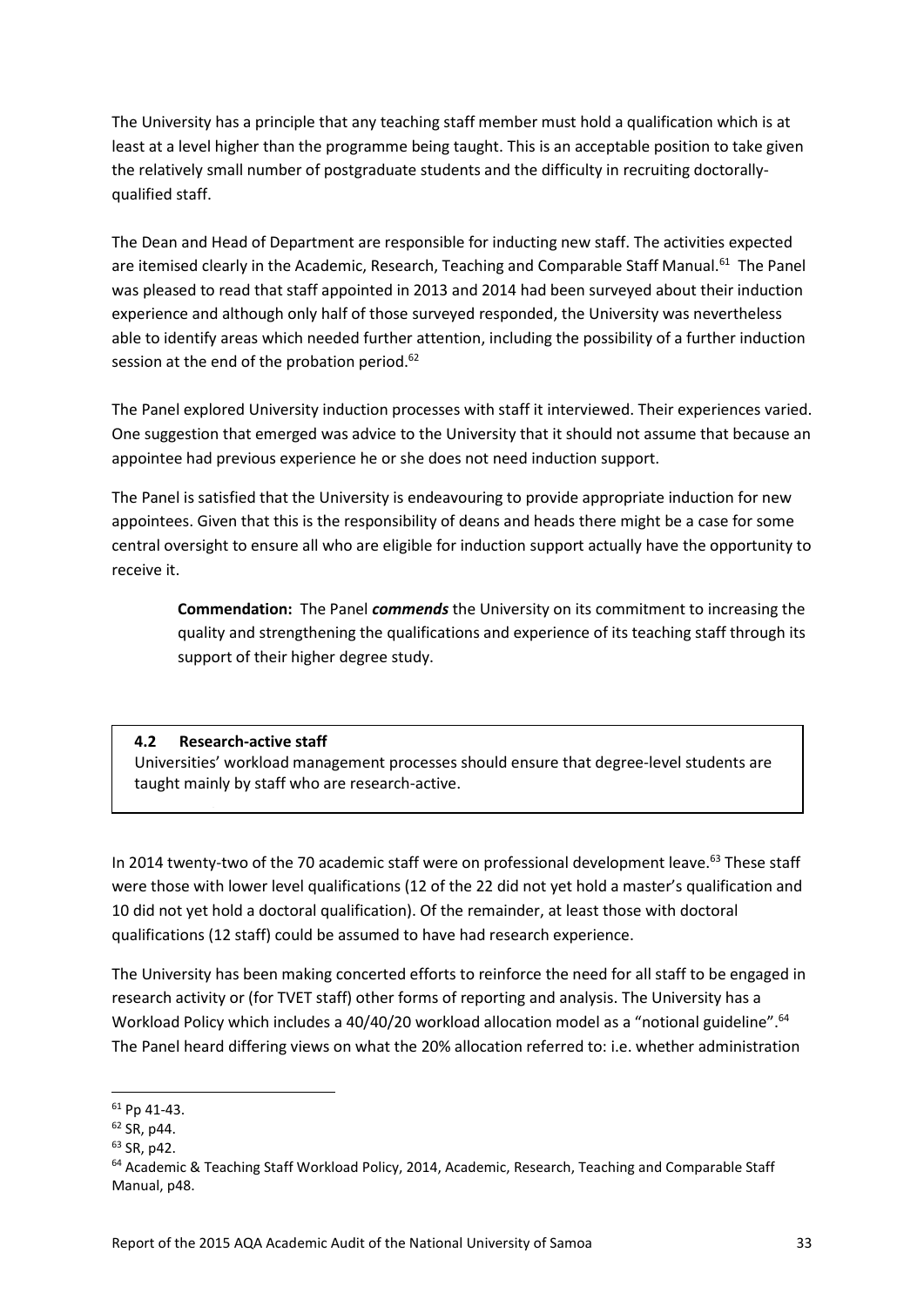or community service, or both. It was told that there is a research "push" and that all faculties have research committees which are intended to help junior researchers, provide workshops etc. However the Panel also heard that courses on research skills are not very successful. Some staff indicated that new staff might give priority to developing the material for their teaching. For senior staff, administrative and community responsibilities were said to eat into time for preparing publications; some spoke of an ability to do the research but a lack of motivation to write (for publication).

Progression through Grades imposes an expectation of at least three publications over a three year period for senior lecturers, and one and two publications per three year contract for Grades I and II staff respectively. If the expectation is not achieved a staff member might be demoted. The University advised that the definition of "publication" is broad currently; for instance it might include such items as ministerial reports.

The publication requirement was raised by staff in several interview sessions. The Panel also has some concerns. It notes the difficulty experienced by a number of staff in undertaking research. For instance, in some areas facilities are lacking or unreliable; all staff experience the challenges of limited Library resources and internet connectivity; in some areas such as bench sciences NUS does not have the opportunity to develop the research teams that are common elsewhere. The Panel also notes conventional differences across disciplines, with some disciplines needing much longer lead time to develop and conduct research than do others. Furthermore, peer review and publication itself is not commonly achieved within such a short time frame and there is a risk that staff opt for low prestige journals in order to deliver an output. The University advised that it differentiates between locally, regionally and internationally recognised journals and that while publication in a recognised peer-reviewed journal is a requirement for senior lecturers, this is not expected of Grade 1 and 2 lecturers.

The Panel understands and supports the rationale for placing such a strong emphasis on research output. However it urges the University to take a more qualitative approach to research progress, possibly exploring a formula or set of criteria that take account of the type of research and the status of journals where publication is sought.

**Recommendation:** The Panel *recommends* that the University monitors closely the impact of its publication requirements, including the quality of the publication outputs, impact on research choices and research quality, on individual staff development in research expertise, and the impact on staff workloads and morale. The Panel encourages the University to explore a more flexible formula which takes account of some of the challenges as well as the opportunities that NUS staff experience.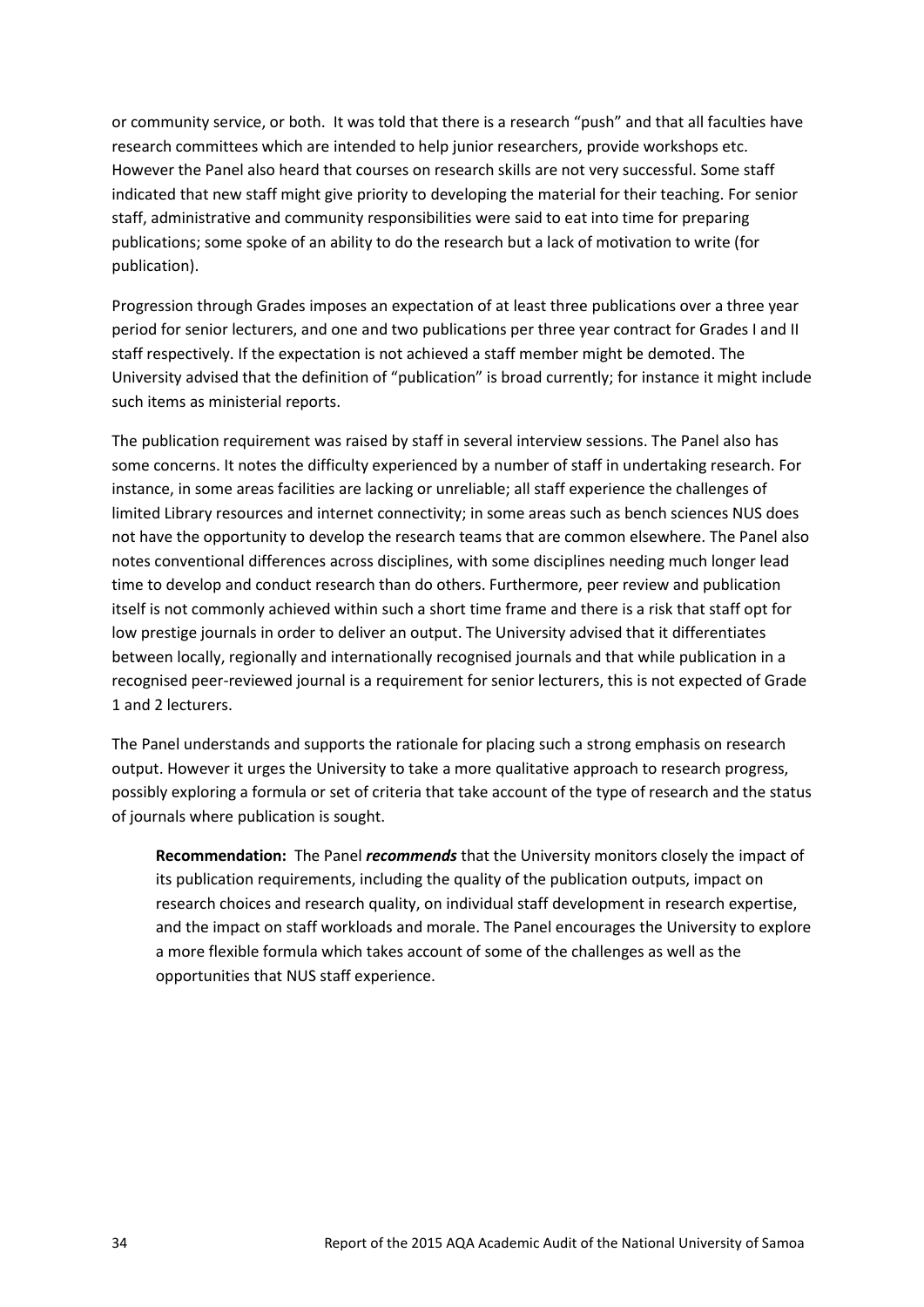## **4.3 Thesis supervision**

Universities should have formal mechanisms to ensure that theses are supervised and examined by staff who have appropriate experience, discipline knowledge and qualifications.

NUS currently has very few research postgraduate students, almost all of whom are in the Centre for Samoan Studies. The Panel learned that formal processes are in place in that the Postgraduate Committee of Senate is responsible for appointing supervisors and all requirements for doctoral study are set out in the Requirements for Higher Degrees Manual and the Calendar Regulations.<sup>65</sup> Requirements for research Master's degrees are also in the Calendar.<sup>66</sup>

Assistant supervisors may be appointed to gain experience in the role if they have relevant qualifications and experience. For the current group of doctoral students in the Centre for Samoan Studies supervision is led by experienced senior staff with overseas supervision experience. Because some of these theses are interdisciplinary they provide opportunity for staff from other faculties to also gain supervision experience. The Panel suggests the University considers appointing appropriately experienced external staff as co-supervisors, to provide support in a discipline area or mentoring support for relatively new supervisors. There is currently a risk to the University in being reliant on a very small number of staff for supervision.

Given the small number of research students, the Panel is satisfied that arrangements for PhD supervision are appropriate currently. However if there is growth in PhD numbers, and/or these extend to other faculties, the University may need to initiate more structured training for all supervisors and monitoring of supervision activity. External support (from other universities) might also be sought in future to help provide training for staff in supervision and thesis examination. The University also needs to be mindful of the potential impact of short term contracts and any flow-on effects these might have on continuity of supervision, especially if it envisages enrolling research students part-time since a part-time doctorate could take five years or longer to complete.

#### **4.4 Teaching quality**

Universities should use processes for assessing teaching quality and for monitoring and enhancing individual teaching capability of all teaching staff.

The Panel acknowledges the attempts by the University to establish a strong basis for teaching quality. It notes the contractual requirement that staff will gain the University's Certificate in Adult Teaching if they do not already hold a relevant teaching qualification. The University comments that because courses for the Certificate are offered during teaching hours it is a challenge to schedule classes in the certificate programme to suit all staff. The University proposes to deal with this by reducing the number of courses and/or teaching outside normal student hours. These options have merit if they assist staff to manage their contractual obligation.

<sup>65</sup> Requirements for Higher Degrees Manual 2013; 2014 Calendar pp323-327.

<sup>66</sup> 2014 Calendar pp319-323.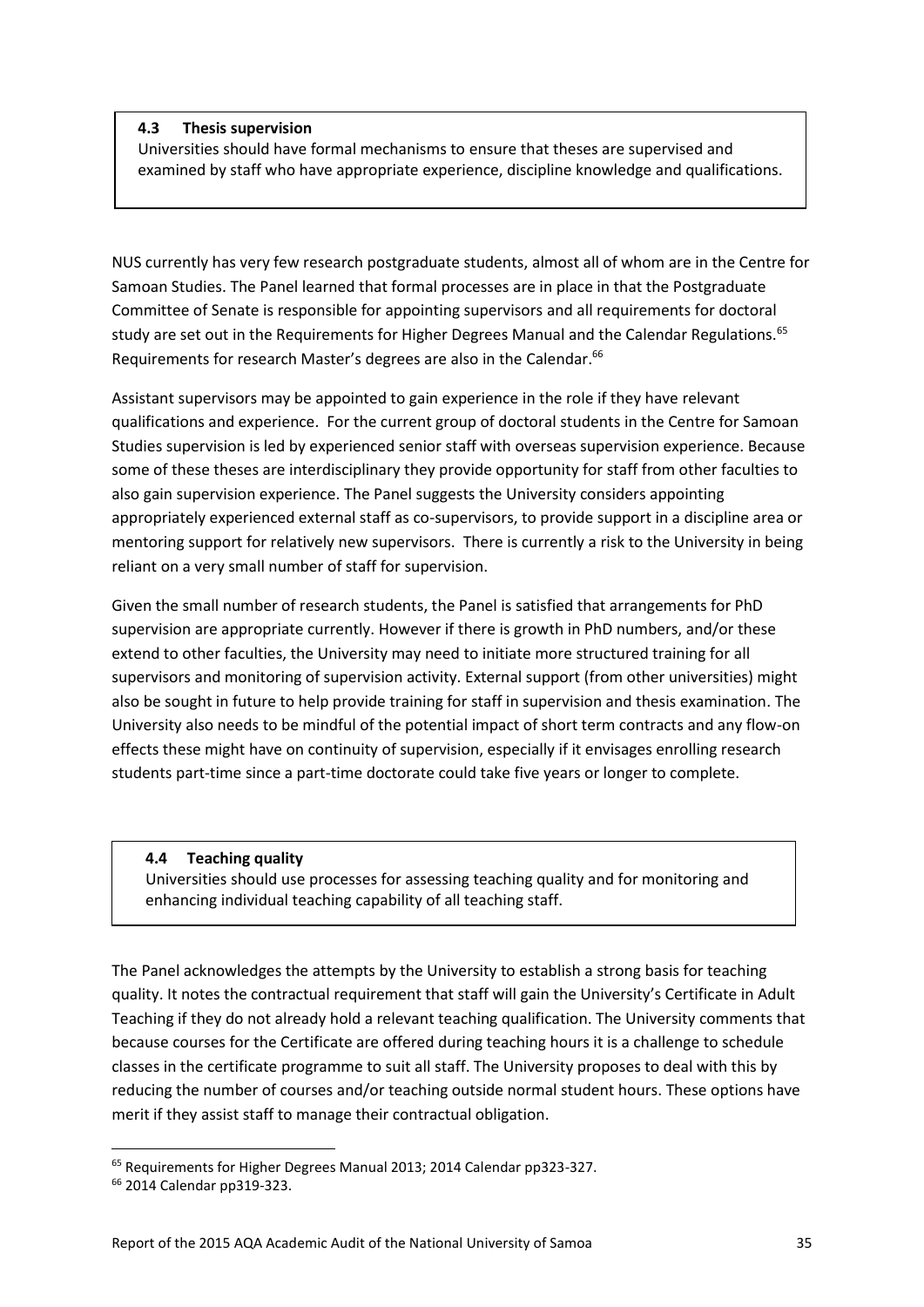Deans and heads are responsible for monitoring staff performance and staff are required to present an annual self-appraisal on their teaching.<sup>67</sup> Supervisors are expected to use student evaluations as part of their assessment. However, as noted in section 3.4, student surveys which provide evaluations of teaching have been carried out routinely but currently the University is not able to process the information effectively. As noted previously, the Panel suggests the University explores other methods of giving feedback on teaching, ideally in a real time mode. Other informal processes which are in place in parts of the University include the use of GoPro cameras to record staff performance, and the use of student "at risk" assessments to monitor course progress and delivery. The Panel heard that staff are reluctant to use in-class peer mentors. This reluctance might be challenged. If such processes were put in place they might not only assist in providing support for teachers but might also assist in reducing staff absence or lateness which has been reported to the Panel as a problem in some areas (though in the student evaluation forms it saw this was not a common complaint). The Panel was told of the need to ensure that any strategy for managing underperforming staff needs to be sensitive to cultural mores.

The Panel acknowledges some of the constraints noted by the University, in particular the shortage of experienced teachers who might provide supervision or mentoring for new staff.<sup>68</sup>

The Panel reiterates its concern that unexpected and unplanned for increases in student numbers can impose significant strain on space and resources which, in turn, puts teaching (and learning) quality at risk. This has been addressed in Chapter 1.

## **4.5 Teaching development**

Universities should provide opportunities for staff to develop their teaching practice, including application of contemporary pedagogical research, supervision skills, use of learning management systems and use of new technologies. (See also section 4.3).

The Oloamanu Centre provides professional development and continuing education for University staff. The Panel heard of courses and workshops the Centre runs. It noted that approximately half the Centre's work is for external agencies. The Centre teaches the Certificate in Adult Teaching. The Panel was told it rarely offers any one-on-one assistance to staff. The Panel gained little indication from the staff it interviewed as to how effective they found Oloamanu's offerings to be, though the Panel noted that the areas covered seemed appropriate. A formal evaluation of effectiveness of activities could assist the Centre with long term planning.

As indicated in earlier sections, the Panel identified several areas where teaching and assessment strategies need refreshing and updating to recognise contemporary pedagogies. In particular teaching should seek to enhance skills in rational enquiry, rational examination of evidence, efficient processing of data, critical analysis, informed debate and fluent and articulate communication in

**<sup>.</sup>** <sup>67</sup> SR, p50.

<sup>68</sup> SR, p50.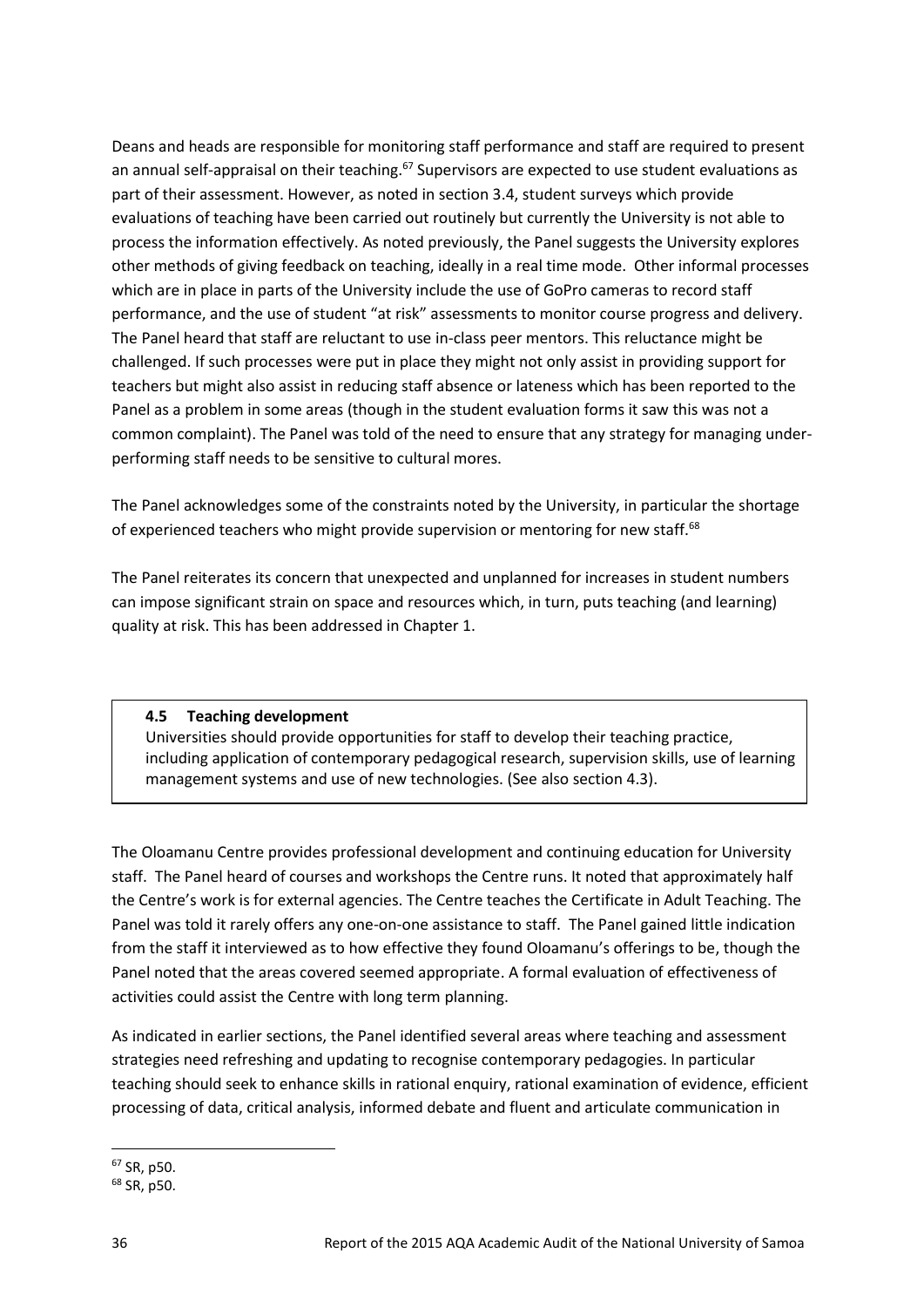verbal and written form. Some teachers use content and fact-based approaches in their teaching that would not conform to good international practice. The University should ensure that assessment methods are appropriate to each discipline. This should be a strong element in staff development and programmes provided through the Oloamanu Centre and programmes such as the Certificate of Adult Teaching.

The Panel suggests stronger direction might be given to encourage staff to avail themselves of the expertise available on campus, both in the Oloamanu Centre and in faculties, to help with their teaching and assessment. This is particularly important for staff who have limited experience of teaching at university level and are new to the university research environment.

## **4.6 Teaching recognition** Universities' reward processes (promotion; special awards) should recognize teaching capability.

The Panel was pleased to note that the criteria for promotion between Grades include reference to special teaching achievements. The list of possible grounds for consideration of teaching achievement is extensive.<sup>69</sup> Staff advised the Panel that outstanding teachers who are able to provide evidence of achievement may advance up to two increments. A staff member completing a PhD advances up to four increments; the Panel was told that this promotion might take place as soon as the PhD is confirmed instead of having to wait until there is a promotion round.

The Panel was also pleased to hear that the University has recently acknowledged good teaching practice by identifying those performing at the highest level and with the presentation of special awards. It heard that those identified as good teachers were willing to share their expertise to help others. The Panel suggests the University might publicise the achievements of such staff more widely than currently appears to happen.

**Commendation:** The Panel *commends* the University on recognising teaching excellence in its promotion criteria and by the introduction of special awards.

**<sup>.</sup>** <sup>69</sup> Staff Internal promotion. Academic, Research, Teaching and Comparable Staff Manual, pp64-70.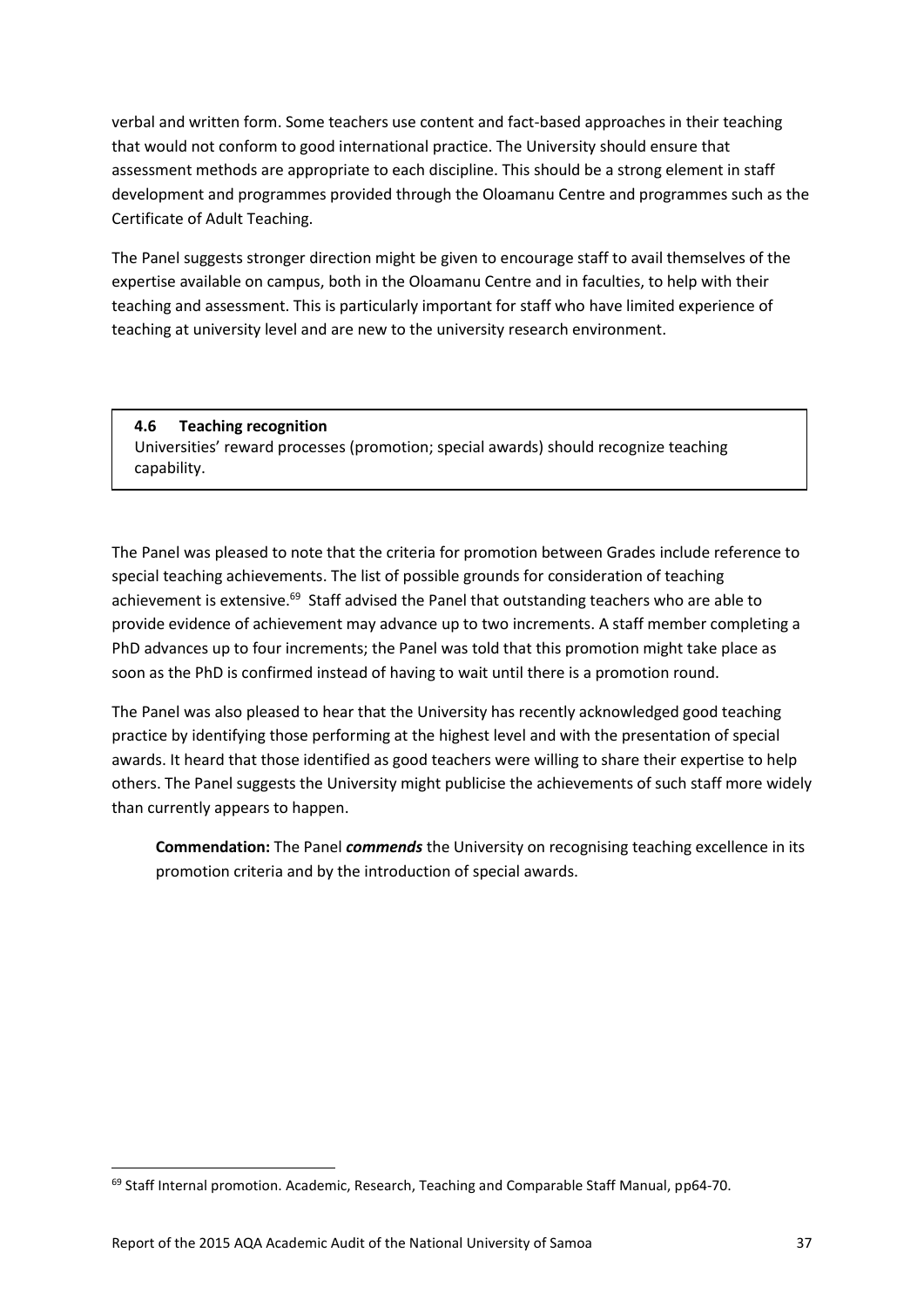## <span id="page-44-0"></span>**Conclusion**

In the course of the site visit to the University the Panel talked to about 40 staff and eight students. Staff and students were universally friendly, dignified and helpful. Those interviewed were generally frank and direct but at the same time committed to the institution and its mission in Samoa. Students spoken to were enjoying their time at the University and were grateful for the opportunities afforded them. The Panel also talked with graduates, Council members, employers and other stakeholders, including the Prime Minister.

NUS is to be commended on initiating this academic audit at a time when the University is developing its strategies to develop degree-level study to a standard befitting a contemporary university in the wider Pacific region. Since its establishment the University has grown by accretion. It has thus had to accommodate not only increases in staff and student numbers but also different academic practices and cultures which had evolved in the institutions it acquired.

While the campus provision has expanded to provide for the increased numbers of staff and students, the Panel nevertheless concluded that student and staff achievement are potentially constrained by teaching and learning resources which are not appropriate for degree-level or postgraduate study – for example, library resources; laboratory space; technical equipment; IT infrastructure. The Panel's overarching concern is that future development of NUS will continue to be restricted by resource and funding limitations such that NUS will not be able to meet its own expectations, those of various communities in Samoa, and international equivalence with peer institutions.

The Panel urges the University to negotiate with government a funding arrangement which more directly reflects enrolment numbers. At the same time, a system of managed enrolment would not only help ensure enrolments do not outstrip resources, but would also reduce the risk of admitting students who do not have a reasonable chance of academic success.

The Panel notes a number of excellent initiatives at NUS: for example, the commitment to cycles of external reviews; the commitment to strengthening staff qualifications and enhancing their experience; the determination to develop key facilities which are available for community use while at the same time potentially generating some revenue for the University. The Panel notes the very positive comments it heard about the contribution NUS is making to the development of Samoa. The recommendations the Panel has made are intended to reinforce the University's commitment to continuous improvement and to developing into an institution which should aspire to stand alongside longer established universities in the region.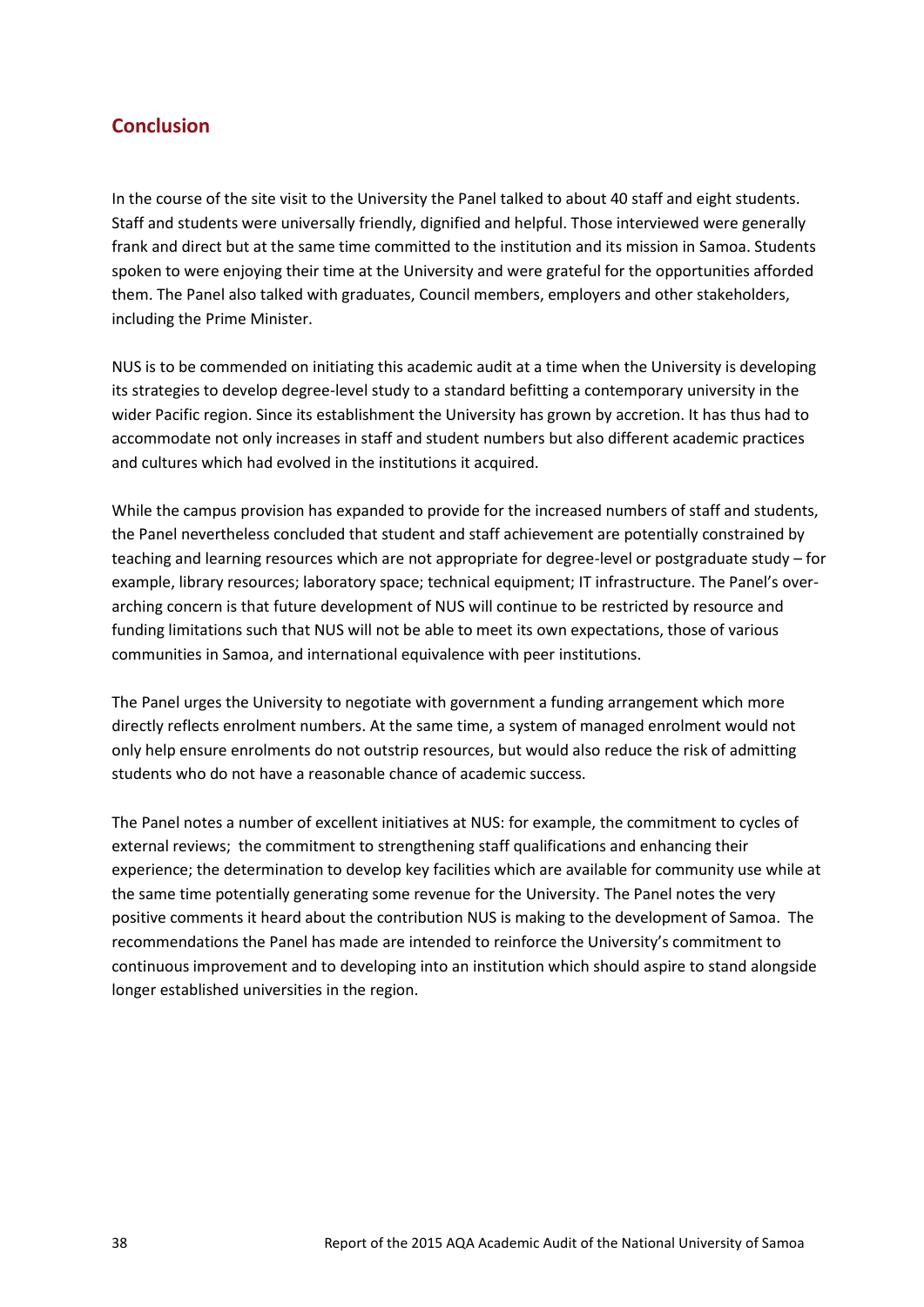# <span id="page-45-0"></span>**Commendations, Affirmations and Recommendations**

## **Commendations**

| GS2.3               | C1             | The Panel commends the University on its commitment to a cycle of<br>external reviews of Faculties and Departments and the open and<br>transparent way in which the reviews are conducted and published.<br>While the University appears to show a willingness to grapple with<br>the recommendations from reviews, a more systematic mechanism<br>for implementing accepted recommendations would be desirable.                                                        |
|---------------------|----------------|-------------------------------------------------------------------------------------------------------------------------------------------------------------------------------------------------------------------------------------------------------------------------------------------------------------------------------------------------------------------------------------------------------------------------------------------------------------------------|
| GS2.6               | C <sub>2</sub> | The Panel commends the University on the development of the fale<br>and, in particular, its determination that the facility shall be used<br>widely by the community as well as for university-related functions.                                                                                                                                                                                                                                                       |
| GS3.2               | C <sub>3</sub> | The Panel commends the University on the introduction and use of<br>processes to identify and assist students considered to be at risk of<br>under-achieving.                                                                                                                                                                                                                                                                                                           |
| GS3.3               | C <sub>4</sub> | The Panel commends the University's commitment to student<br>support evidenced in the creation of a second counsellor position. It<br>also commends the two counsellors and the University nurse for their<br>commitment and initiatives in endeavouring to meet the health and<br>pastoral needs of students. The Panel encourages the University to<br>explore how these services might be extended, both in scope and in<br>time available for student consultation. |
| GS4.1               | C <sub>5</sub> | The Panel commends the University on its commitment to increasing<br>the quality and strengthening the qualifications and experience of its<br>teaching staff through its support of their higher degree study.                                                                                                                                                                                                                                                         |
| GS4.6               | C <sub>6</sub> | The Panel commends the University on recognising teaching<br>excellence in its promotion criteria and by the introduction of special<br>awards.                                                                                                                                                                                                                                                                                                                         |
| <b>Affirmations</b> |                |                                                                                                                                                                                                                                                                                                                                                                                                                                                                         |
| GS <sub>1</sub>     | A1             | The Panel <i>affirms</i> the willingness of NUS to introduce new initiatives<br>that will enhance academic quality and, in particular, the proposed<br>Academic Quality Unit scheduled for introduction in 2015. The<br>University should ensure that the work of the Academic Quality Unit<br>is fully integrated into the operations of the Senate.                                                                                                                   |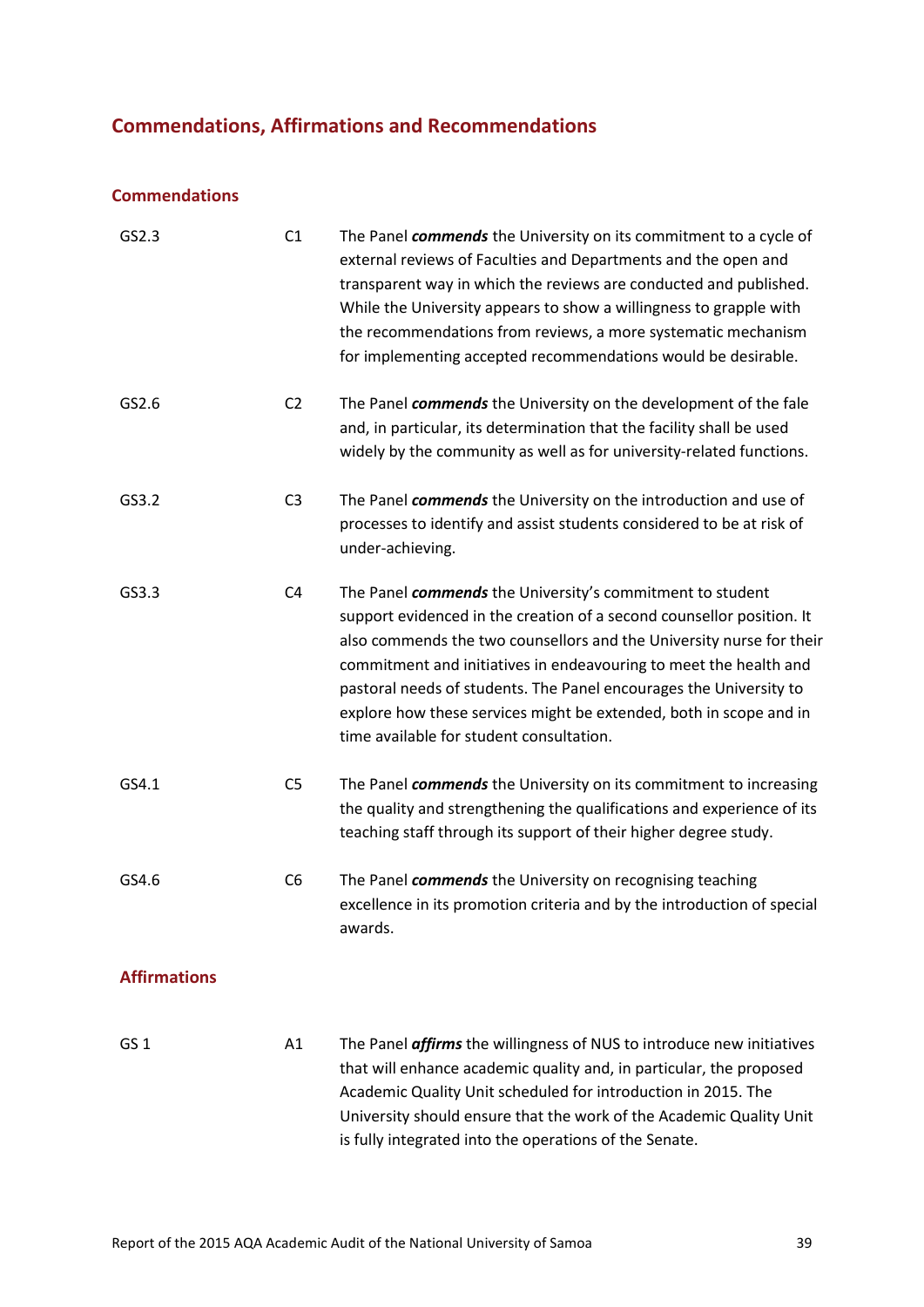| GS3.2                  | A2             | The Panel <i>affirms</i> the University's intention to develop a Student<br>Support Centre and urges the University to ensure that within the<br>planning for the Centre priority is given to computing facilities and the<br>appointment of specialised staff to provide learning support, in<br>particular for English language and academic writing, numeracy and<br>study skills.            |
|------------------------|----------------|--------------------------------------------------------------------------------------------------------------------------------------------------------------------------------------------------------------------------------------------------------------------------------------------------------------------------------------------------------------------------------------------------|
| GS3.3                  | A3             | The Panel <i>affirms</i> the University's proposal to carry out a<br>comprehensive student evaluation of all non-academic services,<br>including personal support services and safety, and urges the<br>University to ensure that the outcomes of such a survey are analysed<br>both for relevance and for development of a feasible action plan to<br>address the most common or serious needs. |
| <b>Recommendations</b> |                |                                                                                                                                                                                                                                                                                                                                                                                                  |
| GS <sub>1</sub>        | R1             | The Panel recommends that in consultation with the appropriate<br>authorities NUS develop a formula for funding which ensures<br>government grants include a component which directly relates<br>funding to student numbers.                                                                                                                                                                     |
| GS1.1                  | R <sub>2</sub> | The Panel <i>recommends</i> that the University consider introducing a<br>selection system for admission to Foundation Certificate<br>programmes, to ensure all those who are admitted have a reasonable<br>chance of success and that the University admits only as many<br>students as it can resource appropriately.                                                                          |
| GS 1.2                 | R <sub>3</sub> | The Panel <i>recommends</i> that the University ensures that staff teaching<br>or supervising students for whom neither Samoan nor English is a first<br>language are aware of the challenges such students face and are<br>sensitive to ensuring their effective participation in learning and<br>student life.                                                                                 |
| GS1.2                  | R4             | The Panel <i>recommends</i> that the University give priority to the<br>development of a broad range of student support services to assist<br>with gaps in both academic and personal skills and knowledge.                                                                                                                                                                                      |
| GS1.3                  | R <sub>5</sub> | The Panel <i>recommends</i> that the University develop an academic<br>advice protocol, addressing:<br>the distinction between "advice" and "information";<br>qualifications required of staff giving advice (i.e. who may give<br>٠<br>advice about what);<br>the roles with delegated authority for making decisions<br>related to academic advice;                                            |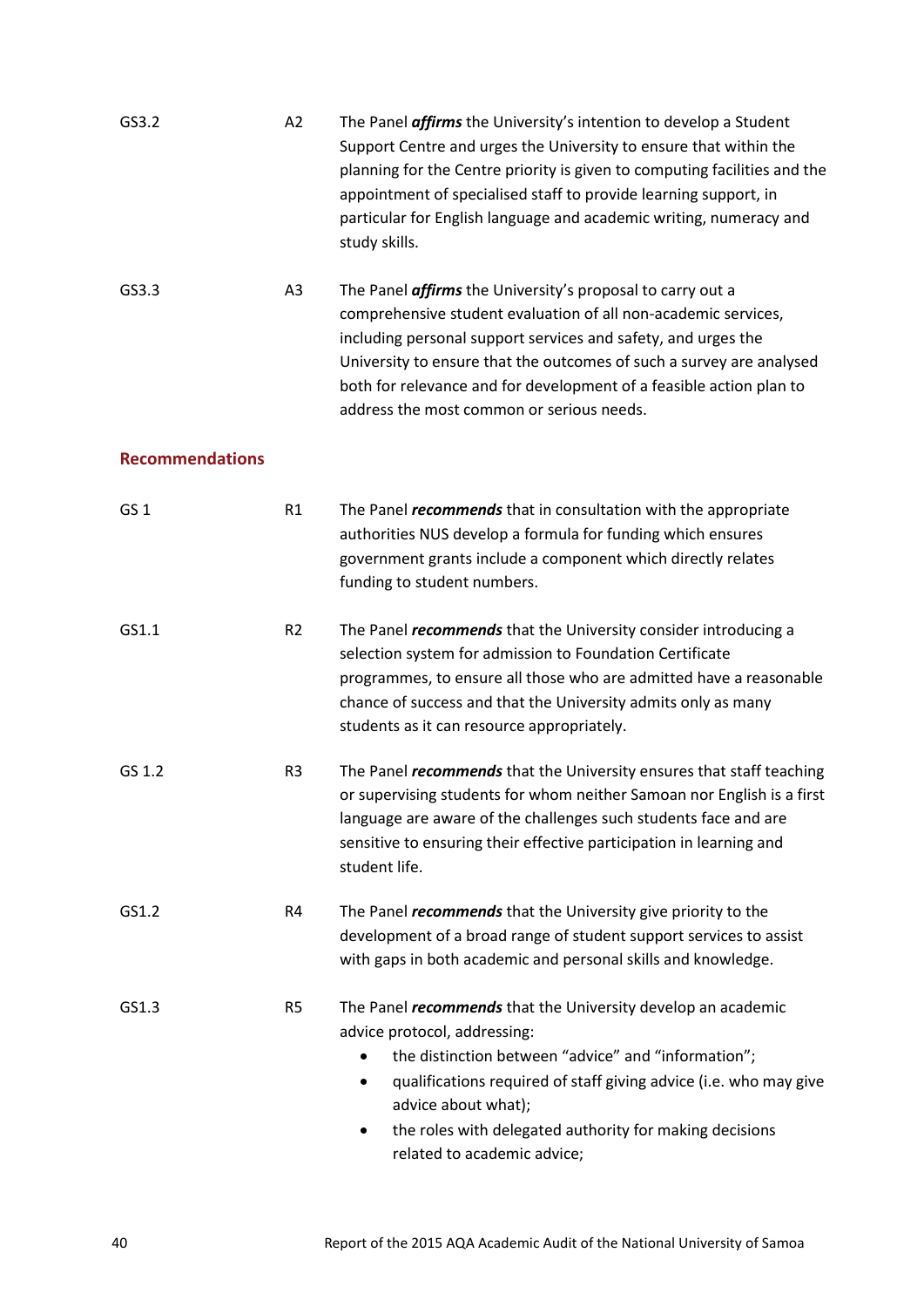|                 |                 | the form or process of official recording advice given (for<br>instance, whether records are maintained centrally or at<br>faculty level);<br>the avenues for addressing student hardship emanating from<br>$\bullet$<br>incorrect or incomplete advice;<br>the appropriate channels for referral for additional advice,<br>$\bullet$<br>counselling or support.                                                                                                                                                                                                                                                      |
|-----------------|-----------------|-----------------------------------------------------------------------------------------------------------------------------------------------------------------------------------------------------------------------------------------------------------------------------------------------------------------------------------------------------------------------------------------------------------------------------------------------------------------------------------------------------------------------------------------------------------------------------------------------------------------------|
| GS <sub>2</sub> | R <sub>6</sub>  | The Panel <i>recommends</i> that there is a complete review of the<br>functions of Senate and how it conducts its business. The review<br>should include consideration of the establishment of new sub-<br>committees that deal with academic programme development and<br>academic administration issues. The latter would centralise the<br>resolution of student academic issues. In addition, the Senate should<br>be more directly involved in receiving Faculty and academic<br>programme reviews and in determining subsequent actions.                                                                        |
| GS2.1           | R7              | The Panel <i>recommends</i> that the University seek a rapid conclusion to<br>the current impasse with the Samoa Qualifications Authority over<br>accreditation of higher education qualifications. Resolution of this<br>issue must include future accreditation arrangements that are robust,<br>internationally recognised and involve an agency or agencies qualified<br>to judge the quality of specific NUS higher education qualifications,<br>including those at postgraduate level. The Panel recommends that<br>the parties agree to engage an external authority or expert to assist<br>with this process. |
| GS2.2           | R8              | The Panel <i>recommends</i> that the University develops a statement of<br>the general attributes expected of all NUS graduates, as well as<br>articulating the specific attributes expected for graduates of each<br>discipline and programme area.                                                                                                                                                                                                                                                                                                                                                                  |
| GS2.3           | R <sub>9</sub>  | The Panel recommends that the University's faculties and<br>departments should seek enhanced two-way engagement with<br>employers, employer groups and professional bodies to assist in<br>ensuring programmes are relevant to professional and employment<br>needs and to assist with the preparation of graduates for<br>employment.                                                                                                                                                                                                                                                                                |
| GS2.3           | R <sub>10</sub> | The Panel recommends that Senate should be directly involved in<br>receiving faculty and academic programme reviews, in determining<br>subsequent actions and in monitoring progress towards fulfilment of<br>responses to recommendations.                                                                                                                                                                                                                                                                                                                                                                           |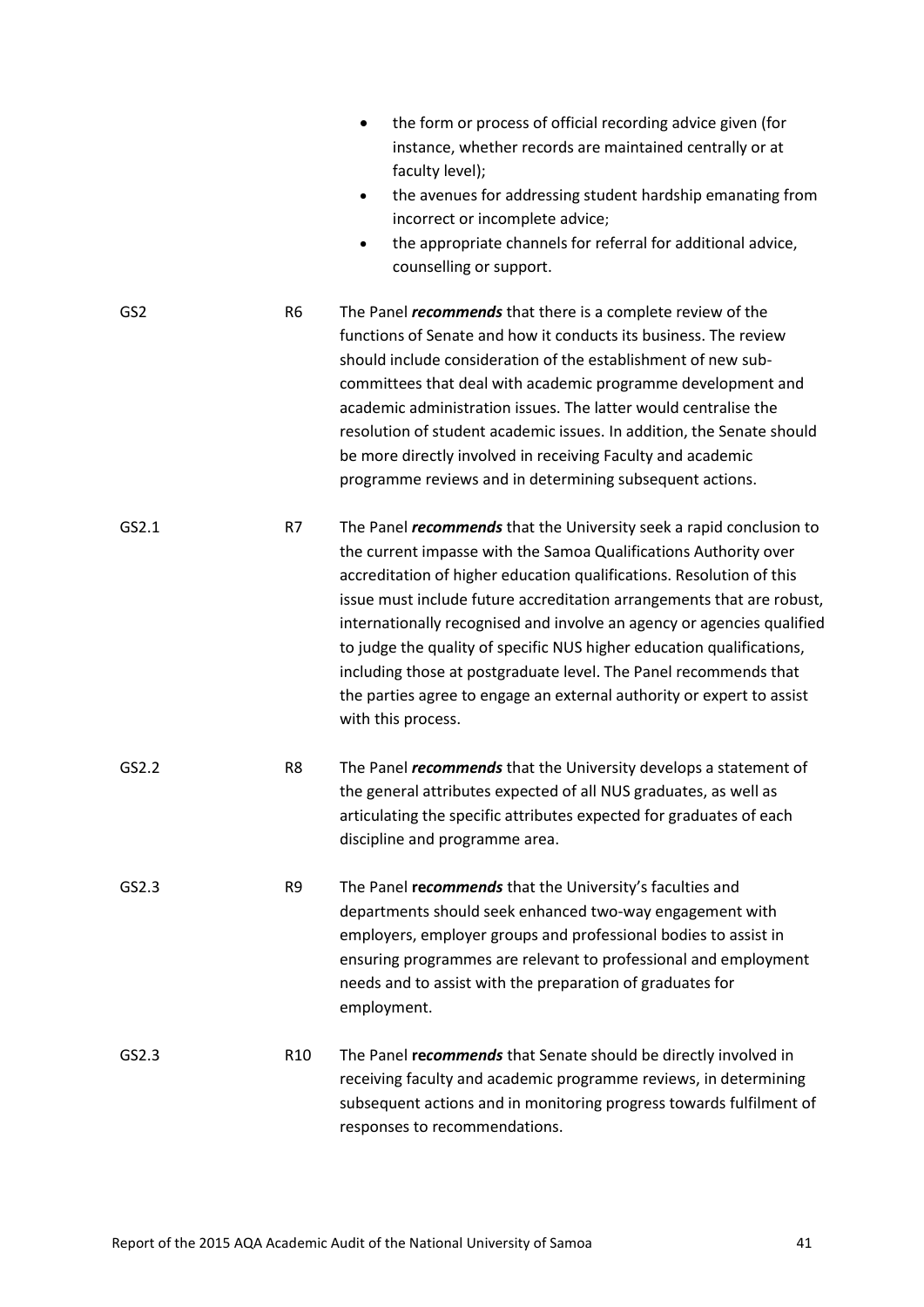| GS2.5 | R11             | The Panel <i>recommends</i> that the University pay urgent attention to<br>the recommendations related to curriculum, teaching and assessment<br>in the recent Arts and Science Faculty reviews and assesses the<br>fitness-for-purpose of teaching and assessment strategies in other<br>faculties. In the latter case the assistance of an external person with<br>expertise in teaching methods in comparable university environments<br>would be helpful.                                                                                                                        |
|-------|-----------------|--------------------------------------------------------------------------------------------------------------------------------------------------------------------------------------------------------------------------------------------------------------------------------------------------------------------------------------------------------------------------------------------------------------------------------------------------------------------------------------------------------------------------------------------------------------------------------------|
| GS2.6 | R12             | The Panel <i>recommends</i> that the University undertakes a careful and<br>detailed analysis of its current capital needs and costs, including<br>Library stock and computers as well as space needs, adequate<br>provision of laboratory equipment and extended internet, and<br>prioritises these against its teaching and learning priorities as the<br>basis for a systematic, progressive improvement plan. Such<br>improvements will need to be supported by appropriate provision of<br>consumables (eg laboratory reagents) and adequate technical skill as<br>appropriate. |
| GS2.6 | R13             | The Panel <i>recommends</i> that the University encourages and supports<br>staff in exploring alternative kinds of material to support teaching and<br>learning beyond that provided by textbooks, including e-resources,<br>and in ensuring this material is appropriate to the levels of degree<br>study and accessible to students.                                                                                                                                                                                                                                               |
| GS2.7 | R14             | The Panel <i>recommends</i> that the medium term objective of NUS<br>should be to ensure that its curriculum design and assessment<br>standards and teaching delivery at all levels have parity with, or are<br>benchmarked against, those of its regional neighbours. Wherever<br>possible efforts should be made to recruit support from those<br>jurisdictions to assist in this process.                                                                                                                                                                                         |
| GS2.8 | R <sub>15</sub> | The Panel <i>recommends</i> that the University explores examples of good<br>practice in educating staff and students in the prevention and<br>detection of academic dishonesty and develops a culturally-<br>appropriate programme for NUS. The Panel also recommends that<br>the University develops an institutional protocol for managing alleged<br>dishonesty to ensure consistent responses across the faculties and to<br>facilitate identification of repetitive dishonest practice.                                                                                        |
| GS3.1 | R <sub>16</sub> | The Panel <i>recommends</i> that the University formalises its procedures<br>for receiving academic appeals and grievances, and for hearing and<br>resolving appeals. The University might appoint two people (one male<br>and one female) independent of faculties to receive appeals and<br>grievances in a confidential process. Academic appeals which proceed                                                                                                                                                                                                                   |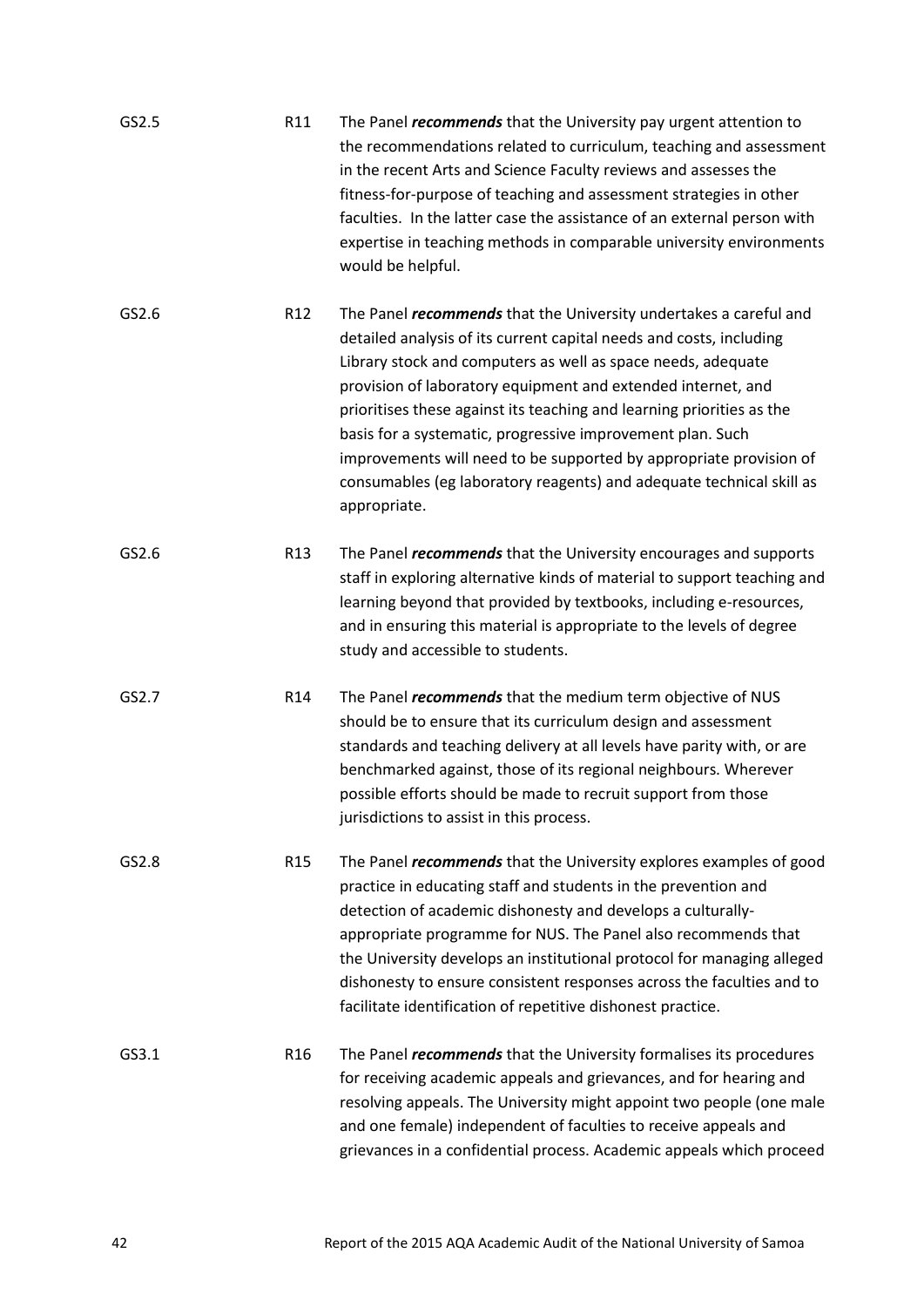|       |                 | to a formal hearing might be heard by an academic administration<br>committee or similar.                                                                                                                                                                                                                                                                                                                                                                                                                           |
|-------|-----------------|---------------------------------------------------------------------------------------------------------------------------------------------------------------------------------------------------------------------------------------------------------------------------------------------------------------------------------------------------------------------------------------------------------------------------------------------------------------------------------------------------------------------|
| GS3.2 | R <sub>17</sub> | The Panel <i>recommends</i> that the University strengthens the<br>components of its Foundation Certificate programmes which deal<br>with life skills, confidence building and issues related to the transition<br>to a University learning environment.                                                                                                                                                                                                                                                            |
| GS3.2 | R <sub>18</sub> | The Panel <i>recommends</i> that the University consider implementing a<br>peer support and/or mentoring scheme based on good practice<br>elsewhere and which is appropriate to the University's students.                                                                                                                                                                                                                                                                                                          |
| GS3.4 | R <sub>19</sub> | The Panel <i>recommends</i> that the University assesses the most<br>effective and feasible means of gaining systematic and sustainably<br>programmed feedback from students on courses, teaching and<br>services, ensuring that the processes adopted include appropriate<br>analysis and avenues for feedback both to teachers and the service<br>providers and from those staff to students.                                                                                                                     |
| GS4.2 | R <sub>20</sub> | The Panel <i>recommends</i> that the University monitors closely the<br>impact of its publication requirements, including the quality of the<br>publication outputs, impact on research choices and research quality,<br>on individual staff development in research expertise, and the impact<br>on staff workloads and morale. The Panel encourages the University<br>to explore a more flexible formula which takes account of some of the<br>challenges as well as the opportunities that NUS staff experience. |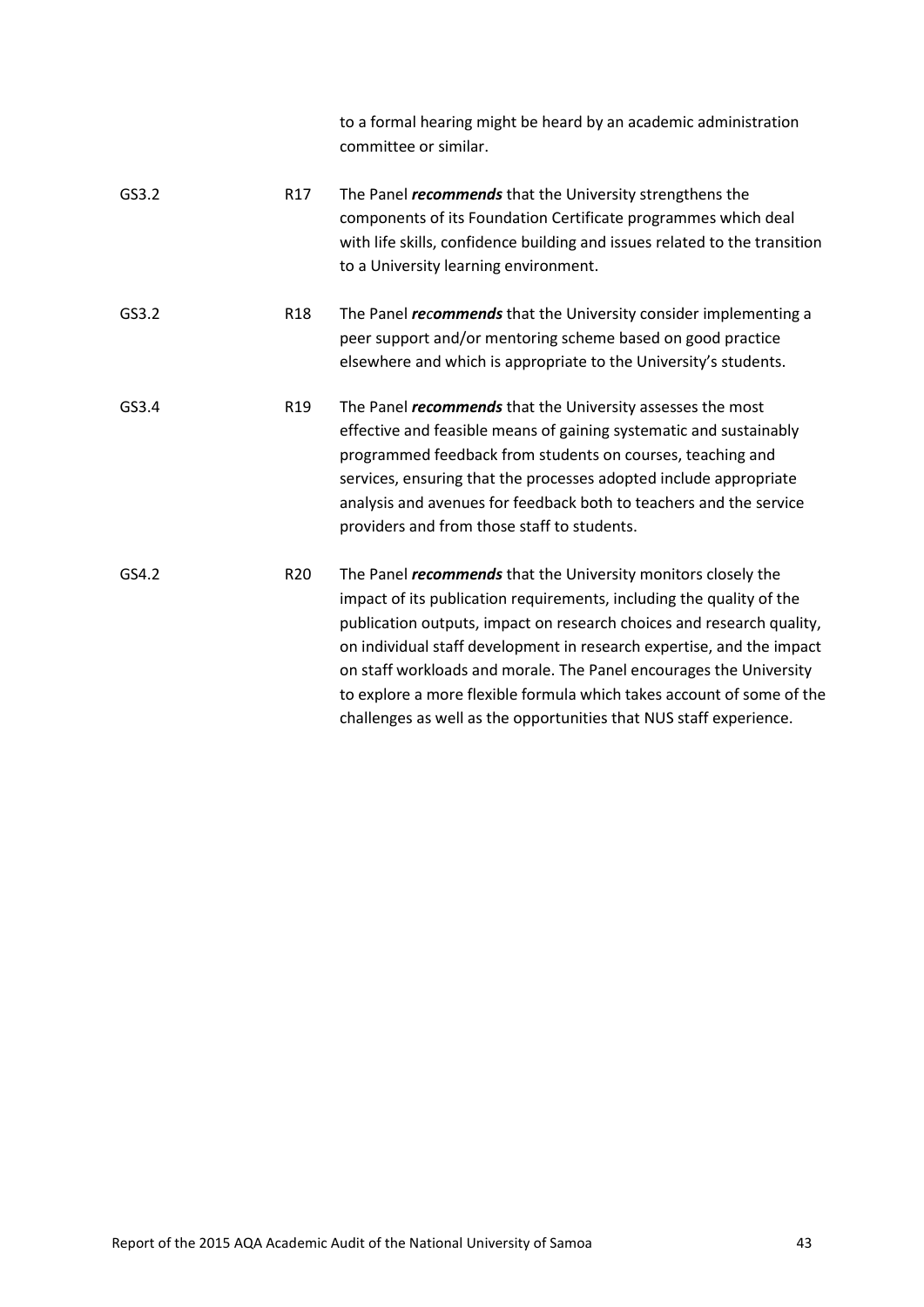## <span id="page-50-0"></span>**Acknowledgments**

The Panel thanks in particular Professor Asofou So'o, Vice-Chancellor of the National University of Samoa, for the invitation to conduct this academic audit and for his warm welcome to the University. Appreciation is also extended to Frank Walsh who managed the self-review and organisation for the audit and to the staff and students who gave their time to meet with the Panel in an engaging and informed manner. The Panel appreciated the opportunity to meet with several graduates and a number of the University's major stakeholders, as well as the Prime Minister and the CEO of the Ministry of Education, Sports and Culture and University Council members.

## <span id="page-50-1"></span>**Audit Panel**

| Emeritus Professor Roger Field         | Chair of the Panel<br>Education Consultant. Formerly Vice-Chancellor, Lincoln<br>University and former Chair of Universities New Zealand.                       |
|----------------------------------------|-----------------------------------------------------------------------------------------------------------------------------------------------------------------|
| <b>Emeritus Professor David Mackay</b> | Immediate Past Chair of AQA Board. Formerly Deputy-Vice-<br>Chancellor, Victoria University of Wellington.                                                      |
| <b>Emeritus Professor Dugald Scott</b> | Deputy Chair, Committee for University Academic<br>Programmes, NZVCC. Formerly Pro-Vice-Chancellor and Dean<br>of Education, Victoria University of Wellington. |

**In attendance**

| Dr Jan Cameron | Director, Academic Quality Agency for New Zealand |
|----------------|---------------------------------------------------|
|                | Universities.                                     |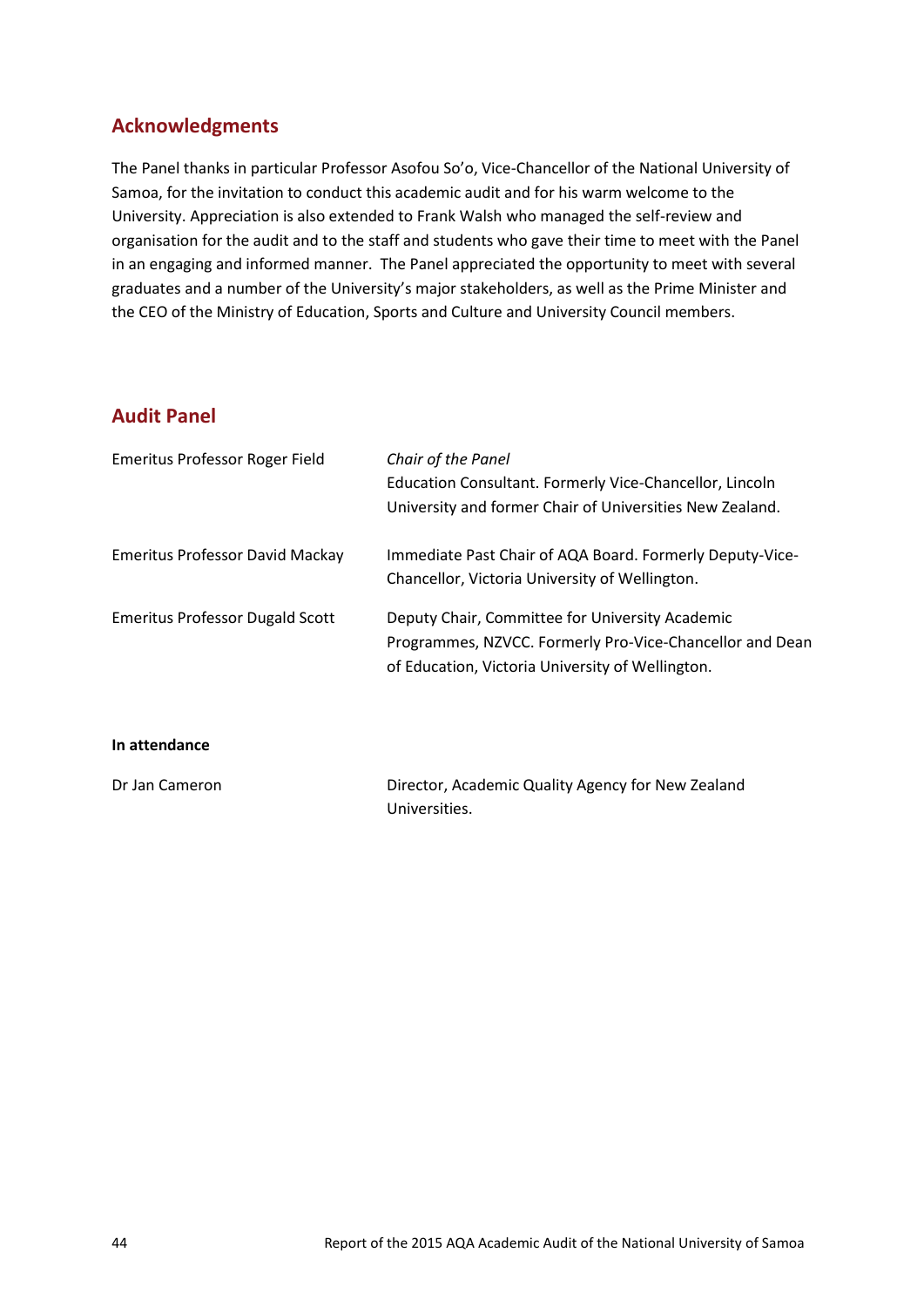# <span id="page-51-0"></span>**About the Academic Quality Agency for New Zealand Universities**

The Academic Quality Agency for New Zealand Universities (AQA) was established by New Zealand universities in 1994, as the New Zealand Universities Academic Audit Unit. It is an independent body whose purpose is to contribute to the advancement of university education by:

- Engaging as a leader and advocate in the development of academic quality;
- Applying quality assurance and quality enhancement processes that assist universities in improving student engagement, academic experience and learning outcomes.

The AQA helps support universities in achieving standards of excellence in research and teaching by conducting institutional audits of the processes in universities which underpin academic quality and by identifying and disseminating information on good practice in developing and maintaining quality in higher education. Activities include a quarterly newsletter and regular meetings on quality enhancement topics.

The AQA interacts with other educational bodies within New Zealand and with similar academic quality assurance agencies internationally. The Agency is a full member of the Asia-Pacific Quality Network (APQN), and of the International Network for Quality Assurance Agencies in Higher Education (INQAAHE). AQA has been assessed as adhering to the INQAAHE Guidelines of Good Practice in Quality Assurance.

Further information is available from the AQA website: [www.aqa.ac.nz.](http://www.aqa.ac.nz/)

## <span id="page-51-1"></span>**AQA's Academic Audit Process**

Key principles underpinning academic audits carried out by AQA are:

- peer review
- evidence-based
- externally benchmarked
- enhancement-led.

Audits are carried out by panels of trained auditors who are selected from universities' senior academic staff and other professionals with knowledge of academic auditing and evaluation. Each panel for a New Zealand university audit includes an overseas external auditor. An audit begins with a process of self-review leading to an audit portfolio that the university uses to report on its progress towards achieving the goals and objectives related to the focus of the audit. The audit panel verifies the portfolio through documentary analysis, interviews and site visits.

Final audit reports of New Zealand universities are publicly available. Reports commend good practice and make recommendations intended to assist the university in its own programme of continuous improvement. For New Zealand universities, progress on the recommendations is submitted to the AQA Board in a follow-up report 12 months later. A further report on progress in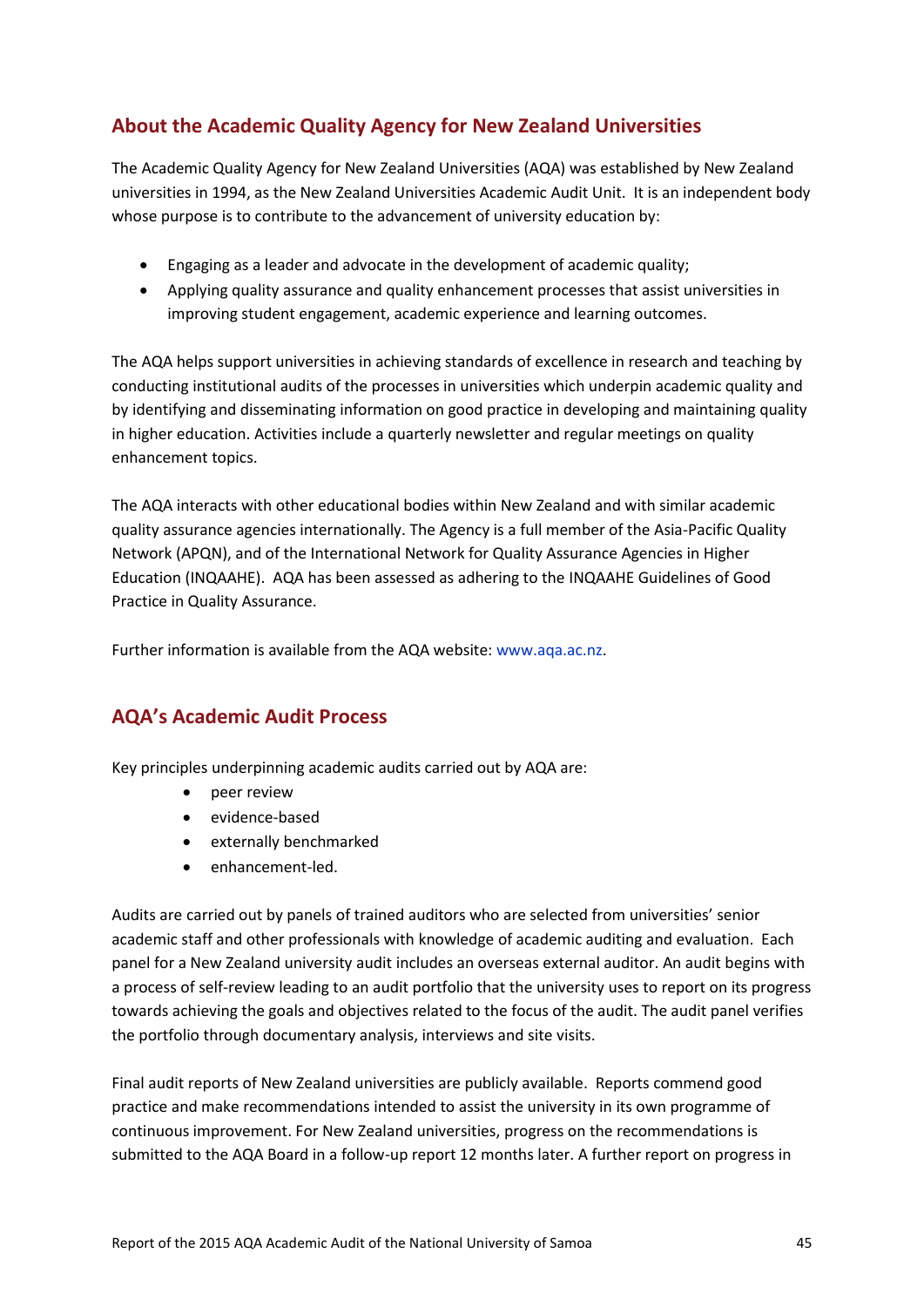implementing the recommendations of the previous audit also forms part of the self-review process in the next audit round.

## <span id="page-52-0"></span>**NUS Academic Audit Framework**

The academic audit for NUS is framed around academic activities related to teaching and learning and student support. The key **Academic Activity Themes** which have been identified and which form the framework for both the self-review and the academic audit are:

- 1. Student Profile: Access, Transition and Admission Processes
- 2. Curriculum, Assessment and delivery of the Curriculum
- 3. Student Feedback and Support
- 4. Teaching Quality

The audit framework covers activities and quality assurance processes which might be expected as fundamental in a contemporary university of good standing. The framework articulates these expectations in a series of Guideline Statements.

For each academic activity theme, the university is expected to address not just whether it undertakes the activities or processes identified in the guideline statements, but also evaluate how well it does so, and on what evidence it bases its own self-evaluation. From its own self-evaluation, areas and strategies for improvement might be identified. The Academic Audit Handbook for NUS provides more information on the kinds of evidence and indicators which might be appropriate for each expectation referred to in the guidelines.

Throughout the academic activity areas identified in the framework, attention should be paid to such features as different modes of delivery and acknowledgement of learner diversity (e.g., international students; on-campus/off-campus). Unless otherwise stated, all activities and processes relate to postgraduate as well as undergraduate study. Where appropriate, specific attention might be paid to special student groups (e.g., international students) but unless otherwise stated it is assumed processes discussed apply to all students similarly.

© AQA April 2015

Level 9, 142 Lambton Quay, Wellington P O Box 5787, Wellington 6145

Phone +64 (0)4 801 7925 email [director@aqa.ac.nz](mailto:director@aqa.ac.nz)